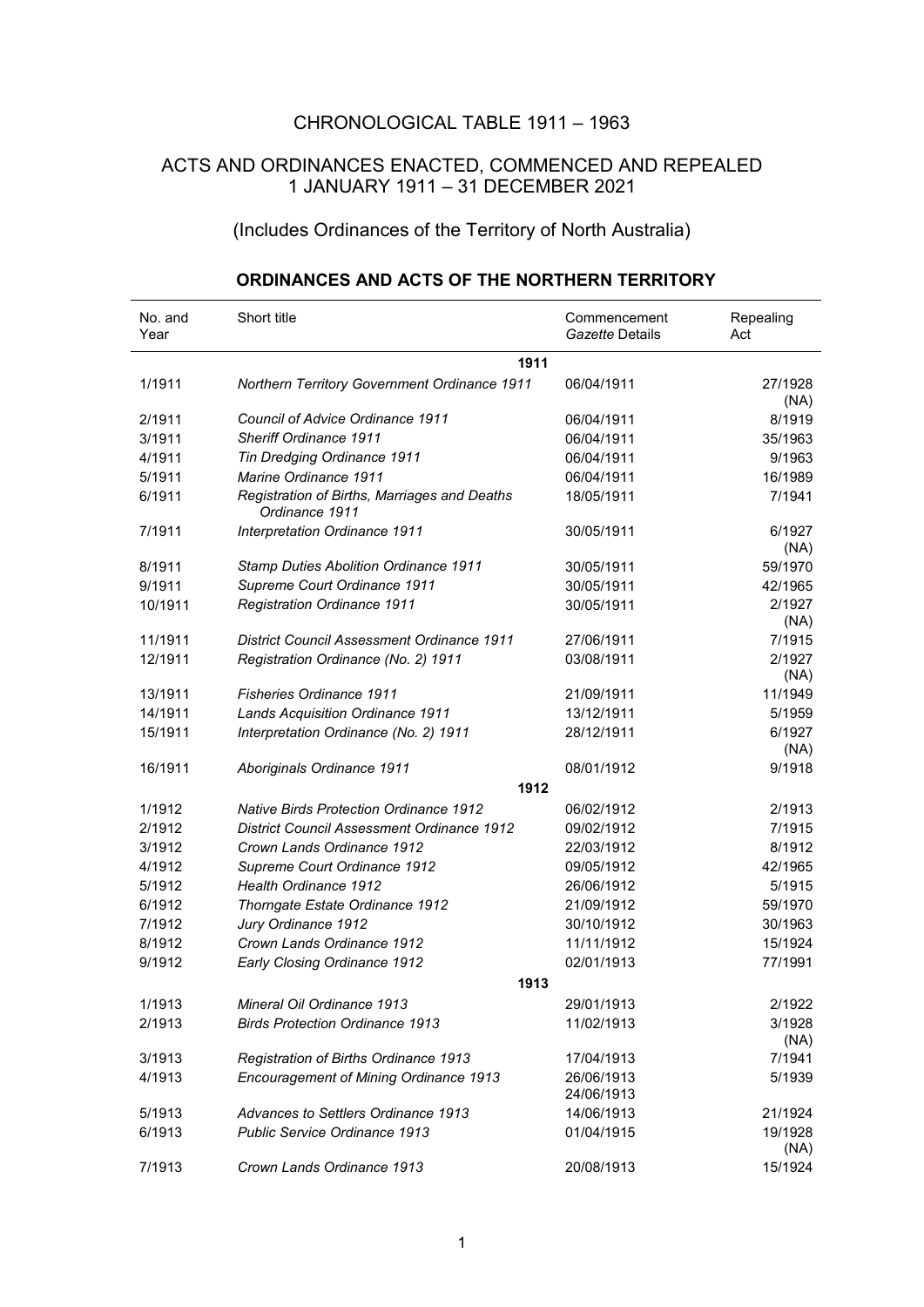| No. and<br>year   | Short title                                                |      | Commencement<br>Gazette Details | Repealing<br>Act   |
|-------------------|------------------------------------------------------------|------|---------------------------------|--------------------|
| 8/1913            | Marriage Validating Ordinance 1913                         |      | 03/12/1913                      | 39/2005            |
|                   |                                                            | 1914 |                                 |                    |
| 1/1914            | <b>Brands Ordinance 1914</b>                               |      | 27/08/1914                      | 2/1928             |
|                   |                                                            |      | 03/09/1914                      | (NA)               |
| 2/1914            | Crown Lands Ordinance 1914                                 |      | 02/07/1914                      | 15/1924            |
|                   |                                                            | 1915 |                                 |                    |
| 1/1915            | Licensing Ordinance 1915                                   |      | 09/03/1915                      | 17/1924            |
| 2/1915            | <b>Birds Protection Ordinance 1915</b>                     |      | 09/03/1915                      | 3/1928             |
| 3/1915            | Roads Ordinance 1915                                       |      | 01/12/1915                      | (NA)<br>8/1953     |
|                   |                                                            |      | 18/11/1915                      |                    |
| 4/1915            | <b>District Council Ordinance 1915</b>                     |      | 23/06/1915                      | 87/1973            |
| 5/1915            | Health Ordinance 1915                                      |      | 15/09/1915                      | 27/1952            |
|                   |                                                            |      | 16/09/1915                      |                    |
| 6/1915            | District Council Ordinance (No. 2) 1915                    |      | 09/09/1915                      | 87/1973            |
| 7/1915            | Darwin Town Council Ordinance 1915                         |      | 16/10/1915                      | 2/1937             |
|                   |                                                            |      | 21/10/1915<br>01/10/1915        |                    |
| 8/1915            | Liquor Ordinance 1915                                      |      | $C117 - 27/09/1915$             | 17/1924            |
|                   |                                                            | 1916 |                                 |                    |
| 1/1916            | Liquor Ordinance 1916                                      |      | 01/10/1915                      | 17/1924            |
| 2/1916            | Noxious Weeds Ordinance 1916                               |      | 30/12/1916                      | 39/1963            |
|                   |                                                            | 1917 |                                 |                    |
| 1/1917            | Crown Lands Ordinance 1917                                 |      | 15/01/1917                      | 15/1924            |
| 2/1917            | Darwin Town Council Ordinance 1917                         |      | 15/01/1917                      | 2/1937             |
| 3/1917            | Marriage Ordinance 1917                                    |      | 07/02/1917                      | 7/1941             |
| 4/1917            | Acting Administrator Ordinance 1917                        |      | 27/02/1917                      | 5/1932             |
| 5/1917            | <b>Education Ordinance 1917</b>                            |      | 02/08/1917                      | 43/1957            |
| 6/1917            | No Ordinance made bearing this number                      |      |                                 |                    |
| 7/1917            | No Ordinance made bearing this number                      |      |                                 |                    |
| 8/1917            | Liquor Ordinance 1917                                      |      | 01/10/1915                      | 17/1924            |
| 9/1917            | Stamp Ordinance 1917                                       |      | 01/12/1917                      | 49/1978            |
| 10/1917           | Darwin Pound Ordinance 1917                                |      | 26/09/1917<br>21/11/1917        | 14/1930            |
|                   |                                                            |      |                                 | (NA)               |
| 11/1917           | Crown Lands Ordinance (No. 2) 1917                         |      | 27/11/1917                      | 15/1924            |
|                   |                                                            | 1918 |                                 |                    |
| 1/1918            | Supreme Court Ordinance 1918                               |      | 27/02/1918                      | 42/1965            |
| 2/1918            | Crown Lands Ordinance 1918                                 |      | 02/05/1918                      | 15/1924            |
| 3/1918            | Darwin Town Council Ordinance 1918                         |      | 14/03/1918                      | 2/1937             |
| 4/1918            | Darwin Pound Ordinance 1918                                |      | 11/04/1918                      | 14/1930            |
|                   |                                                            |      |                                 | (NA)               |
| 5/1918            | Plant Diseases Ordinance 1918                              |      | 11/04/1918                      | 25/1969            |
| 6/1918            | Liquor Ordinance 1918                                      |      | 11/04/1918                      | 17/1924            |
| 7/1918            | Oyster Culture Leases Ordinance 1918                       |      | 01/04/1918                      | 32/1965            |
| 8/1918            | Liquor Ordinance (No. 2) 1918                              |      | 23/05/1918                      | 17/1924            |
| 9/1918<br>10/1918 | Aboriginals Ordinance 1918<br>Stock Disease Ordinance 1918 |      | 13/06/1918<br>01/12/1918        | 16/1953<br>10/1927 |
|                   |                                                            |      | 30/11/1918                      | (NA)               |
| 11/1918           | Liquor Ordinance (No. 3) 1918                              |      | 05/09/1924                      | 17/1924            |
| 12/1918           | Supreme Court Ordinance 1918                               |      | 17/10/1918                      | 42/1965            |
| 13/1918           | Real Property Ordinance 1918                               |      | 14/11/1918                      | 2/2000             |
| 14/1918           | Crown Lands Ordinance 1918                                 |      | 28/11/1918                      | 15/1924            |
| 15/1918           | Closing of Roads Ordinance 1918                            |      | 28/11/1918                      | 8/1953             |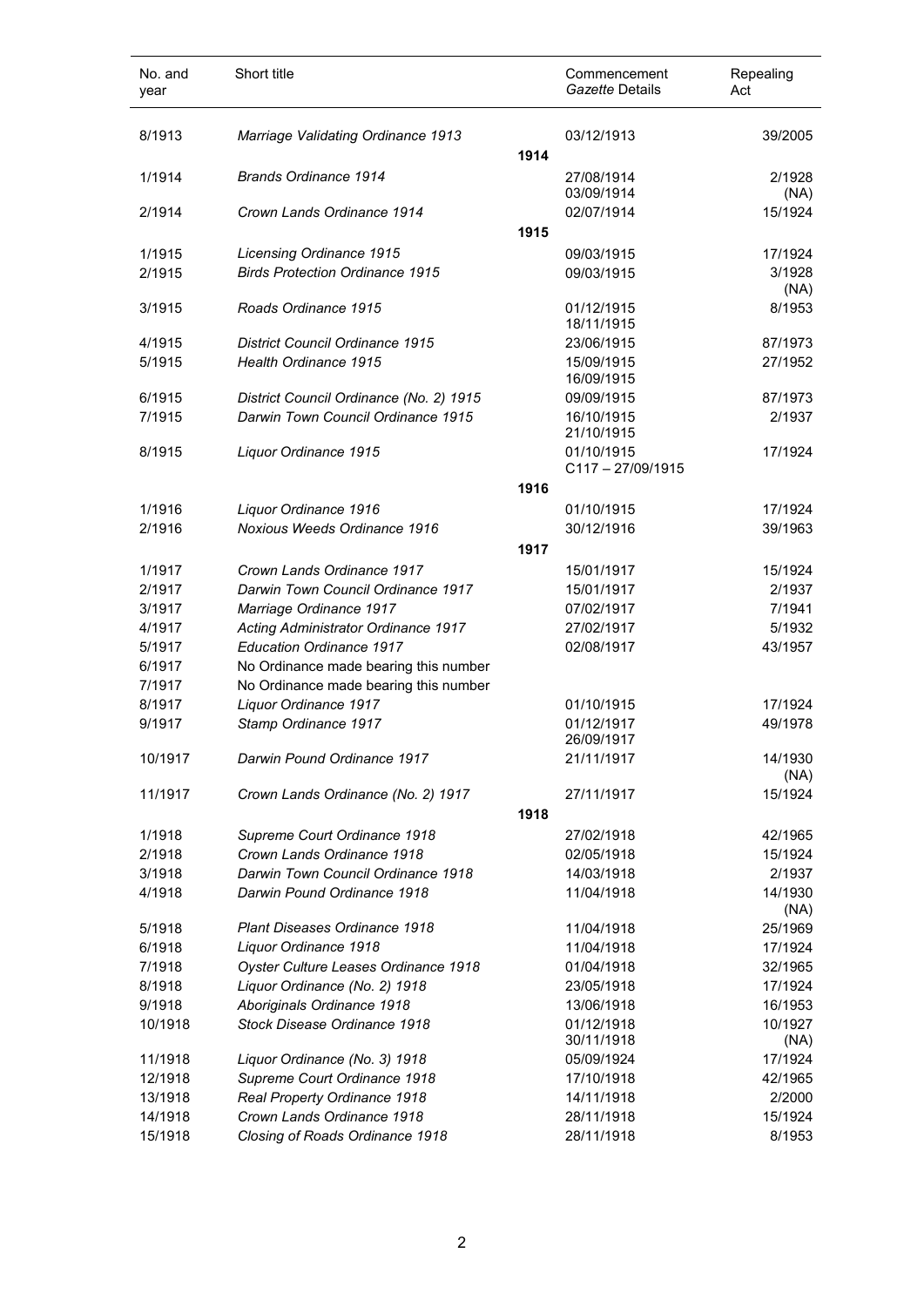| No. and<br>year    | Short title                                  | Commencement<br>Gazette Details | Repealing<br>Act   |
|--------------------|----------------------------------------------|---------------------------------|--------------------|
|                    | 1919                                         |                                 |                    |
| 1/1919             | Interpretation Ordinance 1919                | 20/02/1919                      | 6/1927<br>(NA)     |
| 2/1919             | <b>Bush Fires Ordinance 1919</b>             | 11/06/1926<br>18/06/1926        | 45/1965            |
| 3/1919             | Jury Ordinance 1919                          | 20/03/1919                      | 30/1963            |
| 4/1919             | <b>Bank Holiday Ordinance 1919</b>           | 20/04/1919                      | 35/1952            |
| 5/1919             | Workmen's Dwellings Ordinance 1919           | nc                              | 65/1963            |
| 6/1919             | Supreme Court Ordinance 1919                 | 08/05/1919                      | 42/1965            |
| 7/1919             | Jury Ordinance (No. 2) 1919                  | 12/06/1919                      | 30/1963            |
| 8/1919             | Council of Advice Ordinance 1919             | 27/06/1919                      | 22/1959            |
| 9/1919             | Justices' Appeals Ordinance 1919             | 12/07/1919                      | 26/1928            |
|                    |                                              |                                 | (NA)               |
| 10/1919            | Deputy Administrator Ordinance 1919          | 01/08/1919                      | 1/1931             |
|                    |                                              |                                 | (NA)               |
| 11/1919            | Deputy Administrator Ordinance (No. 2) 1919  | 30/10/1919                      | 1/1931             |
|                    |                                              |                                 | (NA)               |
| 12/1919            | Justices' Appeals Ordinance (No. 2) 1919     | 13/11/1919                      | 26/1928            |
|                    |                                              |                                 | (NA)               |
| 13/1919            | Supreme Court Ordinance (No. 2) 1919         | 27/11/1919                      | 42/1965            |
|                    | 1920                                         |                                 |                    |
| 1/1920             | Tin Dredging Ordinance 1920                  | 11/03/1920                      | 9/1939             |
| 2/1920             | <b>Birds Protection Ordinance 1920</b>       | 27/05/1920                      | 3/1928             |
|                    |                                              |                                 | (NA)               |
| 3/1920             | <b>Workmen's Compensation Ordinance 1920</b> | nc                              | 21/1923            |
| 4/1920             | Dog Ordinance 1920                           | 08/07/1920                      | 5/1938             |
| 5/1920             | Pastoral Leases Ordinance 1920               | 10/06/1920                      | 15/1924            |
| 6/1920             | Necessary Commodities Ordinance 1920         | 29/07/1920                      | 17/1949            |
| 7/1920             | Lunacy Ordinance 1920                        | 21/10/1920                      | 1/1940             |
| 8/1920             | Public Trustee Ordinance 1920                | 28/10/1920                      | 84/1979            |
| 9/1920             | Supreme Court Ordinance 1920                 | 11/11/1920                      | 42/1965            |
| 10/1920            | Taxation Ordinance 1920                      | 13/01/1921                      | 24/1924            |
| 11/1920            | Examination of Engine-drivers Ordinance 1920 | 06/01/1921                      | 12/1922            |
|                    | 1921                                         |                                 |                    |
| 1/1921             | <b>Early Closing Ordinance 1921</b>          | 03/02/1921                      | 77/1991            |
| 2/1921             | <b>Affirmations Ordinance 1921</b>           | 17/02/1921                      | 23/1939            |
| 3/1921             | Darwin Town Council Ordinance 1921           | 14/04/1921                      | 2/1937             |
| 4/1921             | <b>Workmen's Compensation Ordinance 1921</b> | 28/04/1921                      | 59/1970            |
| 5/1921             | Supreme Court Ordinance 1921                 | 29/04/1921                      | 42/1965            |
| 6/1921             | Supreme Court Ordinance (No. 2) 1921         | 24/05/1921                      | 42/1965            |
| 7/1921             | Darwin Town Council Ordinance (No. 2) 1921   | 10/06/1921                      | 2/1937             |
| 8/1921             | Interpretation Ordinance 1921                | 25/08/1921                      | 6/1927             |
| 9/1921             | Darwin Town Council Ordinance (No. 3) 1921   | 01/09/1921                      | (NA)<br>2/1937     |
| 10/1921            | Jury Ordinance 1921                          | 13/10/1921                      | 14/1922            |
| 11/1921            | Darwin Town Council Ordinance (No. 4) 1921   | 20/10/1921                      | 2/1937             |
| 12/1921            | Examination of Engine-drivers Ordinance 1921 | 20/10/1921                      | 12/1922            |
| 13/1921            | Observance of Law Ordinance 1921             | 21/10/1921                      |                    |
| 14/1921            | Liquor Ordinance 1921                        | 28/10/1921                      | 17/1924            |
|                    |                                              |                                 |                    |
| 15/1921<br>16/1921 | Foreign Marriage Ordinance 1921              | 17/11/1921<br>15/12/1921        | 42/1963<br>13/1936 |
|                    | Food and Drugs Ordinance 1921                |                                 |                    |
|                    | 1922                                         |                                 |                    |
| 1/1922             | <b>Necessary Commodities Ordinance 1921</b>  | 16/03/1922                      | 17/1949            |
| 2/1922             | Mineral Oil and Coal Ordinance 1922          | 16/03/1922                      | 27/1991            |
| 3/1922             | McMillan Mortgage Validating Ordinance 1922  | 23/03/1922                      | 59/1970            |
| 4/1922             | Darwin Town Council Ordinance 1922           | 11/05/1922                      | 2/1937             |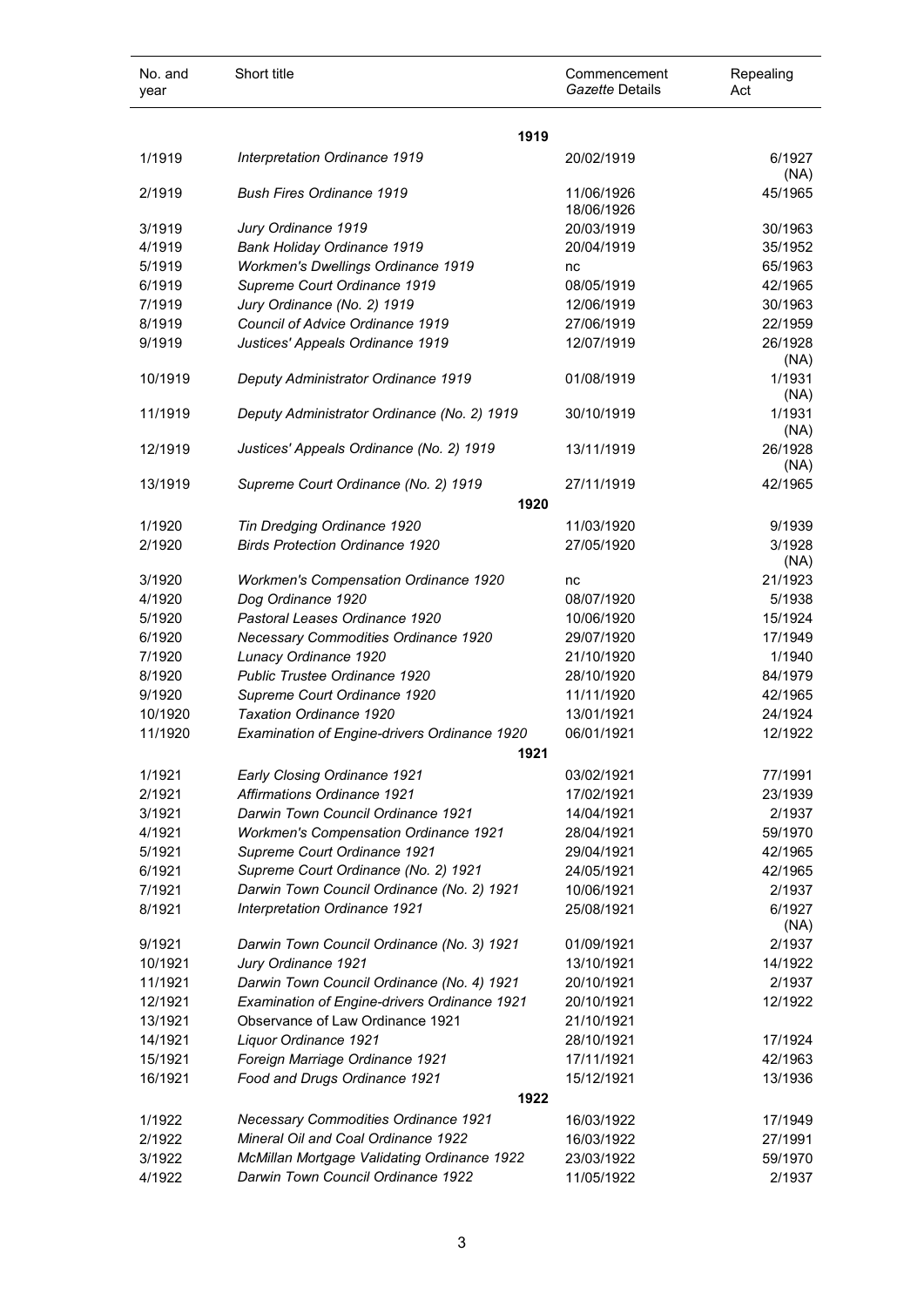| No. and<br>year | Short title                                         | Commencement<br>Gazette Details | Repealing<br>Act |
|-----------------|-----------------------------------------------------|---------------------------------|------------------|
| 5/1922          | Supreme Court Ordinance 1922                        | 13/05/1922                      | 42/1965          |
| 6/1922          | Darwin Town Council Ordinance (No. 2) 1922          | 03/06/1922                      | 2/1937           |
| 7/1922          | Amendments Incorporation Ordinance 1922             | 15/06/1922                      | 17/1938          |
| 8/1922          | <b>Brands Ordinance 1922</b>                        | 29/06/1922                      | 2/1928           |
|                 |                                                     |                                 | (NA)             |
| 9/1922          | Stock Disease Ordinance 1922                        | 20/07/1922                      | 10/1927          |
|                 |                                                     |                                 | (NA)             |
| 10/1922         | Supreme Court Ordinance (No. 2) 1922                | 10/08/1922                      | 42/1965          |
| 11/1922         | Maintenance Orders (Facilities for Enforcement)     | 14/09/1922                      | 3/1924           |
|                 | Ordinance 1922                                      |                                 |                  |
| 12/1922         | <b>Examination of Engine-drivers Ordinance 1922</b> | 21/09/1922                      | 14/1941          |
| 13/1922         | Trade Union Ordinance 1922                          | 21/09/1922                      | 29/1981          |
| 14/1922         | Jurors and Witnesses Payment Ordinance 1922         | 15/12/1920                      | 2/1947           |
| 15/1922         | Jurors and Witnesses Payment Ordinance              | 02/11/1922                      | 2/1947           |
|                 | (No. 2) 1922                                        |                                 |                  |
| 16/1922         | <b>Taxation Ordinance 1922</b>                      | 09/11/1922                      | 24/1924          |
|                 | 1923                                                |                                 |                  |
| 1/1923          | Registration of Firms Ordinance 1923                | 15/02/1923                      | 12/1935          |
| 2/1923          | Darwin Town Council Ordinance 1923                  | 24/02/1923                      | 2/1937           |
| 3/1923          | Electric Energy Agreement Ordinance 1923            | 24/02/1923                      | 17/1935          |
| 4/1923          | Venereal Diseases Ordinance 1923                    | 22/03/1923                      | 34/1981          |
| 5/1923          | Crown Lands Ordinance 1923                          | 12/04/1923                      | 15/1924          |
| 6/1923          | Aboriginals Ordinance 1923                          | 03/05/1923                      | 16/1953          |
| 7/1923          | Crown Lands Ordinance 1923                          | nc                              | 15/1924          |
| 8/1923          | <b>Mineral Oil and Coal Ordinance 1923</b>          | 07/06/1923                      | 27/1991          |
| 9/1923          | Darwin Town Council Ordinance (No. 2) 1923          | 07/06/1923                      | 2/1937           |
|                 | <b>Public Service Ordinance 1923</b>                |                                 | 19/1928          |
| 10/1923         |                                                     | 14/06/1923                      | (NA)             |
| 11/1923         | Crown Lands Ordinance (No. 2) 1923                  | 30/06/1923                      | 15/1924          |
| 12/1923         | <b>Health Ordinance 1923</b>                        | 23/08/1923                      | 27/1952          |
| 13/1923         | Darwin Town Council Ordinance (No. 3) 1923          | 20/09/1923                      | 2/1937           |
| 14/1923         | Slaughtering Ordinance 1923                         | 20/09/1924                      | 14/1955          |
|                 |                                                     | 18/10/1923                      |                  |
| 15/1923         | Contracts Ordinance 1923                            | 18/10/1923                      | 39/1978          |
| 16/1923         | <b>Brands Ordinance 1923</b>                        | 18/10/1923                      | 2/1928           |
|                 |                                                     |                                 | (NA)             |
| 17/1923         | Dog Ordinance 1923                                  | 18/10/1923                      | 5/1938           |
| 18/1923         | Government Hospitals Ordinance 1923                 | 01/11/1923                      | 20/1928          |
|                 |                                                     |                                 | (NA)             |
| 19/1923         | <b>Dingo Destruction Ordinance</b>                  | 01/07/1924                      | 144/1979         |
|                 |                                                     | 27/06/1924                      |                  |
| 20/1923         | Police and Police Offences Ordinance 1923           | 01/03/1924                      |                  |
|                 |                                                     | 01/02/1924                      |                  |
| 21/1923         | <b>Workmen's Compensation Ordinance 1923</b>        | 01/08/1924<br>07/03/1924        | 6/1931<br>(NA)   |
|                 | 1924                                                |                                 |                  |
| 1/1924          | Opium Smoking Prohibition Ordinance 1924            | 24/01/1924                      | 10/1928          |
|                 |                                                     |                                 | (NA)             |
| 2/1924          | Slaughtering Ordinance 1924                         | 20/09/1924                      | 14/1955          |
| 3/1924          | Maintenance Orders (Facilities for Enforcement)     | 24/01/1924                      | 16/1956          |
|                 | Ordinance 1924                                      |                                 |                  |
| 4/1924          | <b>Workmen's Compensation Ordinance 1924</b>        | 21/02/1924                      | 59/1970          |
| 5/1924          | Health Ordinance 1924                               | 21/02/1923                      | 27/1952          |
| 6/1924          | Poisons Ordinance 1924                              | 28/02/1924                      | 4/1983           |
| 7/1924          | Tin Dredging Ordinance 1924                         | 06/03/1924                      | 9/1939           |
| 8/1924          | Justices' Appeals Ordinance 1924                    | 03/04/1924                      | 26/1928          |
|                 |                                                     |                                 |                  |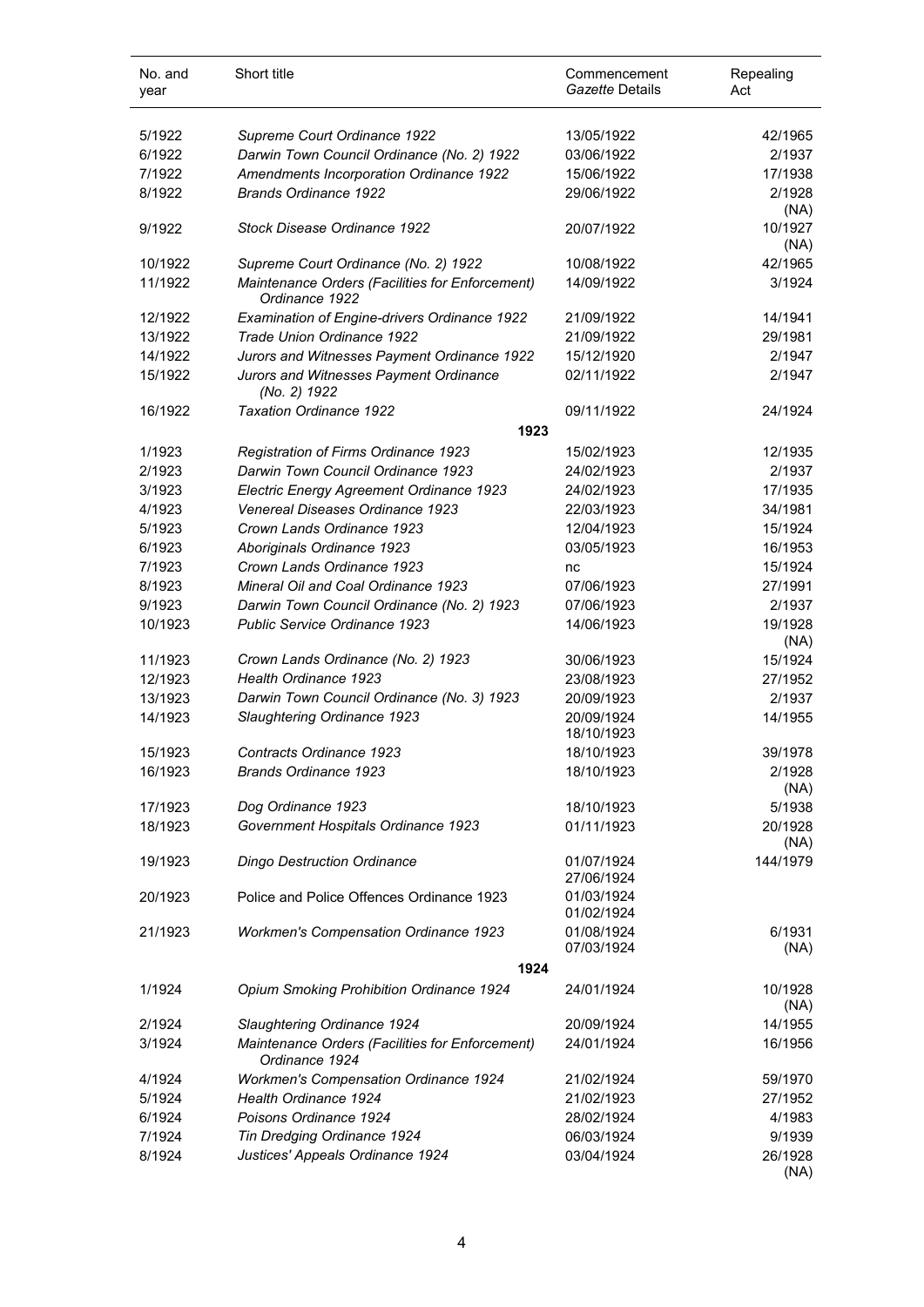| No. and<br>year | Short title                                                      | Commencement<br>Gazette Details | Repealing<br>Act |
|-----------------|------------------------------------------------------------------|---------------------------------|------------------|
| 9/1924          | Debtors Ordinance 1924                                           | 24/04/1924                      | 6/1941           |
| 10/1924         | Aboriginals Ordinance 1924                                       | 24/04/1924                      | 16/1953          |
| 11/1924         | Aboriginals Ordinance (No. 2) 1924                               | 29/05/1924                      | 16/1953          |
| 12/1924         | Deceased Brother's Widow's Marriage<br>Ordinance 1924            | 29/05/1924                      | 39/1965          |
| 13/1924         | Police Fund Abolition Ordinance 1924                             | 29/05/1924                      | 87/1973          |
| 14/1924         | <b>Dingo Destruction Ordinance 1924</b>                          | 01/07/1924                      | 144/1979         |
| 15/1924         | Crown Lands Ordinance 1924                                       | 09/07/1924                      | 14/1927<br>(NA)  |
| 16/1924         | Gaming Ordinance 1924                                            | 24/07/1924                      | 13/1940          |
| 17/1924         | <b>Licensing Ordinance 1924</b>                                  | 09/12/1924                      | 25/1939          |
|                 |                                                                  | $C75 - 16/10/1924$              |                  |
| 18/1924         | Darwin Pound Ordinance 1924                                      | 11/09/1924                      | 14/1930<br>(NA)  |
| 19/1924         | <b>Fisheries Ordinance 1924</b>                                  | 11/09/1924                      | 11/1949          |
| 20/1924         | <b>Registration Ordinance 1924</b>                               | 11/09/1924                      | 2/1927           |
|                 |                                                                  |                                 | (NA)             |
| 21/1924         | <b>Encouragement of Primary Production</b><br>Ordinance 1924     | 26/09/1924                      | 9/1927<br>(NA)   |
| 22/1924         | Inspection of Boilers Ordinance 1924                             | 01/07/1925<br>03/07/1925        | 14/1941          |
| 23/1924         | <b>Plant Diseases Ordinance 1924</b>                             | 16/10/1924                      | 25/1969          |
| 24/1924         | Income Tax Ordinance 1924                                        | 01/07/1924                      | 16/1936          |
| 25/1924         | Licensing Ordinance (No. 2) 1924<br>1925                         | 27/11/1924                      | 16/1925          |
| 1/1925          | Early Closing Ordinance 1925                                     | 15/01/1925                      | 77/1991          |
| 2/1925          | Reciprocal Enforcement of Judgments<br>Ordinance 1925            | 12/02/1925                      | 87/1973          |
| 3/1925          | Licensing Ordinance 1925                                         | 19/02/1925                      | 16/1925          |
| 4/1925          | Meat Industry Encouragement Ordinance 1925                       | 09/07/1925                      | 39/1965          |
|                 |                                                                  | 06/06/1925                      | 14/1955          |
| 5/1925          | Slaughtering Ordinance 1925<br>Lotteries Ordinance 1925          |                                 |                  |
| 6/1925          |                                                                  | 12/03/1925                      | 13/1940          |
| 7/1925          | Groote Island Bees Ordinance 1925                                | 19/03/1925                      | 59/1970          |
| 8/1925          | Weights and Measures Ordinance 1925                              | 16/04/1925                      | 8/1936           |
| 9/1925          | Crown Lands Ordinance 1925                                       | 16/04/1925                      | 14/1927<br>(NA)  |
| 10/1925         | Income Tax Ordinance 1925                                        | 14/05/1925                      | 16/1936          |
| 11/1925         | Public Service Ordinance 1925                                    | 14/05/1925                      | 19/1928<br>(NA)  |
| 12/1925         | Registration Ordinance 1925                                      | 11/06/1925                      | 2/1927<br>(NA)   |
| 13/1925         | Registration of Births and Deaths Ordinance 1925                 | 23/06/1925                      | 10/1929<br>(NA)  |
| 14/1925         | Aboriginals Ordinance 1925                                       | 30/07/1925                      | 16/1953          |
| 15/1925         | Crown Lands Ordinance (No. 2) 1925                               | 09/07/1924                      | 14/1927<br>(NA)  |
| 16/1925         | Licensing Ordinance (No. 2) 1925                                 | 14/09/1925                      | 25/1939          |
| 17/1925         | Darwin Town Council Ordinance 1925                               | 05/11/1925                      | 2/1937           |
| 18/1925         | <b>Commissioners for Affidavits Validation</b><br>Ordinance 1925 | 05/11/1925                      | 23/1939          |
| 19/1925         | Plant Diseases Ordinance 1925                                    | 03/12/1925                      | 25/1969          |
| 20/1925         | Lights on Vehicles Ordinance 1925                                | 22/02/1926                      | 8/1949           |
|                 |                                                                  | 19/02/1926                      |                  |
|                 | 1926                                                             |                                 |                  |
| 1/1926          | Inspection of Boilers Ordinance 1926                             | 07/01/1925<br>03/07/1925        | 14/1941          |
| 2/1926          | Meat Industry Encouragement Ordinance 1926                       | 07/01/1926                      | 39/1965          |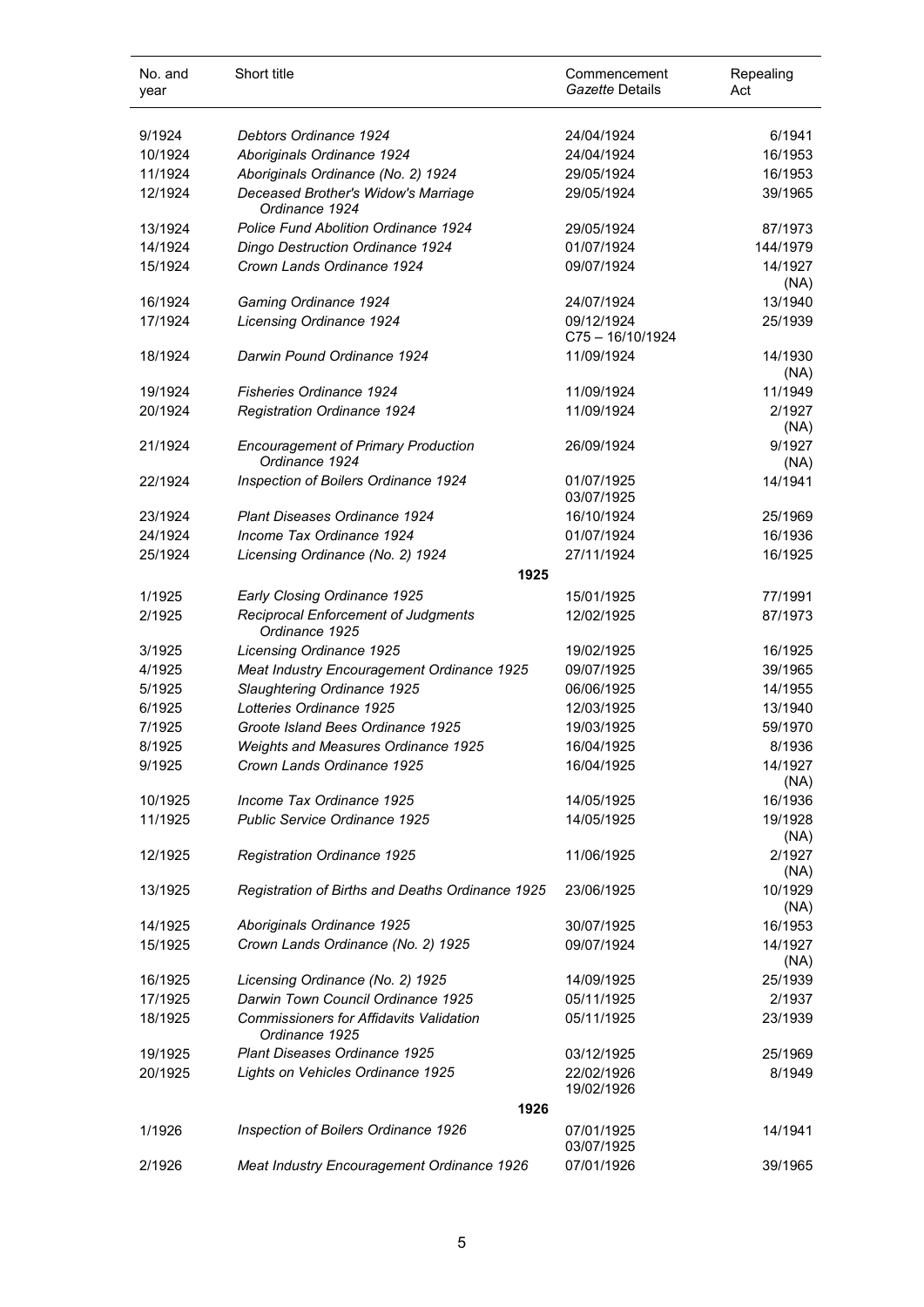| No. and<br>year | Short title                                                             | Commencement<br>Gazette Details | Repealing<br>Act |
|-----------------|-------------------------------------------------------------------------|---------------------------------|------------------|
| 3/1926          | <b>Encouragement of Primary Production</b><br>Ordinance 1926            | 07/01/1926                      | 9/1927<br>(NA)   |
| 4/1926          | Lunacy Ordinance 1926                                                   | 07/01/1926                      | 1/1940           |
| 5/1926          | Electric Energy Ordinance 1926                                          | 14/01/1926                      | 17/1935          |
| 6/1926          | Darwin Town Council Ordinance 1926                                      | 14/01/1926                      | 2/1937           |
| 7/1926          | Dingo Destruction Ordinance 1926                                        | 11/02/1926                      | 144/1979         |
| 8/1926          | <b>Workmen's Compensation Ordinance 1926</b>                            | 25/03/1926                      | 6/1931<br>(NA)   |
| 9/1926          | Meat Industry Encouragement Ordinance<br>(No. 2) 1926                   | 09/07/1925                      | 39/1965          |
| 10/1926         | <b>Birds Protection Ordinance 1926</b>                                  | 06/05/1926                      | 3/1928<br>(NA)   |
| 11/1926         | Encouragement of Mining Ordinance 1926                                  | 18/05/1926                      | 5/1939           |
| 12/1926         | Real Property Ordinance 1926                                            | 27/05/1926                      | 2/2000           |
| 13/1926         | Foreign Companies Ordinance 1926                                        | nc                              | 43/1963          |
| 14/1926         | Police and Police Offences Ordinance 1926                               | 03/06/1926                      |                  |
| 15/1926         | Meat Industry Encouragement (Poll)<br>Ordinance 1926                    | 24/06/1926                      | 39/1965          |
| 16/1926         | Public Service Ordinance 1926                                           | 24/06/1926                      | 19/1928<br>(NA)  |
| 17/1926         | Lunacy Ordinance (No. 2) 1926                                           | 22/07/1926                      | 1/1940           |
| 18/1926         | Crown Lands Ordinance 1926                                              | 05/08/1926                      | 14/1927<br>(NA)  |
| 19/1926         | Lands Acquisition Ordinance 1926                                        | 26/08/1926                      | 5/1959           |
| 20/1926         | Hotel Lands Acquisition Ordinance 1926                                  | 26/08/1926                      | 29/1981          |
| 21/1926         | Public Service Ordinance (No. 2) 1926                                   | 16/09/1926                      | 19/1928<br>(NA)  |
| 22/1926         | Bank Holidays Ordinance 1926                                            | 16/09/1926                      | 35/1952          |
| 23/1926         | Birds Protection Ordinance (No. 2) 1926                                 | 04/11/1926                      | 3/1928<br>(NA)   |
| 24/1926         | Jury Ordinance 1926<br>1927                                             | 02/12/1926                      | 30/1963          |
| 1/1927          | Crown Lands Ordinance 1927                                              | 08/02/1927                      | 14/1927          |
|                 |                                                                         |                                 | (NA)             |
| 2/1927          | Northern Territory Government Ordinance 1927                            | 24/02/1927                      | 4/1967           |
| 3/1927          | Gaming Ordinance 1927<br>ORDINANCES OF THE TERRITORY OF NORTH AUSTRALIA | 24/02/1927                      | 13/1940          |
|                 | 1927                                                                    |                                 |                  |
| 1/1927          | Slaughtering Ordinance 1927                                             | 26/05/1927                      | 14/1955          |
| 2/1927          | Registration Ordinance 1927                                             | 01/03/1927                      |                  |
|                 |                                                                         | 09/06/1927                      |                  |
| 3/1927          | <b>Bills of Sale Ordinance 1927</b>                                     | 01/03/1927<br>23/06/1927        | 22/1935          |
| 4/1927          | Supreme Court Ordinance 1927                                            | 07/07/1927                      | 42/1965          |
| 5/1927          | Aboriginals Ordinance 1927                                              | 27/08/1927                      | 16/1953          |
| 6/1927          | Interpretation Ordinance 1927                                           | 15/09/1927                      | 3/1931           |
| 7/1927          | Mining Ordinance 1927                                                   | 15/09/1927                      | 9/1939           |
| 8/1927          | Surveyors Ordinance 1927                                                | 22/09/1927                      | 6/1933           |
| 9/1927          | <b>Encouragement of Primary Production</b><br>Ordinance 1927            | 18/10/1927                      | 1/1931           |
| 10/1927         | Stock Diseases Ordinance 1927                                           | 10/01/1928<br>13/01/1928        | 16/1954          |
| 11/1927         | <b>Medical Ordinance 1927</b>                                           | 18/10/1927                      | 1/1935           |
| 12/1927         | Supreme Court Ordinance (No. 2) 1927                                    | 18/10/1927                      | 42/1965          |
| 13/1927         | Slaughtering Ordinance (No. 2) 1927                                     | 18/10/1927                      | 14/1955          |
| 14/1927         | Crown Lands Ordinance 1927                                              | 05/11/1927                      | 2/1931           |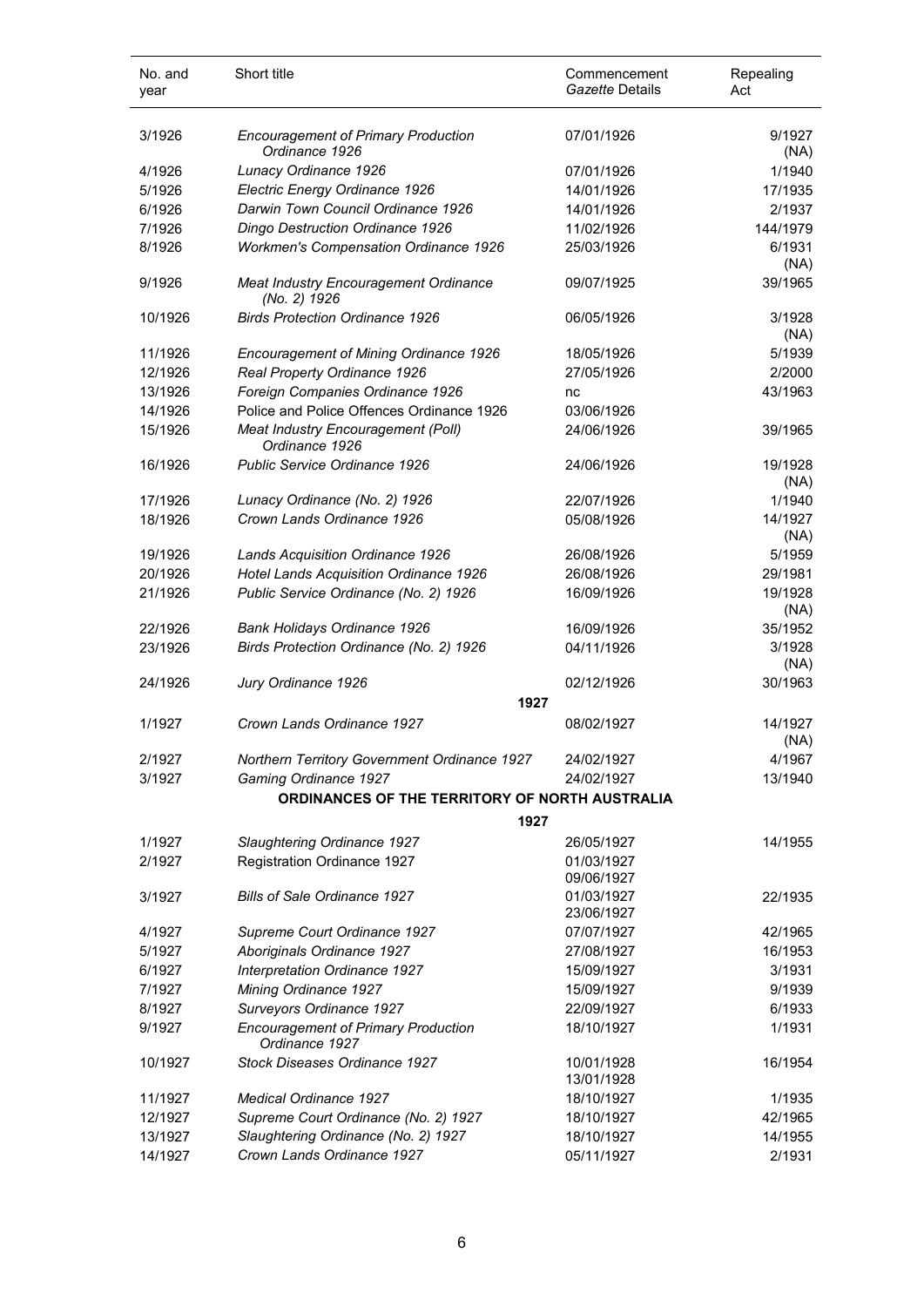| No. and<br>year | Short title                                                       | Commencement<br>Gazette Details | Repealing<br>Act |
|-----------------|-------------------------------------------------------------------|---------------------------------|------------------|
|                 | 1928                                                              |                                 |                  |
| 1/1928          | Licensing Ordinance 1928                                          | 22/02/1928                      | 25/1939          |
| 2/1928          | Brands Ordinance 1928                                             | 01/04/1929<br>01/02/1929        | 36/2008          |
| 3/1928          | <b>Birds Protection Ordinance 1928</b>                            | 01/06/1928<br>25/05/1928        | 44/1963          |
| 4/1928          | <b>Health Ordinance 1928</b>                                      | 01/03/1928                      | 27/1952          |
| 5/1928          | Venereal Diseases Ordinance 1928                                  | 27/04/1928                      | 34/1981          |
| 6/1928          | Endemic Diseases Ordinance 1928                                   | 15/10/1928<br>19/10/1928        | 34/1981          |
| 7/1928          | Prison Ordinance 1928                                             | 27/04/1928                      | 12/1950          |
| 8/1928          | Stock Diseases Ordinance 1928                                     | 17/05/1928                      | 16/1954          |
| 9/1928          | Maintenance Orders (Facilities for Enforcement)<br>Ordinance 1928 | 17/05/1928                      | 16/1956          |
| 10/1928         | Dangerous Drugs Ordinance 1928                                    | 01/03/1929<br>25/01/1929        | 59/1977          |
| 11/1928         | Administration and Probate Ordinance 1928                         | 09/06/1928                      | 38/1969          |
| 12/1928         | Registration Ordinance 1928                                       | 21/06/1928                      |                  |
| 13/1928         | Crown Lands Ordinance 1928                                        | 21/06/1928                      | 2/1931           |
| 14/1928         | Crimes Ordinance 1928                                             | 03/08/1928                      | 17/1939          |
| 15/1928         | Local Courts Ordinance 1928                                       | 03/08/1928                      | 6/1941           |
| 16/1928         | <b>Plant Diseases Ordinance 1928</b>                              | 03/08/1928                      | 25/1969          |
| 17/1928         | Aboriginals Ordinance 1928                                        | 03/08/1928                      | 16/1953          |
| 18/1928         | <b>Encouragement of Primary Production</b><br>Ordinance 1928      | 26/07/1928                      | 1/1931           |
| 19/1928         | Public Service Ordinance 1928                                     | 01/08/1928                      | 62/1976          |
| 20/1928         | Hospitals Ordinance 1928                                          | 01/11/1928<br>26/10/1928        | 9/1941           |
| 21/1928         | Food and Drugs Ordinance 1928                                     | 20/09/1928                      | 13/1936          |
| 22/1928         | Service and Execution of Process<br>Ordinance 1928                | 08/11/1928                      | 9/1929<br>(NA)   |
| 23/1928         | Aboriginals Ordinance (No. 2) 1928                                | 08/11/1928                      | 16/1953          |
| 24/1928         | <b>Nurses and Midwives Registration</b><br>Ordinance 1928         | 01/10/1929<br>30/08/1929        | 48/1982          |
| 25/1928         | Income Tax Ordinance 1928                                         | 08/11/1928                      | 16/1936          |
| 26/1928         | Justices Ordinance 1928                                           | 01/08/1929<br>26/04/1929        |                  |
| 27/1928         | Government Resident Ordinance 1928                                | 01/08/1929<br>31/05/1929        | 5/1932           |
| 28/1928         | Leprosy Ordinance 1928                                            | 30/11/1928                      | 11/1954          |
| 29/1928         | Poisons Ordinance 1928                                            | 30/11/1928                      | 4/1983           |
| 30/1928         | Printers and Newspapers Ordinance 1928                            | 01/02/1929<br>04/01/1929        | 41/1984          |
| 31/1928         | Dangerous Drugs Ordinance (No. 2) 1928                            | 01/03/1929                      | 59/1977          |
| 32/1928         | Roads Ordinance 1928<br>1929                                      | 03/01/1929                      | 8/1953           |
| 1/1929          | Stamp Ordinance 1929                                              | 17/01/1929                      | 49/1978          |
| 2/1929          | Board of Enquiry Ordinance 1929                                   | 14/02/1929                      | 8/1945           |
| 3/1929          | Dingo Destruction Ordinance 1929                                  | 21/03/1929                      | 144/1979         |
| 4/1929          | Crown Lands Ordinance 1929                                        | 21/03/1929                      | 2/1931           |
| 5/1929          | Public Service Ordinance 1929                                     | 02/05/1929                      | 3/1934           |
| 6/1929          | Interpretation Ordinance 1929                                     | 02/05/1929                      | 41/1984          |
| 7/1929          | Printers and Newspapers Ordinance 1929                            | 01/02/1929                      | 41/1984          |
| 8/1929          | <b>Birds Protection Ordinance 1929</b>                            | 16/05/1929                      | 44/1963          |
| 9/1929          | Supreme Court of North Australia Ordinance 1929                   | 01/06/1929                      | 42/1965          |
| 10/1929         | Registration of Births and Deaths Ordinance 1929                  | 13/06/1929                      | 7/1941           |
| 11/1929         | Education Ordinance 1929                                          | 11/07/1929                      | 43/1957          |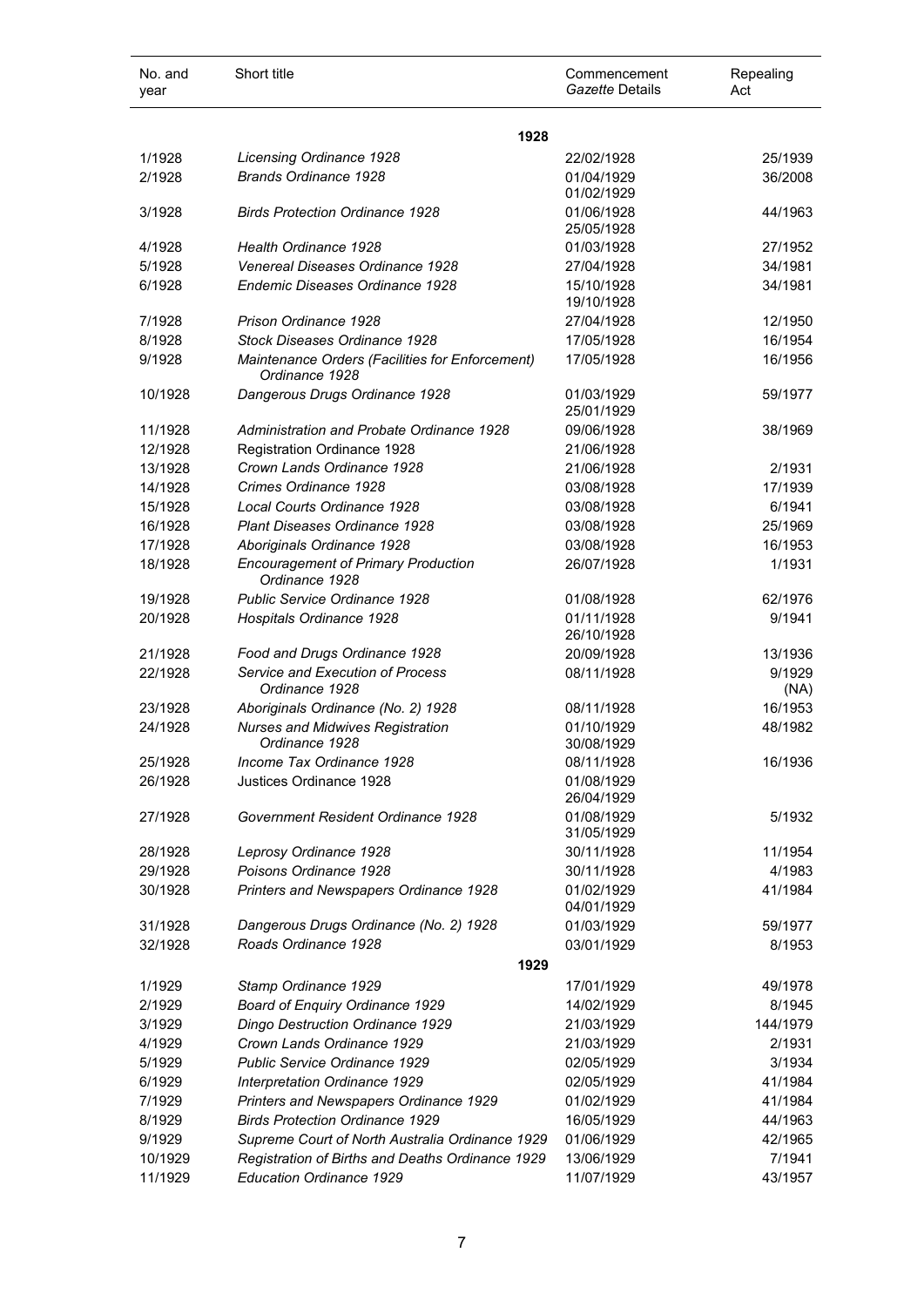| No. and<br>year | Short title                                                  | Commencement<br>Gazette Details | Repealing<br>Act                       |
|-----------------|--------------------------------------------------------------|---------------------------------|----------------------------------------|
| 12/1929         | Darwin Chinese Public Cemetery Ordinance 1929                | 07/11/1929<br>08/11/1929        | 19/1966                                |
| 13/1929         | Prison Ordinance 1929                                        | 25/07/1929                      | 12/1950                                |
| 14/1929         | Darwin Town Council Ordinance 1929                           | 01/08/1929                      | 2/1937                                 |
| 15/1929         | Gaming Ordinance 1929                                        | 09/08/1929                      | 13/1940                                |
| 16/1929         | Darwin Radio-Telegraph Station Ordinance 1929                | 22/08/1929                      | 66/1988                                |
| 17/1929         | Justices Ordinance 1929                                      | 01/08/1929                      |                                        |
| 18/1929         | Roads Ordinance 1929                                         | 28/11/1929                      | 8/1953                                 |
| 19/1929         | Gaming Ordinance (No. 2) 1929                                | 28/11/1929                      | 13/1940                                |
| 20/1929         | Public Service Ordinance (No. 2) 1929                        | 05/12/1929                      | 62/1976                                |
| 21/1929         | Testator's Family Maintenance Ordinance 1919                 | 15/01/1930                      | 10/1970                                |
|                 | 1930                                                         | 10/01/1930                      |                                        |
| 1/1930          | Observance of Law Ordinance 1930                             | 16/01/1930                      |                                        |
| 2/1930          | <b>Motor Vehicles Ordinance 1930</b>                         | 01/07/1930<br>17/04/1930        | 15/1949                                |
| 3/1930          | Darwin Town Council Ordinance 1930                           | 13/02/1930                      | 2/1937                                 |
| 4/1930          | Coroners Ordinance 1930                                      | 01/07/1930                      | 51/1974                                |
|                 |                                                              | 17/04/1930                      |                                        |
| 5/1930          | Aboriginals Ordinance 1930                                   | 22/05/1930                      | 16/1953                                |
| 6/1930          | Poisons Ordinance 1930                                       | 12/06/1930                      | 4/1983                                 |
| 7/1930          | Darwin Town Council Ordinance (No. 2) 1930                   | 16/06/1930                      | 2/1937                                 |
| 8/1930          | Observance of Law Ordinance (No. 2) 1930                     | 07/07/1930                      |                                        |
| 9/1930          | Local Courts Ordinance 1930                                  | 01/10/1930<br>15/08/1930        | 6/1941                                 |
| 10/1930         | Crown Lands Ordinance 1930                                   | 25/09/1930                      | 2/1931                                 |
| 11/1930         | Coroners Ordinance (No. 2) 1930                              | 01/07/1939                      | 51/1974                                |
| 12/1930         | Hospitals Ordinance 1930                                     | 09/10/1930                      | 9/1941                                 |
| 13/1930         | Interpretation Ordinance 1930                                | 16/10/1930                      | 3/1931                                 |
| 14/1930         | Pounds Ordinance 1930                                        | 01/12/1930<br>31/10/1930        |                                        |
| 15/1930         | Stock Diseases Ordinance 1930                                | 06/11/1930                      | 16/1954                                |
| 16/1930         | Legal Practitioners (Trust Accounts)                         | 01/01/1931                      | 18/1974                                |
|                 | Ordinance 1930                                               | 28/11/1930                      |                                        |
| 17/1930         | Darwin Town Council Ordinance (No. 3) 1930                   | 16/06/1930                      | 2/1937                                 |
| 18/1930         | Employees' Accommodation Ordinance 1930                      | 02/02/1931<br>30/01/1931        | Disallowed<br>by Senate,<br>19/03/1931 |
| 19/1930         | Pearling Ordinance 1930                                      | 01/01/1931                      | 33/1956                                |
|                 |                                                              | 05/12/1930                      |                                        |
| 20/1930         | Pearling Ordinance (No. 2) 1930                              | 18/12/1930                      | 33/1956                                |
|                 | 1931                                                         |                                 |                                        |
| 1/1931          | Deputy Government Resident Ordinance 1931                    | 11/12/1930                      | 5/1932                                 |
| 2/1931          | Justices Ordinance 1931                                      | 26/02/1931                      |                                        |
| 3/1931          | Pearling Ordinance 1931                                      | 01/01/1931                      | 33/1956                                |
| 4/1931          | Testator's Family Maintenance Ordinance 1931                 | 23/04/1931                      | 10/1970                                |
| 5/1931          | Supreme Court Ordinance 1931                                 | 23/04/1931                      | 42/1965                                |
| 6/1931          | <b>Workmen's Compensation Ordinance 1931</b>                 | 11/06/1931<br>11/06/1931        | 17/07/1931                             |
| 7/1931          | <b>Education Ordinance 1931</b>                              | 21/05/1931                      | 43/1957                                |
| 8/1931          | Income Tax Ordinance 1931                                    | 11/06/1931                      | 16/1936                                |
|                 | ORDINANCES AND ACTS OF THE NORTHERN TERRITORY                |                                 |                                        |
|                 | 1931                                                         |                                 |                                        |
| 1/1931          | <b>Encouragement of Primary Production</b><br>Ordinance 1931 | 12/06/1931                      | 40/1978                                |
| 2/1931          | Crown Lands Ordinance 1931                                   | 12/06/1931                      | 18/1992                                |
| 3/1931          | Interpretation Ordinance 1931                                | 12/06/1931                      | 59/1978                                |

l.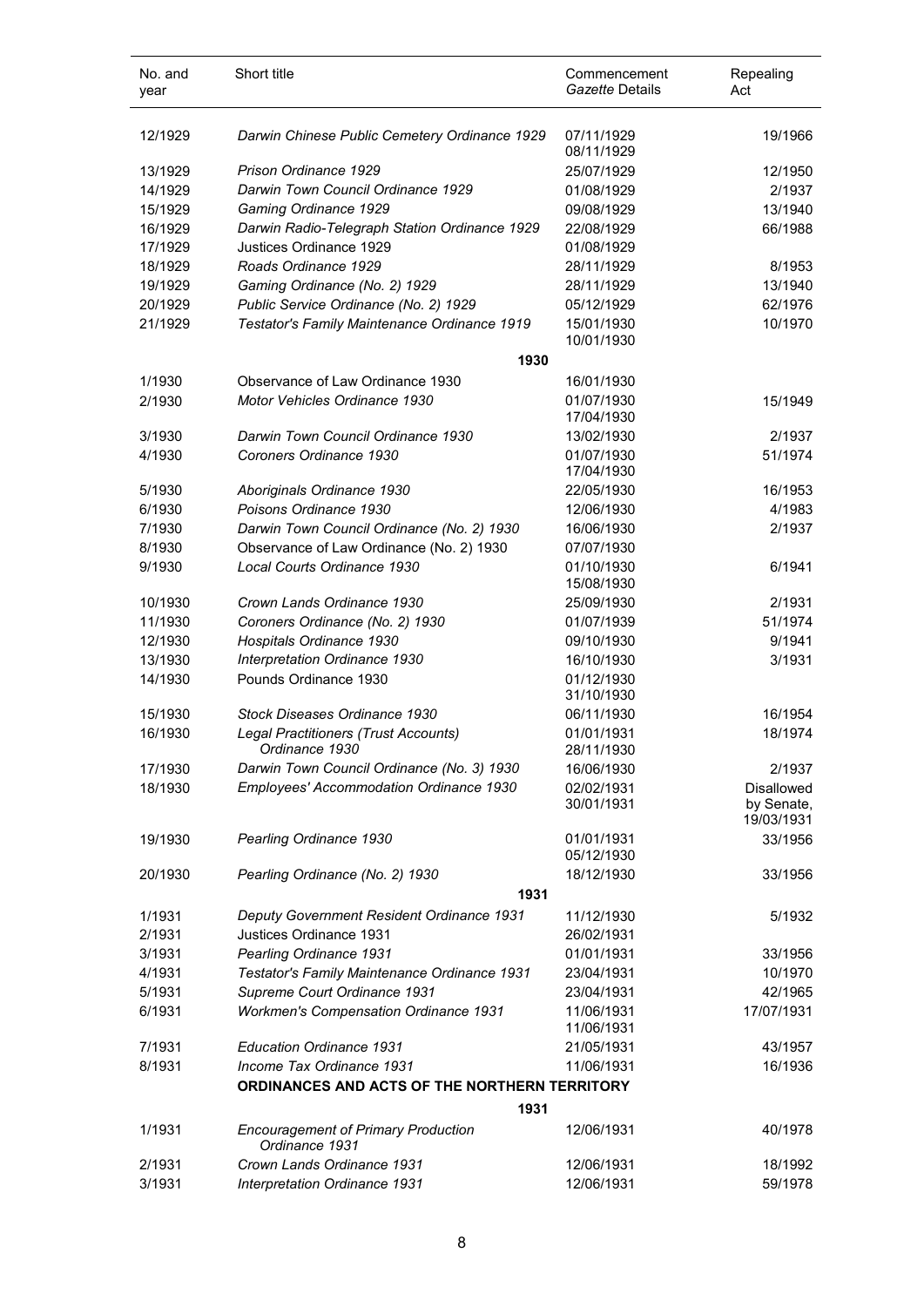| No. and<br>year | Short title                                                       | Commencement<br>Gazette Details | Repealing<br>Act                              |
|-----------------|-------------------------------------------------------------------|---------------------------------|-----------------------------------------------|
|                 |                                                                   |                                 |                                               |
| 4/1931          | Darwin Town Council Ordinance 1931                                | 23/07/1931                      | 2/1937                                        |
| 5/1931          | Darwin Town Council Ordinance (No. 2) 1931                        | 23/07/1931                      | 2/1937                                        |
| 6/1931          | <b>Workmen's Compensation Ordinance 1931</b>                      | 10/08/1931<br>07/08/1931        | 1/1950                                        |
| 7/1931          | Mortgagors' Interest Reduction Ordinance 1931                     | 01/09/1931<br>C72-27/08/1931    | 9/1996                                        |
| 8/1931          | <b>Firearms Registration Ordinance 1931</b>                       | 01/10/1931<br>25/09/1931        | 8/1956                                        |
| 9/1931          | <b>Workmen's Compensation Ordinance</b><br>(No. 2) 1931           | 15/10/1931                      | 1/1950                                        |
| 10/1931         | Firearms Registration Ordinance (No. 2) 1931                      | 19/11/1931                      | 8/1956                                        |
| 11/1931         | <b>Licensing Ordinance 1931</b>                                   | 19/11/1931                      | 25/1939                                       |
| 12/1931         | Employees' Accommodation Ordinance 1931                           | 07/12/1931<br>04/12/1931        | <b>Disallowed</b><br>by Senate,<br>02/03/1932 |
| 13/1931         | <b>Public Service Ordinance 1931</b>                              | 17/12/1931                      | 62/1976                                       |
|                 | 1932                                                              |                                 |                                               |
| 1/1932          | <b>Dentists Registration Ordinance 1932</b>                       | 02/07/1931<br>24/06/1932        | 1/1953                                        |
| 2/1932          | Administration and Probate Ordinance 1932                         | 11/02/1932                      | 38/1969                                       |
| 3/1932          | <b>Dingo Destruction Ordinance 1932</b>                           | 11/02/1932                      | 144/1979                                      |
| 4/1932          | Early Closing Ordinance 1932                                      | 11/02/1932                      | 77/1991                                       |
| 5/1932          | Northern Territory Government Ordinance 1932                      | 07/03/1932<br>04/03/1932        | 2/1954                                        |
| 6/1932          | Stock Diseases Ordinance 1932                                     | 18/02/1932                      | 16/1954                                       |
| 7/1932          | Land Tax Ordinance 1932                                           | 01/07/1931                      | 8/1940                                        |
| 8/1932          | Scaffolding Inspection Ordinance 1932                             | 08/04/1932<br>18/02/1932        | 100/1978                                      |
| 9/1932          | Marriage Ordinance 1932                                           | 18/02/1932                      | 7/1941                                        |
| 10/1932         | Interpretation Ordinance 1932                                     | 05/05/1932                      | 59/1978                                       |
| 11/1932         | Real Property Ordinance 1932                                      | 26/05/1932                      | 2/2000                                        |
| 12/1932         | Maintenance Orders (Facilities for Enforcement)<br>Ordinance 1932 | 26/05/1932                      | 16/1956                                       |
| 13/1932         | <b>Encouragement of Mining Ordinance 1932</b>                     | 16/06/1932                      | 5/1939                                        |
| 14/1932         | Mining Ordinance 1932                                             | 16/06/1932                      | 9/1939                                        |
| 15/1932         | <b>Matrimonial Causes Ordinance 1932</b>                          | 01/08/1932<br>29/07/1932        | 16/1978                                       |
| 16/1932         | Dingo Destruction Ordinance (No. 2) 1932                          | 11/08/1932                      | 144/1979                                      |
| 17/1932         | Local Courts Ordinance 1932                                       | 25/08/1932                      | 6/1941                                        |
| 18/1932         | Prison Ordinance 1932                                             | 18/08/1932                      | 12/1950                                       |
| 19/1932         | Police and Police Offences Ordinance 1932                         | 22/09/1932                      |                                               |
| 20/1932         | Licensing Ordinance 1932                                          | 12/11/1932<br>11/11/1932        | 25/1939                                       |
| 21/1932         | <b>Brands Ordinance 1932</b>                                      | 17/11/1932                      | 36/2008                                       |
|                 | 1933                                                              |                                 |                                               |
| 1/1933          | Supreme Court Ordinance 1933                                      | 12/04/1933                      | 42/1965                                       |
| 2/1933          | Criminal Procedure Ordinance 1933                                 | 25/05/1933                      | 64/1978                                       |
| 3/1933          | Local Courts Ordinance 1933                                       | 25/05/1933                      | 6/1941                                        |
| 4/1933          | Aboriginals Ordinance 1933                                        | 01/06/1933                      | 16/1953                                       |
| 5/1933          | Darwin Town Council Ordinance 1933                                | 15/06/1933                      | 2/1937                                        |
| 6/1933          | Licensed Surveyors Ordinance 1933                                 | 22/06/1933                      | 49/1983                                       |
| 7/1933          | Venereal Diseases Ordinance 1933                                  | 13/07/1933                      | 34/1981                                       |
| 8/1933          | Gaming Ordinance 1933                                             | 13/07/1933                      | 13/1940                                       |
| 9/1933          | Interpretation Ordinance 1933                                     | 27/07/1933                      | 59/1978                                       |
| 10/1933         | Supreme Court Ordinance (No. 2) 1933                              | 24/08/1933                      | 42/1965                                       |
| 11/1933         | Crown Lands Ordinance 1933                                        | 24/08/1933                      | 18/1992                                       |
| 12/1933         | Justices Ordinance 1933                                           | 07/09/1933                      |                                               |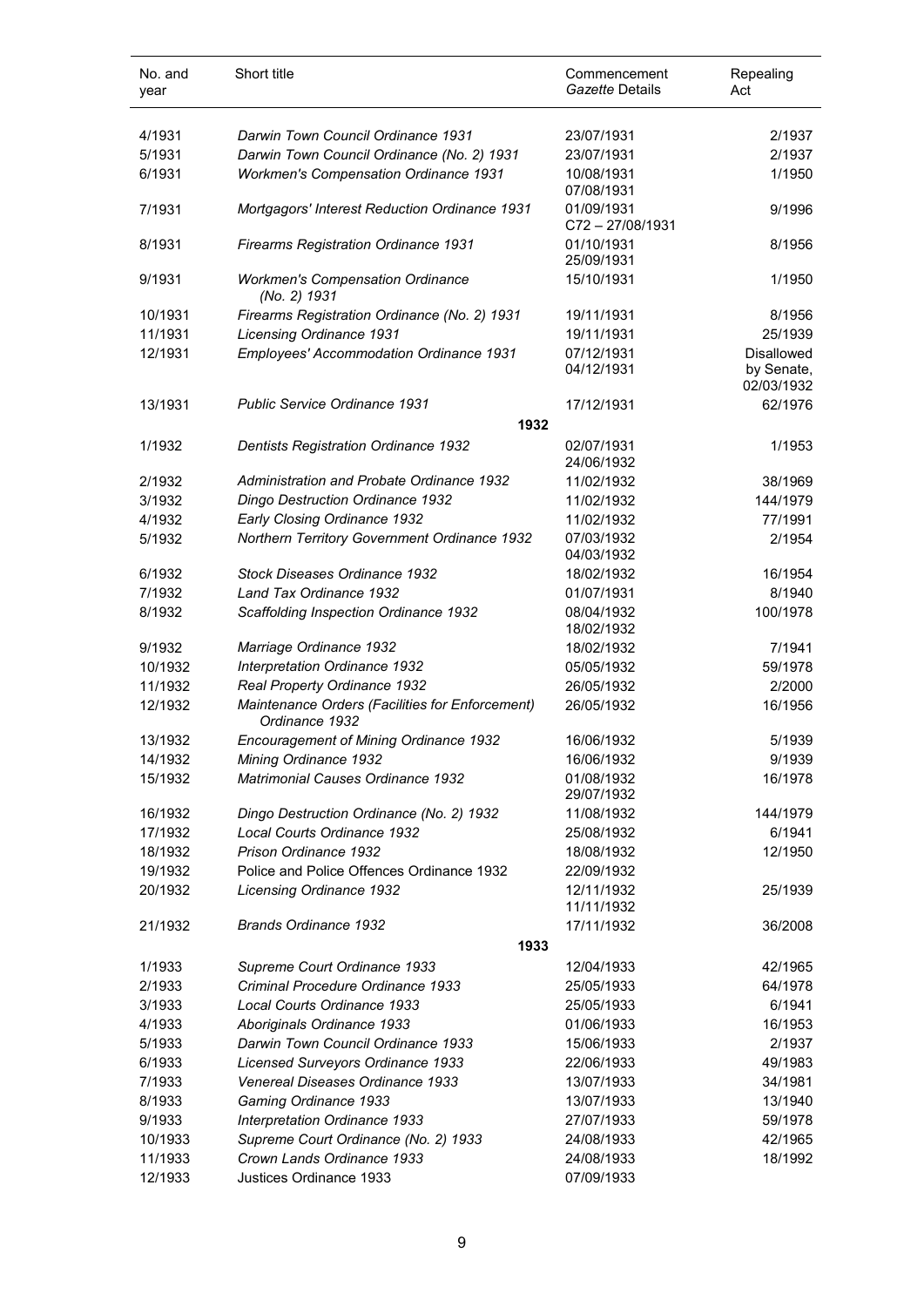| No. and<br>year | Short title                                                  | Commencement<br><i>Gazette</i> Details | Repealing<br>Act |
|-----------------|--------------------------------------------------------------|----------------------------------------|------------------|
| 13/1933         | Slaughtering Ordinance 1933                                  | 21/09/1933                             | 14/1955          |
| 14/1933         | Dangerous Drugs Ordinance 1933                               | 21/12/1933                             | 59/1977          |
| 15/1933         | <b>Licensing Ordinance 1933</b>                              | 21/12/1933                             | 25/1939          |
| 16/1933         | Board of Enquiry Ordinance 1933                              | 14/12/1933                             | 8/1945           |
|                 | 1934                                                         |                                        |                  |
| 1/1934          | <b>Encouragement of Primary Production</b><br>Ordinance 1934 | 11/01/1934                             | 40/1978          |
| 2/1934          | Interpretation Ordinance 1934                                | 01/02/1934                             | 59/1978          |
| 3/1934          | Public Service Ordinance 1934                                | 01/03/1934                             | 62/1976          |
| 4/1934          | Mining Ordinance 1934                                        | 28/03/1934                             | 9/1939           |
| 5/1934          | <b>Workmen's Compensation Ordinance 1934</b>                 | 15/04/1934                             | 1/1950           |
| 6/1934          | <b>Brands Ordinance 1934</b>                                 | 28/03/1934                             | 36/2008          |
| 7/1934          | <b>Licensing Ordinance 1934</b>                              | 05/04/1934                             | 25/1939          |
| 8/1934          | Crown Lands Ordinance 1934                                   | 05/04/1934                             | 18/1992          |
| 9/1934          | Dingo Destruction Ordinance 1934                             | 12/04/1934                             | 144/1979         |
| 10/1934         | Crimes Ordinance 1934                                        | 03/05/1934                             | 17/1939          |
| 11/1934         | Supreme Court Ordinance 1934                                 | 03/05/1934                             | 42/1965          |
| 12/1934         | Alsatian Dogs Ordinance 1934                                 | 17/05/1934                             | 15/1978          |
| 13/1934         | Crown Lands Ordinance (No. 2) 1934                           | 28/06/1934                             | 18/1992          |
| 14/1934         | Roads Ordinance 1934                                         | 05/07/1934                             | 8/1953           |
| 15/1934         | Crimes Ordinance (No. 2) 1934                                | 29/08/1934                             | 17/1939          |
| 16/1934         | Printers and Newspapers Ordinance 1934                       | 01/10/1934<br>28/09/1934               | 41/1984          |
| 17/1934         | Licensing Ordinance (No. 2) 1934                             | 20/09/1934                             | 25/1939          |
| 18/1934         | <b>Matrimonial Causes Ordinance 1934</b>                     | 27/09/1934                             | 16/1978          |
| 19/1934         | Coroners Ordinance 1934                                      | 27/09/1934                             | 51/1974          |
| 20/1934         | Dangerous Drugs Ordinance 1934                               | 01/11/1934                             | 59/1977          |
| 21/1934         | Board of Inquiry Ordinance 1934                              | 08/11/1934                             | 8/1945           |
| 22/1934         | Pearling Ordinance 1934                                      | 22/11/1934                             | 33/1956          |
| 23/1934         | State Children Ordinance 1934                                | 06/12/1934                             | 20/1958          |
| 24/1934         | Mining Ordinance (No. 2) 1934                                | 20/12/1934                             | 9/1939           |
| 25/1934         | <b>Dentists Registration Ordinance 1934</b>                  | 13/12/1934                             | 1/1953           |
| 26/1934         | School Committee Ordinance 1934                              | 20/12/1934                             | 77/1979          |
|                 | 1935                                                         |                                        |                  |
| 1/1935          | <b>Medical Practitioners Registration</b><br>Ordinance 1935  | 01/04/1935<br>29/03/1935               | 7/1995           |
| 2/1935          | Gold Buyers Ordinance 1935                                   | 23/04/1935<br>11/04/1935               | 87/1973          |
| 3/1935          | Mining Ordinance 1935                                        | 09/05/1935                             | 9/1939           |
| 4/1935          | Crown Lands Ordinance 1935                                   | 09/05/1935                             | 18/1992          |
| 5/1935          | Licensing Ordinance 1935                                     | 09/05/1935                             | 25/1939          |
| 6/1935          | Police and Police Offences Ordinance 1935                    | 27/06/1935                             |                  |
| 7/1935          | Mining Ordinance (No. 2) 1935                                | 27/06/1935                             | 9/1939           |
| 8/1935          | Foreign Companies Ordinance 1935                             | nc                                     | 43/1963          |
| 9/1935          | Prison Ordinance 1935                                        | 27/06/1935                             | 12/1950          |
| 10/1935         | Hire-Purchase Agreements Ordinance 1935                      | 11/07/1935                             | 30/1991          |
| 11/1935         | <b>Bagot Road Board (Vesting of Roads)</b><br>Ordinance 1935 | 01/08/1935                             | 8/1953           |
| 12/1935         | <b>Business Names Ordinance 1935</b>                         | 08/08/1935                             | 37/1963          |
| 13/1935         | Mining Ordinance (No. 3) 1935                                | 08/08/1935                             | 9/1939           |
| 14/1935         | Adoption of Children Ordinance 1935                          | 15/08/1935                             | 9/1949           |
| 15/1935         | Hawkers Ordinance 1935                                       | 15/08/1935                             | 67/2000          |
| 16/1935         | Poor Persons Legal Assistance Ordinance 1935                 | 29/08/1935                             | 53/1972          |
| 17/1935         | Electric Light and Power Ordinance 1935                      | 01/11/1935<br>25/10/1935               | 4/1973           |
| 18/1935         | Prevention of Cruelty to Animals Ordinance 1935              | 05/09/1935                             | 44/1999          |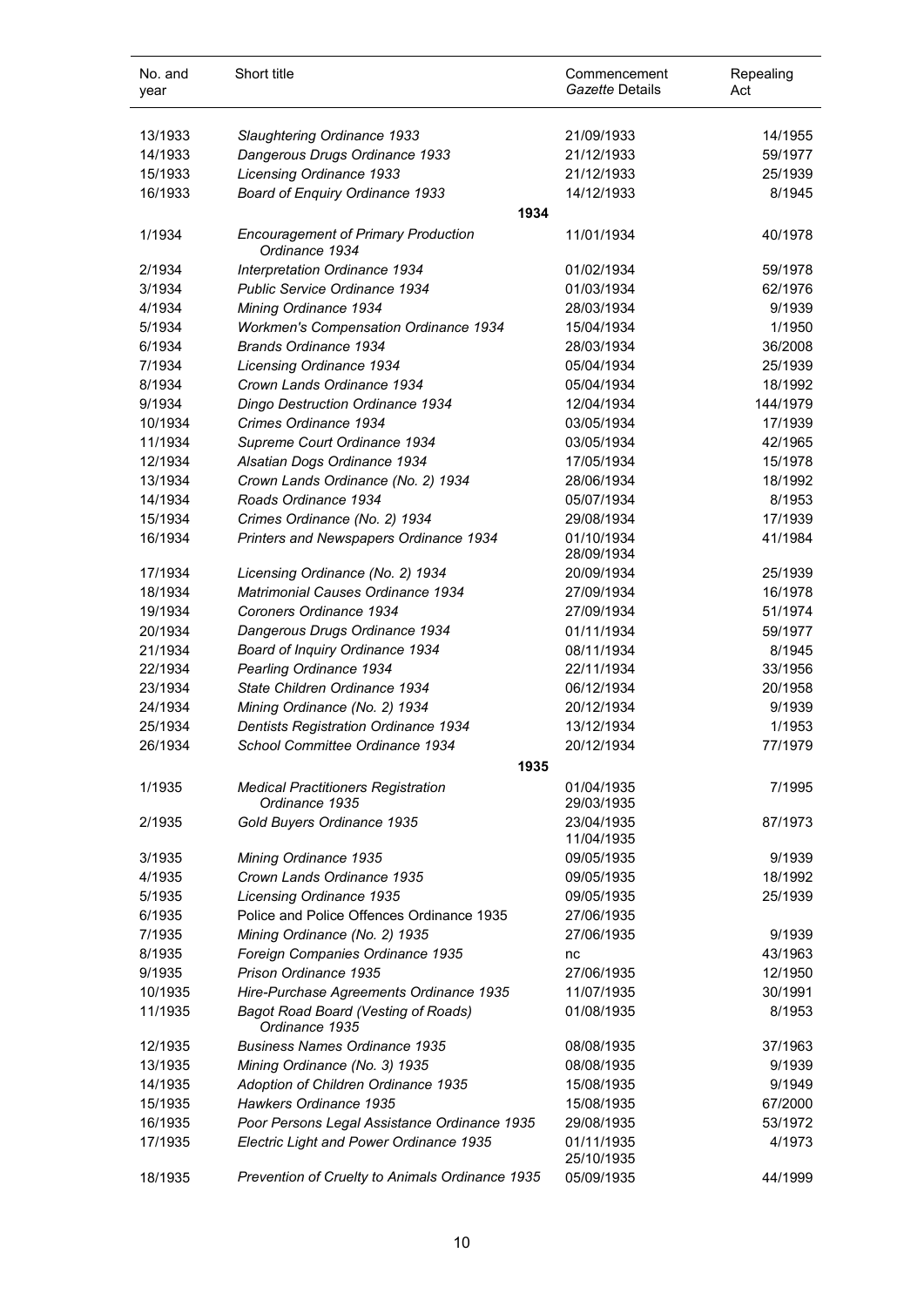| No. and<br>year | Short title                                                                       | Commencement<br>Gazette Details | Repealing<br>Act   |
|-----------------|-----------------------------------------------------------------------------------|---------------------------------|--------------------|
| 19/1935         | Crown Lands Ordinance (No. 2) 1935                                                | 14/11/1935                      | 18/1992            |
| 20/1935         | Auctioneers Ordinance 1935                                                        | 14/11/1935                      |                    |
| 21/1935         | Crown Lands Ordinance (No. 3) 1935                                                | 05/12/1935                      | 18/1992            |
|                 | Instruments Ordinance 1935                                                        |                                 | 30/2012            |
| 22/1935         |                                                                                   | 02/03/1936<br>21/02/1936        |                    |
| 23/1935         | Registration Ordinance 1935                                                       | 19/12/1935                      |                    |
|                 | 1936                                                                              |                                 |                    |
| 1/1936          | <b>Brands Ordinance 1936</b>                                                      | 06/02/1936                      | 36/2008            |
| 2/1936          | Coroners Ordinance 1936                                                           | 20/02/1936                      | 51/1974            |
| 3/1936          | <b>Buildings Ordinance 1936</b>                                                   | 21/03/1936                      | 22/1955            |
|                 |                                                                                   | 20/03/1936                      |                    |
| 4/1936          | Aboriginals Ordinance 1936                                                        | 19/03/1936                      | 16/1953            |
| 5/1936          | McMillan Mortgage Discharge Ordinance 1936                                        | 30/04/1936                      | 59/1970            |
| 6/1936          | <b>Licensing Ordinance 1936</b>                                                   | 11/06/1936                      | 25/1939            |
| 7/1936          | Mining (Validation) Ordinance 1936                                                | 25/06/1936                      | 9/1939             |
| 8/1936          | Weights and Measures Ordinance 1936                                               | 01/08/1936                      | 75/1978            |
|                 |                                                                                   | 31/07/1936                      |                    |
| 9/1936          | Supreme Court Ordinance 1936                                                      | 23/07/1936                      | 42/1965            |
| 10/1936         | Pharmacy Ordinance 1936                                                           | 28/09/1936                      | 21/2004            |
|                 |                                                                                   | 25/09/1936                      |                    |
| 11/1936         | Public Service Ordinance 1936                                                     | 01/10/1936                      | 62/1976            |
| 12/1936         | Coroners Ordinance (No. 2) 1936                                                   | 08/10/1936                      | 51/1974            |
| 13/1936         | Food and Drugs Ordinance 1936                                                     | 01/12/1936                      | 45/1986            |
|                 |                                                                                   | 20/11/1936                      |                    |
| 14/1936         | <b>Birds Protection Ordinance 1936</b>                                            | 29/10/1936                      | 44/1963            |
| 15/1936         | Methylated Spirit Ordinance 1936                                                  | 29/10/1936                      | 4/1983             |
| 16/1936         | Income Tax Ordinance 1936                                                         | 12/11/1936                      | 8/1946             |
| 17/1936         | Jury Ordinance 1936                                                               | 26/11/1936                      | 30/1963            |
| 18/1936         | Mining Ordinance 1936                                                             | 10/12/1936                      | 9/1939             |
|                 | 1937                                                                              |                                 |                    |
| 1/1937          | Pearling Ordinance 1937                                                           | 14/01/1937                      | 33/1956            |
| 2/1937          | <b>Darwin Administration Ordinance 1937</b>                                       | 01/04/1937                      | 49/1972            |
|                 |                                                                                   | 05/03/1937                      |                    |
| 3/1937          | Darwin Rates Ordinance 1937                                                       | 01/04/1937<br>05/03/1937        | 59/1970            |
| 4/1937          | Income Tax Ordinance 1937                                                         |                                 | 8/1946             |
| 5/1937          | Aboriginals Ordinance 1937                                                        | 28/01/1937                      | 16/1953            |
| 6/1937          |                                                                                   | 21/04/1937                      |                    |
|                 | Licensed Surveyors Ordinance 1937                                                 | 23/09/1937<br>14/10/1937        | 49/1983<br>16/1953 |
| 7/1937          | Aboriginals Ordinance (No. 2) 1937<br>Alice Springs Administration Ordinance 1937 | 01/04/1938                      | 57/1977            |
| 8/1937          |                                                                                   | 25/03/1938                      |                    |
|                 | 1938                                                                              |                                 |                    |
| 1/1938          | Coroners Ordinance 1938                                                           | 03/02/1938                      | 51/1974            |
| 2/1938          | Crown Lands Ordinance 1938                                                        | 26/05/1938                      | 18/1992            |
| 3/1938          | Interpretation Ordinance 1938                                                     | 21/04/1938                      | 59/1978            |
| 4/1938          | Wills Ordinance 1938                                                              | 21/04/1938                      | 59/2000            |
| 5/1938          | Registration of Dogs Ordinance 1938                                               | 01/07/1938                      | 18/1980            |
|                 |                                                                                   | 24/06/1938                      |                    |
| 6/1938          | Darwin Administration Ordinance 1938                                              | 05/05/1938                      | 49/1972            |
| 7/1938          | Methylated Spirit Ordinance 1938                                                  | 02/06/1938                      | 4/1983             |
| 8/1938          | Roads Ordinance 1938                                                              | 26/06/1938                      | 8/1953             |
| 9/1938          | Mining Ordinance 1938                                                             | 26/06/1938                      | 9/1939             |
| 10/1938         | Defamation Ordinance 1938                                                         | 07/07/1938                      |                    |
| 11/1938         | Compensation (Fatal Injuries) Ordinance 1938                                      | 07/07/1938                      | 36/1974            |
| 12/1938         | Police and Police Offences Ordinance 1938                                         | 08/09/1938                      |                    |
| 13/1938         | Control of Waters Ordinance 1938                                                  | 08/09/1938                      | 19/1992            |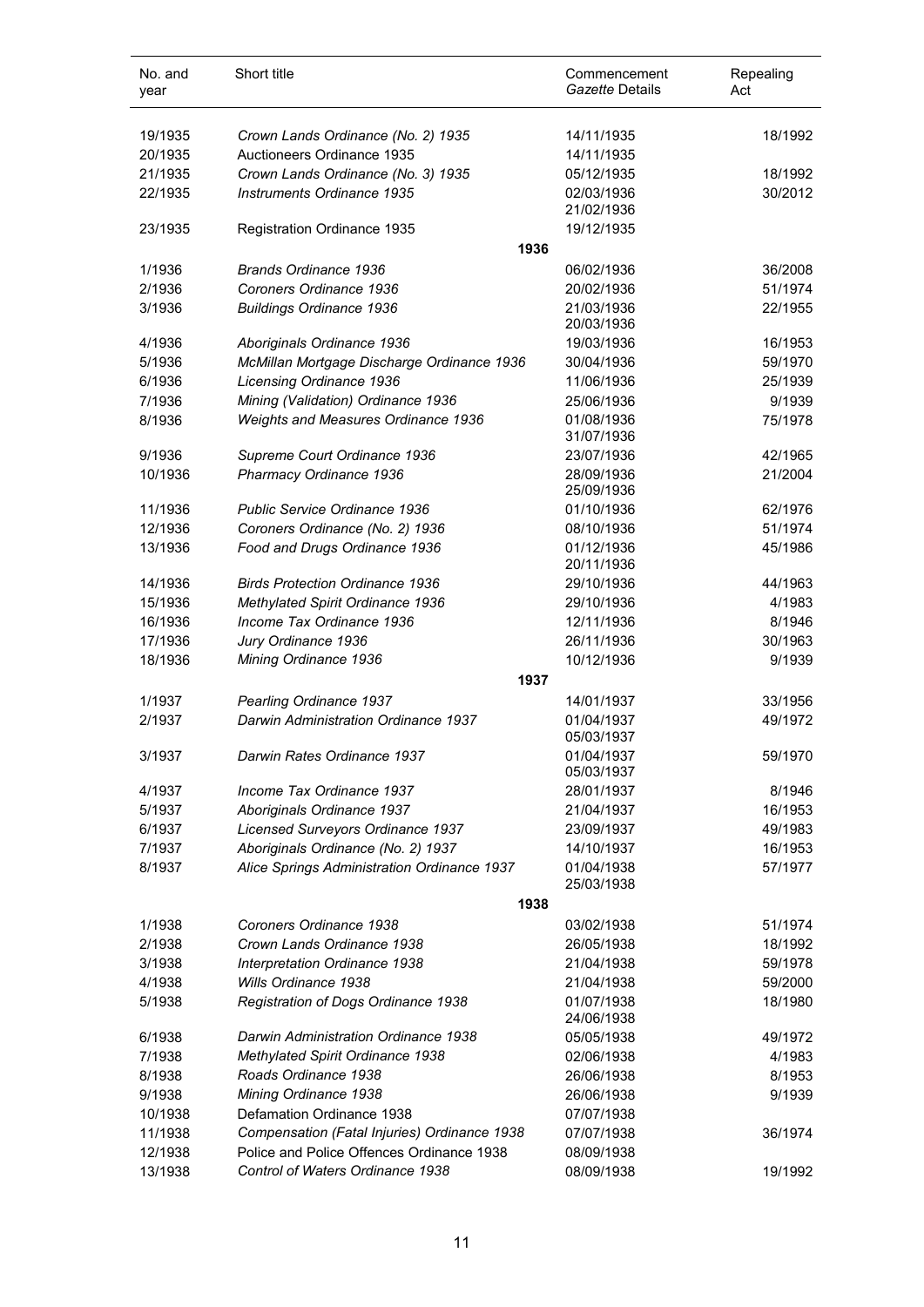| No. and<br>year | Short title                                                  | Commencement<br>Gazette Details | Repealing<br>Act |
|-----------------|--------------------------------------------------------------|---------------------------------|------------------|
| 14/1938         | Jury Ordinance 1938                                          | 22/09/1938                      | 30/1963          |
| 15/1938         | <b>Encouragement of Primary Production</b><br>Ordinance 1938 | 24/11/1938                      | 40/1978          |
| 16/1938         | <b>Motor Vehicles Ordinance 1938</b>                         | 08/12/1938                      | 15/1949          |
| 17/1938         | <b>Amendments Incorporation Ordinance 1938</b>               | 05/01/1939                      | 22/2018          |
| 18/1938         | <b>Birds Protection Ordinance 1938</b>                       | 22/12/1938                      | 44/1963          |
| 19/1938         | Registration Ordinance 1938                                  | 22/12/1938                      |                  |
|                 | 1939                                                         |                                 |                  |
| 1/1939          | Marine Ordinance 1939                                        | 16/02/1939                      | 93/1981          |
| 2/1939          | Income Tax Ordinance 1939                                    | 23/02/1939                      | 8/1946           |
| 3/1939          | Public Service Ordinance 1939                                | 09/03/1939                      | 62/1976          |
| 4/1939          | Aboriginals Ordinance 1939                                   | 05/04/1939                      | 16/1953          |
| 5/1939          | Mining Development Ordinance 1939                            | 01/08/1939                      | 42/1996          |
|                 |                                                              | 16/06/1939                      |                  |
| 6/1939          | Justices Ordinance 1939                                      | 18/05/1939                      |                  |
| 7/1939          | <b>Dairies Supervision Ordinance 1939</b>                    | 01/11/1939                      | 30/1988          |
|                 |                                                              | 20/10/1939                      |                  |
| 8/1939          | Darwin Administration Ordinance 1939                         | 11/05/1939                      | 49/1972          |
| 9/1939          | Mining Ordinance 1939                                        | 01/08/1940<br>26/07/1940        | 15/1982          |
| 10/1939         | <b>Buffaloes Protection Ordinance 1939</b>                   | 18/05/1939                      | 44/1963          |
| 11/1939         | Darwin Rates Ordinance 1939                                  | 18/05/1939                      | 59/1970          |
| 12/1939         | <b>Birds Protection Ordinance 1939</b>                       | 25/05/1939                      | 44/1963          |
| 13/1939         | Dangerous Drugs Ordinance 1939                               | 22/06/1939                      | 59/1977          |
| 14/1939         | Mines Regulation Ordinance 1939                              | 01/11/1939<br>20/10/1939        | 3/1977           |
| 15/1939         | Birds Protection Ordinance (No. 2) 1939                      | 27/07/1939                      | 44/1963          |
| 16/1939         | Public Service Ordinance (No. 2) 1939                        | 27/07/1939                      | 62/1976          |
| 17/1939         | Criminal Law Amendment Ordinance 1939                        | 27/07/1939                      | 47/1983          |
| 18/1939         | Evidence Ordinance 1939                                      | 03/08/1939                      |                  |
| 19/1939         | Health Ordinance 1939                                        | 03/08/1939                      | 27/1952          |
| 20/1939         | <b>Workmen's Compensation Ordinance 1939</b>                 | 07/09/1939                      | 1/1950           |
| 21/1939         | Crown Lands Ordinance 1939                                   | 14/09/1939                      | 18/1992          |
| 22/1939         | <b>Matrimonial Causes Ordinance 1939</b>                     | 12/10/1939                      | 16/1978          |
| 23/1939         | Oaths Ordinance 1939                                         | 16/11/1939                      | 40/2010          |
| 24/1939         | Evidence Ordinance (No. 2) 1939                              | 16/11/1939                      |                  |
| 25/1939         | <b>Licensing Ordinance 1939</b>                              | 01/12/1939                      | 10/1979          |
|                 |                                                              | 24/11/1939                      |                  |
| 26/1939         | <b>Workmen's Compensation Ordinance</b><br>(No. 2) 1939      | 30/11/1939                      | 1/1950           |
| 27/1939         | Married Women's Protection Ordinance 1939                    | 07/12/1939                      | 26/1971          |
|                 | 1940                                                         |                                 |                  |
| 1/1940          | Mental Defectives Ordinance 1940                             | 18/01/1940                      | 5/1980           |
| 2/1940          | <b>Birds Protection Ordinance 1940</b>                       | 01/09/1940<br>16/08/1940        | 44/1963          |
| 3/1940          | Native Constabulary Ordinance 1940                           | nc                              | 27/1964          |
| 4/1940          | Darwin Rates Ordinance 1940                                  | 14/03/1940                      | 59/1970          |
| 5/1940          | Gold Buyers Ordinance 1940                                   | 14/03/1940                      | 87/1973          |
| 6/1940          | Regulations Publication Ordinance 1940                       | 01/01/1940                      | 59/1978          |
| 7/1940          | Mining Development Ordinance 1940                            | 09/05/1940                      | 42/1996          |
| 8/1940          | Land Tax (Repeal) Ordinance 1940                             | 30/05/1940                      | 87/1973          |
| 9/1940          | Public Service Ordinance 1940                                | 13/06/1940                      | 62/1976          |
| 10/1940         | Motor Vehicles Ordinance 1940                                | 01/07/1941                      | 15/1949          |
| 11/1940         | Administration and Probate Ordinance 1940                    | 05/07/1940<br>27/06/1940        | 38/1969          |
| 12/1940         | Licensing Ordinance 1940                                     | 25/07/1940                      | 10/1979          |
|                 |                                                              |                                 |                  |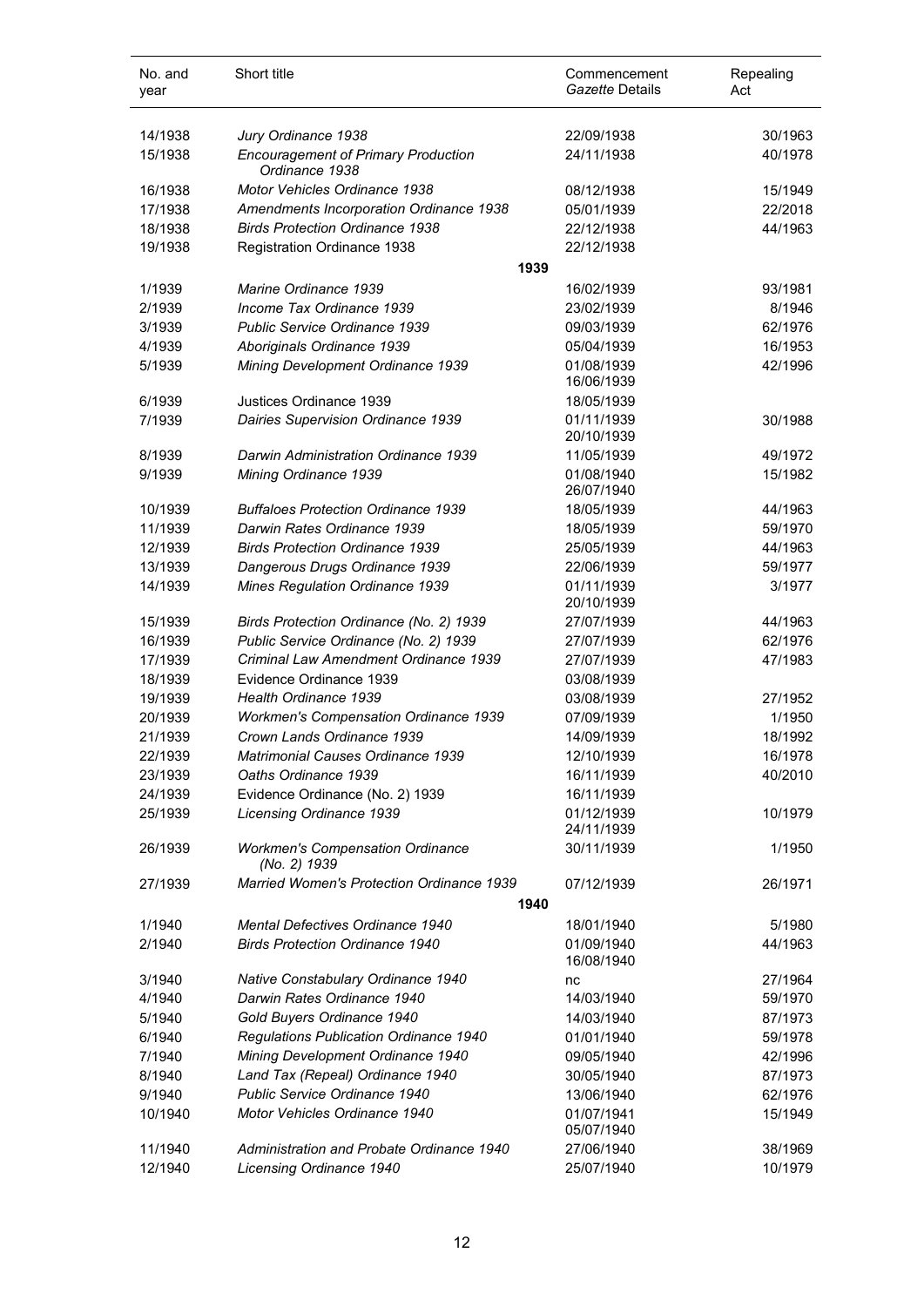| No. and<br>year | Short title                                                    | Commencement<br>Gazette Details | Repealing<br>Act |
|-----------------|----------------------------------------------------------------|---------------------------------|------------------|
| 13/1940         | Lottery and Gaming Ordinance 1940                              | 01/11/1940<br>25/10/1940        | 50/1983          |
| 14/1940         | <b>Native Administration Ordinance 1940</b>                    | nc                              | 16/1964          |
| 15/1940         | Mining Ordinance 1940                                          | 26/09/1940                      | 15/1982          |
| 16/1940         | Darwin Administration Ordinance 1940                           | 03/10/1940                      | 49/1972          |
| 17/1940         | Slaughtering Ordinance 1940                                    | 17/10/1940                      | 14/1955          |
| 18/1940         | Darwin Rates Ordinance (No. 2) 1940                            | 31/10/1940                      | 59/1970          |
| 19/1940         | Criminal Law Amendment Ordinance 1940                          | 31/10/1940                      | 47/1983          |
| 20/1940         | Interpretation Ordinance 1940                                  | 31/10/1940                      | 59/1978          |
|                 | 1941                                                           |                                 |                  |
| 1/1941          | <b>Mental Defectives Ordinance 1941</b>                        | 30/01/1941                      | 5/1980           |
| 2/1941          | <b>Workmen's Compensation Ordinance 1941</b>                   | 06/02/1941                      | 1/1950           |
| 3/1941          | <b>Public Service Ordinance 1941</b>                           | 12/06/1941                      | 62/1976          |
|                 |                                                                | $C114 - 12/06/1941$             |                  |
| 4/1941          | Income Tax Ordinance 1941                                      | 27/02/1941                      | 8/1946           |
| 5/1941          | <b>Licensing Ordinance 1941</b>                                | 27/02/1941                      | 10/1979          |
| 6/1941          | Local Courts Ordinance 1941                                    | 01/01/1942<br>05/12/1941        | 31/1989          |
| 7/1941          | Registration of Births, Deaths and Marriages<br>Ordinance 1941 | 01/07/1949<br>$11 - 16/03/1949$ | 42/1963          |
| 8/1941          | <b>Medical Benefits Tax Ordinance 1941</b>                     | 01/07/1941<br>C75-10/04/1941    | 8/1946           |
| 9/1941          | Medical Benefits and Hospitals Ordinance 1941                  | 01/07/1941<br>C75-10/04/1941    | 6/1946           |
| 10/1941         | Licensing Ordinance (No. 2) 1941                               | 19/06/1941                      | 10/1979          |
| 11/1941         | Aboriginals Ordinance 1941                                     | 26/06/1941                      | 16/1953          |
| 12/1941         | Dangerous Drugs Ordinance 1941                                 | 03/07/1941                      | 59/1977          |
| 13/1941         | Medical Benefits and Hospitals Ordinance<br>(No. 2) 1941       | 04/09/1941                      | 6/1946           |
| 14/1941         | Inspection of Machinery Ordinance 1941                         | 01/11/1941                      | 11/1991          |
|                 |                                                                | 17/10/1941                      |                  |
|                 | 1942                                                           |                                 |                  |
| 1/1942          | <b>Licensing Ordinance 1942</b>                                | 29/01/1942                      | 10/1979          |
| 2/1942          | Military Roads Ordinance 1942                                  | 01/07/1942<br>14 - 15/05/1942   | 8/1953           |
| 3/1942          | Stamp Ordinance 1942                                           | 02/01/1942                      | 49/1978          |
| 4/1942          | Income Tax Suspension Ordinance 1942                           | 01/07/1942                      | 8/1946           |
| 5/1942          | Medical Benefits Tax Suspension Ordinance 1942                 | 01/07/1942                      | 8/1946           |
| 6/1942          | Mining Ordinance 1942                                          | 06/08/1942                      | 15/1982          |
| 7/1942          | Crown Law Officer Reference Ordinance 1942                     | 27/08/1942                      | 2/1950           |
| 8/1942          | Registration Ordinance 1942                                    | 03/09/1942                      |                  |
|                 | 1943                                                           |                                 |                  |
| 1/1943          | <b>Licensing Ordinance 1943</b>                                | 14/01/1943                      | 10/1979          |
| 2/1943          | Darwin Rates (War-time Remission)<br>Ordinance 1943            | 14/01/1943                      | 59/1970          |
| 3/1943          | Mining (Royalty Suspension) Ordinance 1943                     | 01/07/1942                      | 59/1970          |
| 4/1943          | Crown Lands Ordinance 1943                                     | 28/10/1943                      | 18/1992          |
| 5/1943          | Aboriginals Ordinance 1943                                     | 09/12/1943                      | 16/1953          |
|                 | 1945                                                           |                                 |                  |
| 1/1945          | Mining Ordinance 1945                                          | 15/02/1945                      | 15/1982          |
| 2/1945          | Nomenclature (Public Places) Ordinance 1945                    | 15/03/1945                      | 38/1967          |
| 3/1945          | Co-operative Trading Societies Ordinance 1945                  | 24/05/1945                      | 14/1997          |
| 4/1945          | Health Ordinance 1945                                          | 14/06/1945                      | 27/1952          |
| 5/1945          | <b>Medical Practitioners Registration</b><br>Ordinance 1945    | 19/07/1945                      | 7/1995           |
| 6/1945          | <b>Firearms Registration Ordinance 1945</b>                    | 02/08/1945                      | 8/1956           |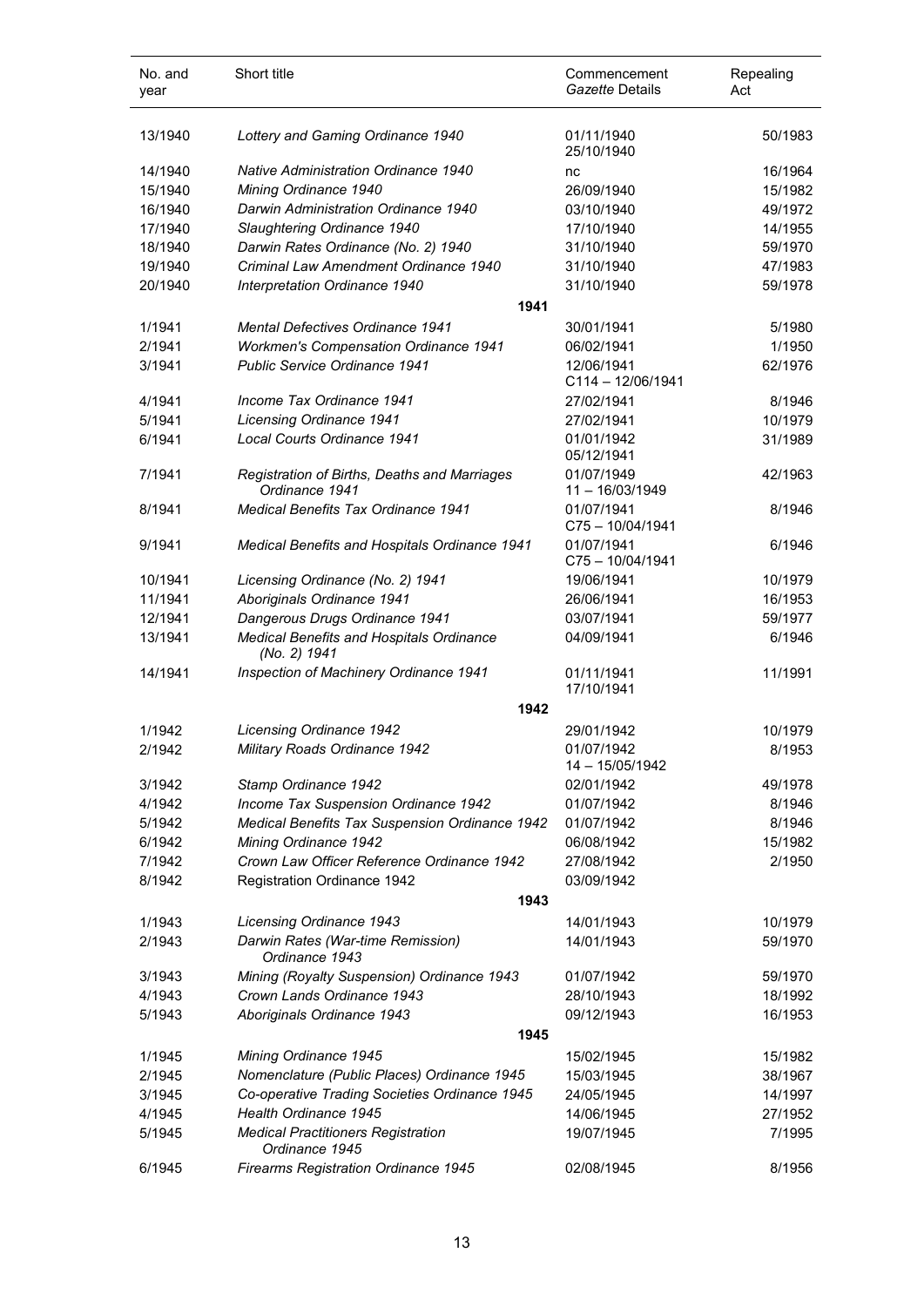| No. and<br>year | Short title                                                    | Commencement<br>Gazette Details   | Repealing<br>Act |
|-----------------|----------------------------------------------------------------|-----------------------------------|------------------|
| 7/1945          | Inspection of Machinery Ordinance 1945                         | 06/09/1945                        | 11/1991          |
| 8/1945          | Inquiries Ordinance 1945                                       | 06/12/1945                        |                  |
|                 | 1946                                                           |                                   |                  |
| 1/1946          | Licensing Court (Adjournment of Proceedings)<br>Ordinance 1946 | 07/03/1946                        | 59/1970          |
| 2/1946          | Darwin Leases (Special Purposes)<br>Ordinance 1946             | 07/03/1946                        | 7/1946           |
| 3/1946          | Licensing Ordinance 1946                                       | 07/03/1946                        | 10/1979          |
| 4/1946          | Dudley Point Mess (Winding-up) Ordinance 1946                  | 23/05/1946                        | 59/1970          |
| 5/1946          | Crown Lands Ordinance 1946                                     | 20/06/1946                        | 18/1992          |
| 6/1946          | Medical Benefits and Hospitals Ordinance 1946                  | 17/10/1946<br>$C195 - 17/10/1946$ | 23/1953          |
| 7/1946          | Darwin Short Term Leases Ordinance 1946                        | 03/10/1946                        | 27/1961          |
| 8/1946          | Tax Ordinances Repeal Ordinance 1946                           | 01/07/1946                        | 87/1973          |
| 9/1946          | Motor Vehicles Ordinance 1946                                  | 19/12/1946                        | 15/1949          |
|                 | 1947                                                           |                                   |                  |
| 1/1947          | <b>Matrimonial Causes Ordinance 1947</b>                       | 22/05/1947                        | 16/1978          |
| 2/1947          | Jurors and Witnesses Payment Ordinance 1947                    | 29/07/1947                        | 30/1963          |
| 3/1947          | Darwin Town Area Leases Ordinance 1947                         | 29/07/1947                        | 59/1980          |
| 4/1947          | Local Courts Ordinance 1947                                    | 07/08/1947                        | 31/1989          |
| 5/1947          | Church Lands Leases Ordinance 1947                             | 28/08/1947                        | 59/1980          |
| 6/1947          | Police and Police Offences Ordinance 1947                      | 11/09/1947                        |                  |
| 7/1947          | Darwin Town Management Ordinance 1947                          | 01/10/1947<br>40 - 01/10/1947     | 59/1970          |
| 8/1947          | Aboriginals Ordinance 1947                                     | 18/09/1947                        | 16/1953          |
| 9/1947          | Mining Ordinance 1947                                          | 25/09/1947                        | 15/1982          |
|                 | 1948                                                           |                                   |                  |
| 1/1948          | Apprentices Ordinance 1948                                     | 27/07/1949<br>$31 - 27/07/1949$   | 6/1980           |
| 2/1948          | Licensing Ordinance 1948                                       | 23/12/1948                        | 10/1979          |
| 3/1948          | Medical Benefits and Hospitals Ordinance 1948                  | 23/12/1948                        | 23/1953          |
| 4/1948          | Public Service Ordinance 1948                                  | 23/12/1948                        | 62/1976          |
| 5/1948          | <b>Buildings and Services Ordinances 1948</b>                  | nc                                | 34/1952          |
| 6/1948          | Stamp Ordinance 1948                                           | 23/12/1948                        | 49/1978          |
| 7/1948          | Interpretation Ordinance 1948                                  | 23/12/1948                        | 59/1978          |
| 8/1948          | Licensing Ordinance (No. 2) 1948                               | 23/12/1948                        | 10/1979          |
| 9/1948          | Licensing Ordinance (No. 3) 1948                               | 23/12/1948                        | 10/1979          |
| 10/1948         | Marine Ordinance 1948                                          | 23/12/1948                        | 93/1981          |
|                 | 1949                                                           |                                   |                  |
| 1/1949          | Police Arbitral Tribunal Ordinance 1948                        | 14/02/1949                        |                  |
| 2/1949          | Crown Lands Ordinance 1949                                     | 09/03/1949                        | 18/1992          |
| 3/1949          | Matrimonial Causes Ordinance 1949                              | 21/04/1949                        | 16/1978          |
| 4/1949          | Housing Loans Ordinance 1949                                   | 01/07/1953<br>24 - 24/06/1953     | 41/2005          |
| 5/1949          | Interpretation Ordinance 1949                                  | 11/05/1949                        | 59/1978          |
| 6/1949          | Police and Police Offences Ordinance 1949                      | 11/05/1949                        |                  |
| 7/1949          | Licensing Ordinance 1949                                       | 11/05/1949                        | 10/1979          |
| 8/1949          | <b>Traffic Ordinance 1949</b>                                  | 09/09/1953<br>$35 - 09/09/1953$   | 44/1987          |
| 9/1949          | Adoption of Children Ordinance 1949                            | 07/11/1951<br>45 - 07/11/1951     | 67/1964          |
| 10/1949         | <b>Places of Public Entertainment Ordinance 1949</b>           | 01/08/1952<br>$30 - 09/07/1952$   | 8/2013           |
| 11/1949         | <b>Fisheries Ordinance 1949</b>                                | 01/08/1958<br>$34 - 30/07/1958$   | 32/1965          |
| 12/1949         | Apprentices Ordinance 1949                                     | 08/11/1949                        | 6/1980           |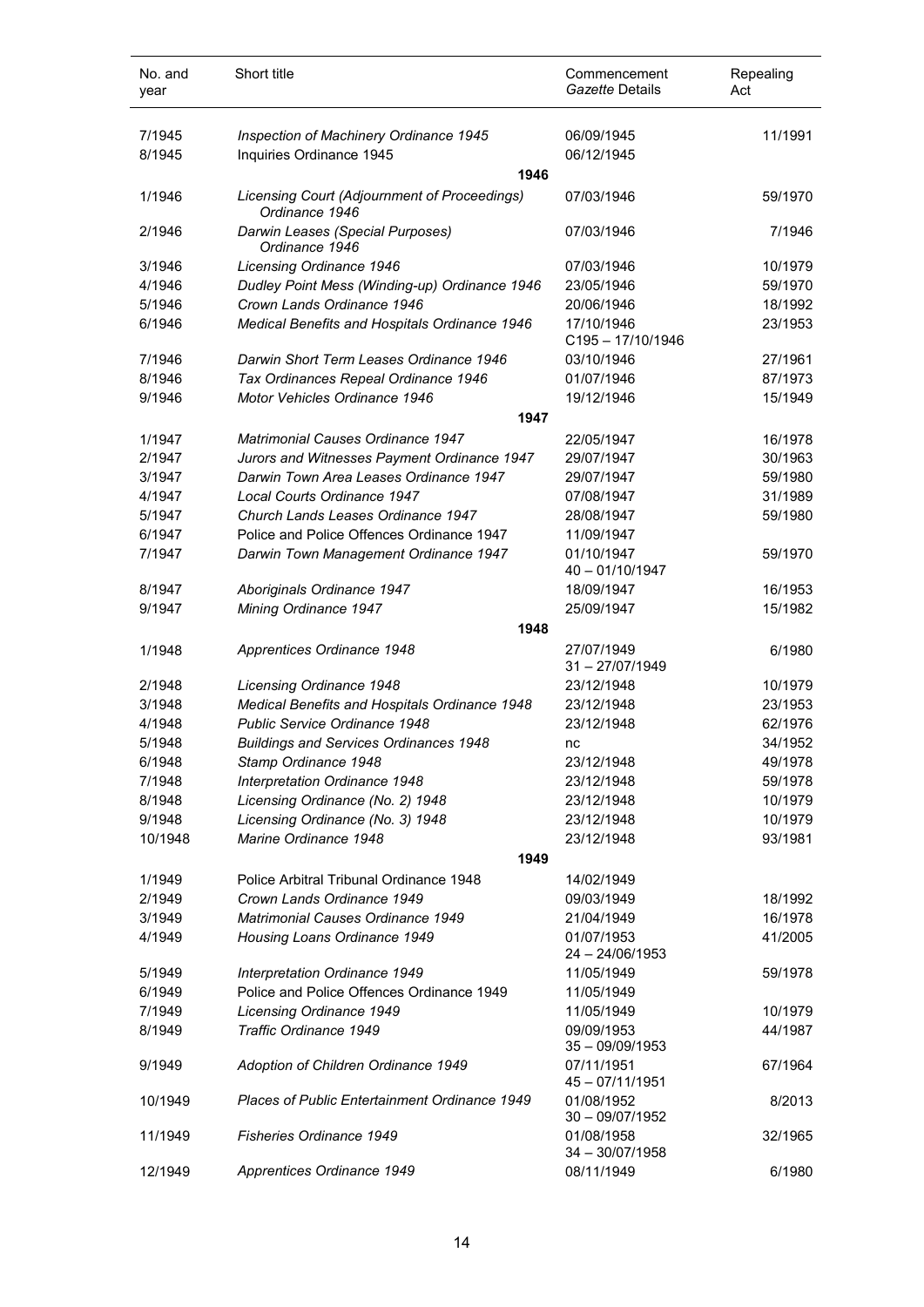| No. and<br>year | Short title                                                         | Commencement<br>Gazette Details | Repealing<br>Act     |
|-----------------|---------------------------------------------------------------------|---------------------------------|----------------------|
| 13/1949         | Licensing Ordinance (No. 2) 1949                                    | 08/11/1949                      | 10/1979              |
| 14/1949         | Police Arbitral Tribunal Ordinance 1949                             | 21/11/1949                      |                      |
| 15/1949         | Motor Vehicles Ordinance 1949                                       | 09/09/1953<br>$35 - 09/09/1953$ |                      |
| 16/1949         | Landlord and Tenant (Control of Rents)<br>Ordinance 1949            | 01/01/1950<br>$52 - 23/12/1949$ | 43/1979              |
| 17/1949         | Prices Regulation Ordinance 1949                                    | 19/12/1949<br>C97-16/12/1949    |                      |
| 18/1949         | <b>Workmen's Compensation Ordinance</b><br>(No. 2) 1949             | nc                              | $27 -$<br>05/07/1950 |
| 19/1949         | Weights and Measures Ordinance 1949                                 | 20/12/1949                      | 75/1978              |
| 20/1949         | Darwin Town Management Ordinance 1949                               | 15/05/1950<br>19 - 10/05/1950   | 50/1970              |
| 21/1949         | <b>Buildings and Services Ordinance 1949</b>                        | 20/12/1949                      | 34/1952              |
|                 | 1950                                                                |                                 |                      |
| 1/1950          | <b>Workmen's Compensation Ordinance 1949</b>                        | 01/01/1951<br>49 - 06/12/1950   | 49/1986              |
| 2/1950          | Crown Law Officer Reference Ordinance 1950                          | 22/08/1950                      | 61/1978              |
| 3/1950          | Darwin Town Management Ordinance 1950                               | 22/08/1950                      | 59/1970              |
| 4/1950          | Fisheries Ordinance 1950                                            | 01/08/1958<br>$34 - 30/07/1958$ | 32/1965              |
| 5/1950          | Police Arbitral Tribunal Ordinance 1950                             | 22/08/1950                      |                      |
| 6/1950          | Marriage Ordinance 1950                                             | 22/08/1950                      | 39/1965              |
| 7/1950          | Housing Loans Ordinance 1950                                        | 01/07/1953                      | 41/2005              |
| 8/1950          | Health Ordinance 1950                                               | 22/08/1950                      | 27/1952              |
| 9/1950          | Apprentices Ordinance 1950                                          | 22/08/1949                      | 6/1980               |
| 10/1950         | Adoption of Children Ordinance 1950                                 | 01/09/1952<br>$38 - 27/08/1952$ | 6/1967               |
| 11/1950         | <b>Licensing Court Annual Sittings Validating</b><br>Ordinance 1950 | 22/08/1950                      | 13/1950              |
| 12/1950         | Prisons Ordinance 1950                                              | 01/01/1954<br>$51 - 30/12/1953$ |                      |
| 13/1950         | <b>Licensing Court Proceedings Validating</b><br>Ordinance 1950     | 31/08/1950                      | 29/1981              |
| 14/1950         | Crown Lands Ordinance 1950                                          | 18/10/1950                      | 18/1992              |
|                 | 1951                                                                |                                 |                      |
| 1/1951          | Workmen's Compensation Ordinance 1950                               | 02/01/1951                      | 49/1986              |
| 2/1951          | Tuberculosis Ordinance 1950                                         | 30/06/1951<br>$25 - 20/06/1951$ | 34/1981              |
| 3/1951          | Mining Ordinance 1950                                               | nc                              | 06/1952              |
| 4/1951          | Registration of Births, Deaths and Marriages<br>Ordinance 1950      | 01/05/1952<br>19 - 23/04/1952   | 42/1963              |
| 5/1951          | Lottery and Gaming Ordinance 1951<br>1952                           | 17/10/1951                      | 50/1983              |
| 1/1952          | State Children Ordinance 1952                                       | 01/01/1951                      | 20/1958              |
| 2/1952          | Oaths Ordinance 1952                                                | 23/01/1952                      | 40/2012              |
| 3/1952          | Prisons Ordinance 1952                                              | 01/01/1954                      |                      |
| 4/1952          | Jurors and Witnesses Payment Ordinance 1952                         | 23/01/1952                      | 30/1953              |
| 5/1952          | <b>Nurses and Midwives Registration</b><br>Ordinance 1952           | 23/01/1952                      | 48/1982              |
| 6/1952          | Mining Ordinance 1952                                               | 01/04/1952<br>13 - 12/03/1952   | 15/1982              |
| 7/1952          | Interpretation Ordinance 1952                                       | 23/01/1952                      | 59/1978              |
| 8/1952          | Pharmacy Ordinance 1952                                             | 23/01/1952                      | 21/2004              |
| 9/1952          | Local Courts Ordinance 1952                                         | 01/03/1952<br>$6 - 06/02/1952$  | 31/1989              |
| 10/1952         | Health Ordinance 1952                                               | 23/01/1952                      | 27/1952              |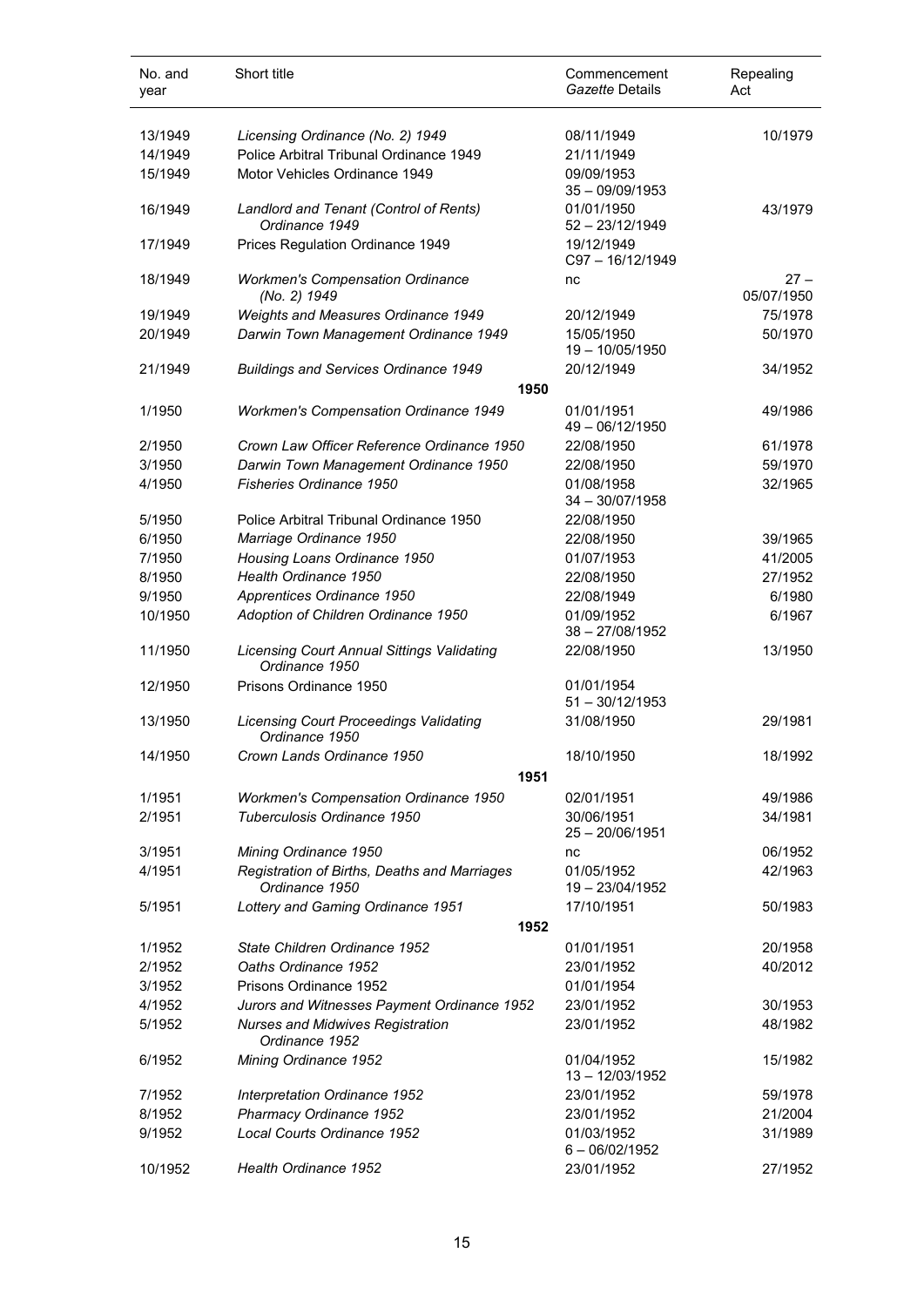| No. and<br>year | Short title                                                    | Commencement<br>Gazette Details | Repealing<br>Act |
|-----------------|----------------------------------------------------------------|---------------------------------|------------------|
| 11/1952         | Marine Ordinance 1952                                          | 24/12/1948                      | 93/1981          |
| 12/1952         | Alice Springs Administration Ordinance 1952                    | nc                              | 18/1953          |
| 13/1952         | Darwin Administration Ordinance 1952                           | nc                              | 17/1953          |
| 14/1952         | <b>Traffic Ordinance 1952</b>                                  | 09/09/1953                      | 44/1987          |
|                 |                                                                | $35 - 09/09/1953$               |                  |
| 15/1952         | Jury Ordinance 1952                                            | 23/01/1952                      | 30/1963          |
| 16/1952         | Lottery and Gaming Ordinance 1952                              | nc                              | $13 -$           |
|                 |                                                                |                                 | 12/03/1952       |
| 17/1952         | Crown Lands Ordinance 1952                                     | 20/02/1952                      | 18/1992          |
| 18/1952         | Cemeteries Ordinance 1952                                      | 08/03/1967                      |                  |
|                 |                                                                | 14 - 08/03/1967                 |                  |
| 19/1952         | Licensing Ordinance 1952                                       | 07/05/1952                      | 10/1979          |
| 20/1952         | <b>Electricity Supply Ordinance 1952</b>                       | 24/01/1952                      | 15/1956          |
| 21/1952         | <b>Workmen's Compensation Ordinance 1952</b>                   | 04/06/1952                      | 49/1986          |
| 22/1952         | Pearling Ordinance 1952                                        | nc                              | 33/1956          |
| 23/1952         | Darwin Administration Ordinance (No. 2) 1952                   | 04/06/1952                      | 49/1972          |
| 24/1952         | Dingo Destruction Ordinance 1952                               | 04/06/1952                      | 144/1979         |
| 25/1952         | Regulations Publication Ordinance 1952                         | 04/06/1952                      | 59/1978          |
| 26/1952         | Police and Police Offences Ordinance 1952                      | 04/06/1952                      |                  |
| 27/1952         | Public Health Ordinance 1952                                   | 31/12/1960                      | 7/2011           |
|                 |                                                                | 55 - 28/12/1960                 |                  |
| 28/1952         | Crown Lands Ordinance (No. 2) 1952                             | 30/07/1952                      | 18/1992          |
| 29/1952         | Darwin Town Area Leases Ordinance 1952                         | 20/08/1952                      | 59/1980          |
| 30/1952         | Licensing Ordinance (No. 2) 1952                               | 21/01/1953                      | 10/1979          |
|                 |                                                                | $3 - 21/01/1953$                |                  |
| 31/1952         | Justices Ordinance 1952                                        | 23/02/1953                      |                  |
|                 |                                                                | $7 - 18/02/1953$                |                  |
| 32/1952         | Registration of Births, Deaths and Marriages<br>Ordinance 1952 | 01/12/1952<br>$51 - 26/11/1952$ | 42/1963          |
| 33/1952         | <b>Fisheries Ordinance 1952</b>                                | 01/08/1958                      | 32/1965          |
|                 |                                                                | $34 - 30/07/1958$               |                  |
| 34/1952         | Supply of Services Ordinance 1952                              | 10/06/1953                      | 12/1983          |
|                 |                                                                | $22 - 10/06/1953$               |                  |
| 35/1952         | Bank Holidays Ordinance 1952                                   | 21/01/1954                      | 33/1957          |
|                 |                                                                | $3 - 20/01/1954$                |                  |
| 36/1952         | Lottery and Gaming Ordinance 1952                              | nc                              | $48 -$           |
|                 |                                                                |                                 | 22/10/1952       |
| 37/1952         | Water and Electricity Restrictions Ordinance 1952              | 23/09/1952                      | 59/1970          |
| 38/1952         | Church Lands Leases Ordinance 1952                             | 29/10/1952                      | 59/1980          |
| 39/1952         | Crown Lands Ordinance (No. 3) 1952                             | 29/10/1952                      | 18/1992          |
| 40/1952         | Apprentices Ordinance 1952                                     | 24/10/1952                      | 6/1980           |
| 41/1952         | Interpretation Ordinance (No. 2) 1952                          | 24/01/1952                      | 59/1978          |
| 42/1952         | Sunday Observance Ordinance 1952                               | 24/10/1952                      | 59/1970          |
| 43/1952         | Darwin Town Area Leases Ordinance                              | 21/01/1953                      | 59/1980          |
|                 | (No. 2) 1952                                                   |                                 |                  |
| 44/1952         | Methylated Spirit Ordinance 1952                               | nc                              | 29/1962          |
|                 | 1953                                                           |                                 |                  |
| 1/1953          | <b>Dentists Registration Ordinance 1953</b>                    | 01/06/1953                      | 8/1986           |
|                 |                                                                | C28-14/05/1953                  |                  |
| 2/1953          | Prisons Ordinance 1953                                         | 01/01/1954                      |                  |
| 3/1953          | Landlord and Tenant (Control of Rents)<br>Ordinance 1953       | 20/02/1953                      | 43/1979          |
|                 |                                                                |                                 |                  |
| 4/1953          | Crown Lands Ordinance 1953                                     | 01/09/1953<br>$33 - 26/08/1953$ | 18/1992          |
| 5/1953          | Minerals (Acquisition) Ordinance 1953                          | 22/04/1953                      |                  |
| 6/1953          | Mining Ordinance 1953                                          | 02/09/1953                      | 15/1982          |
|                 |                                                                | 34 - 02/09/1953                 |                  |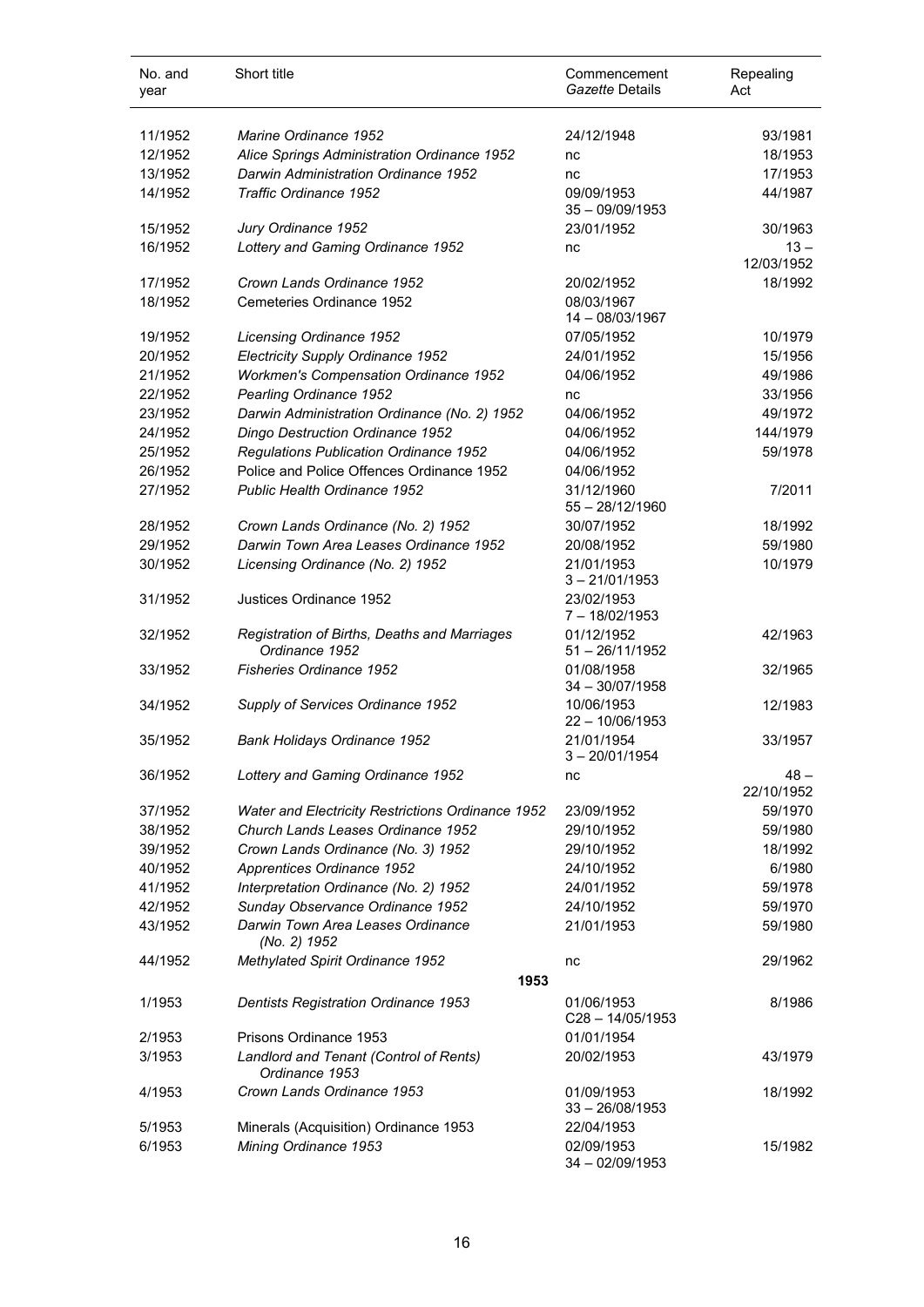| No. and<br>year | Short title                                                  | Commencement<br>Gazette Details  | Repealing<br>Act |
|-----------------|--------------------------------------------------------------|----------------------------------|------------------|
| 7/1953          | Aboriginals Ordinance 1953                                   | 02/09/1953<br>$34 - 02/09/1953$  | 16/1953          |
| 8/1953          | Control of Roads Ordinance 1953                              | 01/04/1954<br>$11 - 17/03/1954$  |                  |
| 9/1953          | Aboriginals Ordinance (No. 2) 1953                           | 01/10/1953<br>$38 - 30/09/1953$  | 16/1953          |
| 10/1953         | <b>Licensing Ordinance 1953</b>                              | 07/10/1953<br>$39 - 07/10/1953$  | 10/1979          |
| 11/1953         | Darwin Town Management Ordinance 1953                        | 15/07/1953<br>$27 - 15/07/1953$  | 59/1970          |
| 12/1953         | Supreme Court Ordinance 1953                                 | 29/06/1953                       | 42/1965          |
| 13/1953         | Oaths Ordinance 1953                                         | 29/06/1953                       | 40/2010          |
| 14/1953         | Police and Police Offences Ordinance 1953                    | 01/04/1954<br>$12 - 24/03/1954$  |                  |
| 15/1953         | Health Ordinance 1953                                        | 10/07/1953                       | 17/1958          |
| 16/1953         | Welfare Ordinance 1953                                       | 13/05/1957<br>19A - 13/05/1957   | 31/1964          |
| 17/1953         | Darwin Administration Ordinance 1953                         | 14/05/1959<br>$20 - 13/05/1959$  | 49/1972          |
| 18/1953         | Alice Springs Administration Ordinance 1953                  | 14/05/1959<br>20 - 13/05/1959    | 57/1977          |
| 19/1953         | Mining Ordinance (No. 2) 1953                                | 03/09/1953<br>$34 - 02/09/1953$  | 15/1982          |
| 20/1953         | Associations Incorporation Ordinance 1953                    | 01/09/1954<br>$34 - 25/08/1954$  | 49/1963          |
| 21/1953         | Jury Ordinance 1953                                          | 26/08/1954<br>$34 - 25/08/1954$  | 30/1963          |
| 22/1953         | Mining Ordinance (No. 3) 1953                                | 17/12/1953<br>49 - 16/12/1953    | 15/1982          |
| 23/1953         | Hospitals and Medical Services Ordinance 1953                | 01/10/1955<br>$39 - 28/09/1955$  | 75/1982          |
| 24/1953         | Ward's Employment Ordinance 1953                             | 01/10/1959<br>$37 - 26/08/1959$  | 60/1971          |
| 25/1953         | <b>Workmen's Compensation Ordinance 1953</b>                 | nc                               | 10/1959          |
| 26/1953         | Licensing Ordinance (No. 2) 1953                             | nc                               | 1/1956           |
| 27/1953         | Special Purposes Leases Ordinance 1953                       | 01/10/1955<br>$39 - 28/09/1955$  |                  |
|                 | 1954                                                         |                                  |                  |
| 1/1954          | Interpretation Ordinance 1954                                | 22/04/1954<br>$15A - 20/04/1954$ | 59/1978          |
| 2/1954          | Public Seal Ordinance 1954                                   | 22/04/1954<br>15A - 20/04/1954   |                  |
| 3/1954          | Hawkers Ordinance 1954                                       | 05/04/1954                       | 67/2000          |
| 4/1954          | Crown Lands Ordinance 1954                                   | 05/05/1954<br>$17A - 04/05/1954$ | 18/1992          |
| 5/1954          | Petroleum (Prospecting and Mining)<br>Ordinance 1954         | 28/05/1954<br>$21A - 27/05/1954$ | 50/1984          |
| 6/1954          | <b>Encouragement of Primary Production</b><br>Ordinance 1954 | 01/07/1955<br>$23 - 08/06/1955$  | 40/1978          |
| 7/1954          | Motor Vehicles Ordinance 1954                                | 12/05/1955<br>19 - 11/05/1955    |                  |
| 8/1954          | <b>Nurses and Midwives Registration</b><br>Ordinance 1954    | 08/12/1954                       | 48/1982          |
| 9/1954          | Minerals (Acquisition) Ordinance 1954                        | 23/04/1953                       |                  |
| 10/1954         | Prices Regulation Ordinance 1954                             | 20/04/1955<br>$16 - 20/04/1955$  |                  |
| 11/1954         | Leprosy Ordinance 1954                                       | 25/07/1955<br>$C34 - 21/07/1955$ | 34/1981          |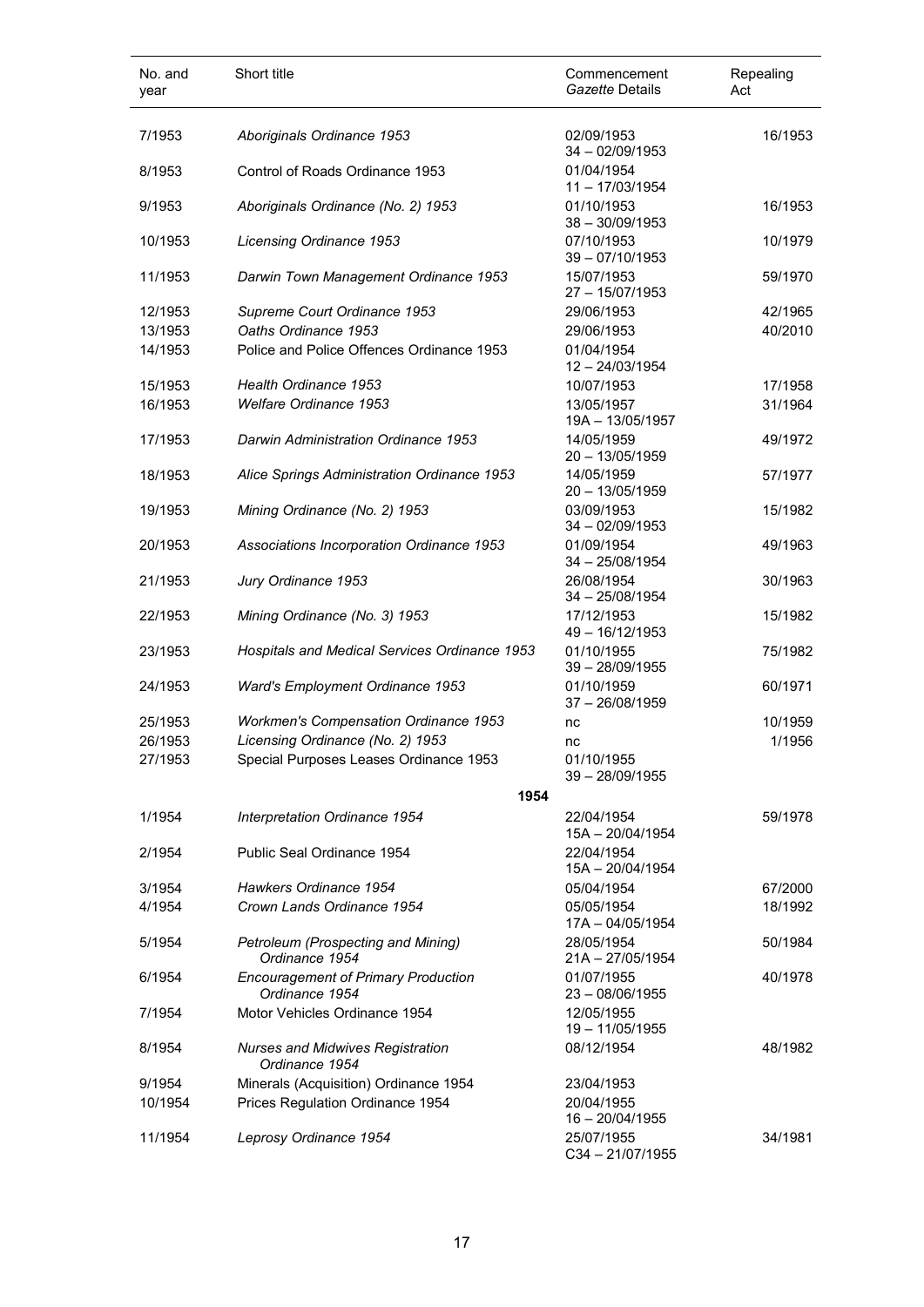| No. and<br>year | Short title                                                    | Commencement<br>Gazette Details  | Repealing<br>Act |
|-----------------|----------------------------------------------------------------|----------------------------------|------------------|
| 12/1954         | Traffic Ordinance 1954                                         | 10/03/1955<br>$10 - 09/03/1955$  | 44/1987          |
| 13/1954         | Registration of Births, Deaths and Marriages<br>Ordinance 1954 | 01/07/1949                       | 42/1963          |
| 14/1954         | Petroleum (Prospecting and Mining)<br>Ordinance (No. 2) 1954   | 11/05/1955<br>19 - 11/05/1955    | 50/1984          |
| 15/1954         | Supreme Court Ordinance 1954                                   | 08/12/1954                       | 42/1965          |
| 16/1954         | Stock Diseases Ordinance 1954                                  | 01/03/1956<br>7A-28/02/1956      | 36/2008          |
| 17/1954         | Jury Ordinance 1954                                            | 08/12/1954                       | 30/1963          |
| 18/1954         | Brands Ordinance 1954                                          | 01/02/1956<br>2A-20/01/1956      | 36/2008          |
| 19/1954         | Food and Drugs Ordinance 1954                                  | 09/02/1955<br>$6 - 09/02/1955$   | 45/1986          |
| 20/1954         | Local Courts Ordinance 1954                                    | 08/12/1954                       | 31/1989          |
| 21/1954         | Landlord and Tenant (Control of Rents)<br>Ordinance 1954       | 24/01/1957<br>3B-23/01/1957      | 43/1979          |
| 22/1954         | <b>Workmen's Compensation Ordinance 1954</b>                   | 08/12/1954                       | 49/1986          |
| 23/1954         | Licensing Ordinance 1954                                       | 08/12/1954<br>1955               | 10/1979          |
| 1/1955          | Police and Police Offences Ordinance 1954                      | 21/04/1955<br>$16 - 20/04/1955$  |                  |
| 2/1955          | Mining Ordinance 1954                                          | 20/04/1955<br>$16 - 20/04/1955$  | 15/1982          |
| 3/1955          | Special Purposes Leases Ordinance 1954                         | 01/10/1955<br>$39 - 28/09/1955$  |                  |
| 4/1955          | Crown Lands Ordinance (No. 2) 1954                             | 30/03/1956<br>12A - 29/03/1956   | 18/1992          |
| 5/1955          | <b>Stock Routes Ordinance 1954</b>                             | 01/03/1956<br>7A - 28/02/1956    | 36/2008          |
| 6/1955          | Aboriginals Ordinance 1954                                     | nc                               | 19/1966          |
| 7/1955          | Cemeteries Ordinance 1954                                      | 22/06/1955                       |                  |
| 8/1955          | Control of Waters Ordinance 1955                               | 29/10/1955<br>43A - 28/10/1955   | 19/1992          |
| 9/1955          | Control of Roads Ordinance 1955                                | 15/10/1955<br>$41 - 12/10/1955$  |                  |
| 10/1955         | Auctioneers Ordinance 1955                                     | 01/01/1957<br>44 - 07/11/1956    |                  |
| 11/1955         | Housing Loans Ordinance 1955                                   | 17/11/1955<br>$46 - 16/11/1955$  | 41/2005          |
| 12/1955         | Mining Development Ordinance 1955                              | 08/06/1955                       | 26/1995          |
| 13/1955         | Mental Defectives Ordinance 1955                               | 08/06/1955                       | 5/1980           |
| 14/1955         | Abattoirs and Slaughtering Ordinance 1955                      | 03/03/1960<br>$10 - 02/03/1960$  | 46/1973          |
| 15/1955         | Native and Historical Objects Preservation<br>Ordinance 1955   | 14/08/1957<br>$33 - 14/08/1957$  | 39/1991          |
| 16/1955         | Crown Lands Ordinance 1955                                     | 26/08/1955<br>$34A - 25/08/1955$ | 18/1992          |
| 17/1955         | <b>National Parks and Gardens Ordinance 1955</b>               | 23/02/1956<br>$6 - 15/02/1956$   | 11/1959          |
| 18/1955         | Local Government Ordinance 1954                                | 21/02/1957<br>8A-21/02/1957      | 35/1985          |
| 19/1955         | Real Property Ordinance 1955                                   | 20/12/1955                       | 76/1993          |
| 20/1955         | Stamp Ordinance 1955                                           | 03/05/1956<br>17 - 02/05/1956    | 49/1978          |
| 21/1955         | Foreign Judgments (Reciprocal Enforcement)<br>Ordinance 1955   | 01/03/1956<br>$C9 - 23/02/1956$  | 17/1997          |
| 22/1955         | <b>Building Ordinance 1955</b>                                 | 25/11/1960<br>$50 - 25/11/1960$  | 31/1983          |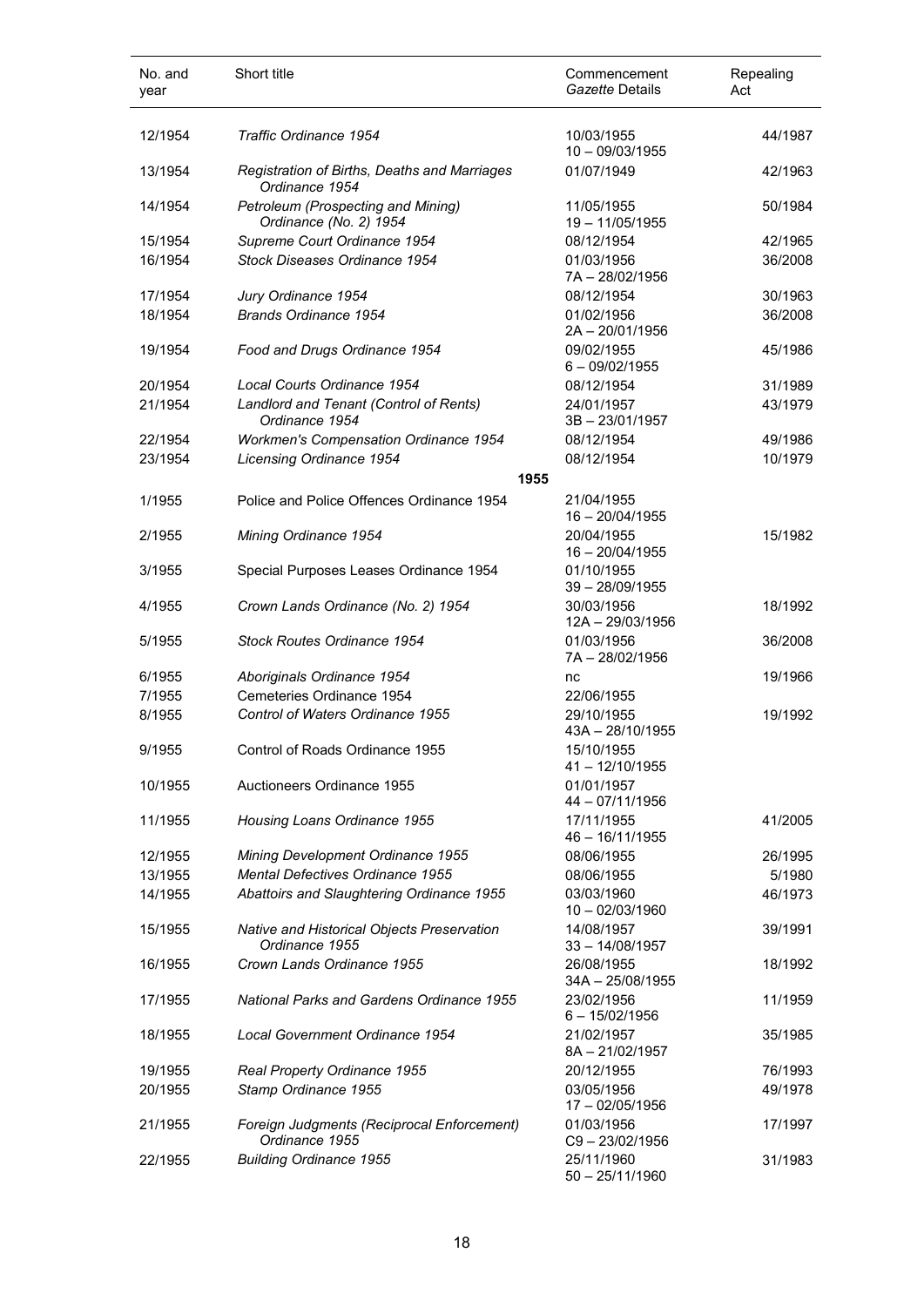| No. and<br>year | Short title                                                       | Commencement<br>Gazette Details | Repealing<br>Act |
|-----------------|-------------------------------------------------------------------|---------------------------------|------------------|
| 23/1955         | Stock Diseases Ordinance 1955                                     | 01/03/1956<br>7A-28/02/1956     | 36/2008          |
| 24/1955         | Mining Ordinance 1955                                             | 29/02/1956<br>$8 - 29/02/1956$  | 15/1982          |
| 25/1955         | Local Courts Ordinance 1955                                       | 01/03/1956<br>$C9 - 23/02/1956$ | 31/1989          |
| 26/1955         | <b>Wrongs Ordinance 1955</b><br>1956                              | nc                              | 31/1956          |
| 1/1956          | <b>Licensing Ordinance 1955</b>                                   | 20/01/1956                      | 10/1979          |
| 2/1956          | <b>Stock Routes and Travelling Stock</b><br>Ordinance 1955        | 01/03/1956<br>7A-28/02/1956     | 36/2008          |
| 3/1956          | Registration of Dogs Ordinance 1955                               | 10/07/1958<br>$31 - 09/07/1958$ | 18/1980          |
| 4/1956          | Crown Lands Ordinance (No. 2) 1955                                | 15/02/1956                      | 18/1992          |
| 5/1956          | <b>Welfare Ordinance 1955</b>                                     | 13/05/1957<br>19A - 13/05/1957  | 31/1964          |
| 6/1956          | Darwin Town Area Leases Ordinance 1955                            | 15/02/1956                      | 59/1980          |
| 7/1956          | Inspection of Machinery Ordinance 1956                            | 18/10/1956<br>41 - 17/10/1956   | 11/1991          |
| 8/1956          | Firearms Ordinance 1956                                           | 12/01/1959<br>1B-12/01/1959     | 8/1980           |
| 9/1956          | Fire Brigades Ordinance 1956                                      | 21/06/1956<br>24 - 20/06/1956   | 29/1983          |
| 10/1956         | Housing Loans Ordinance 1956                                      | 11/10/1956<br>$40 - 10/10/1956$ | 41/2005          |
| 11/1956         | Dangerous Drugs Ordinance 1956                                    | 04/05/1956                      | 59/1977          |
| 12/1956         | Marine Ordinance 1956                                             | 23/10/1956<br>41A - 23/10/1956  | 93/1981          |
| 13/1956         | Darwin Administration Ordinance 1956                              | 21/06/1956<br>24 - 20/06/1956   | 49/1972          |
| 14/1956         | Licensing Ordinance 1956                                          | 18/07/1956<br>28 - 18/07/1956   | 10/1979          |
| 15/1956         | Electricity Supply Repeal Ordinance 1956                          | 04/05/1956                      | 59/1970          |
| 16/1956         | Maintenance Orders (Facilities for Enforcement)<br>Ordinance 1956 | 31/10/1957<br>$C - 31/10/1957$  | 26/1971          |
| 17/1956         | Alice Springs Administration Ordinance 1956                       | 21/06/1956<br>$24 - 20/06/1956$ | 57/1977          |
| 18/1956         | Control of Roads Ordinance 1956                                   | 19/09/1956<br>$37 - 19/09/1956$ |                  |
| 19/1956         | <b>Encouragement of Primary Production</b><br>Ordinance 1956      | 09/08/1956<br>$31 - 08/08/1956$ | 40/1978          |
| 20/1956         | Licensing Ordinance (No. 2) 1956                                  | 18/07/1956<br>28 - 18/07/1956   | 10/1979          |
| 21/1956         | Agricultural Development Leases Ordinance 1956                    | 23/07/1956<br>28 - 18/07/1956   | 59/1980          |
| 22/1956         | Rice Development Agreement Ordinance 1956                         | 23/07/1956                      | 10/1963          |
| 23/1956         | Mining Ordinance 1956                                             | 23/08/1956<br>$33 - 22/08/1956$ | 15/1982          |
| 24/1956         | Motor Vehicles Ordinance 1956                                     | 24/10/1957<br>43 - 23/10/1957   |                  |
| 25/1956         | Criminal Law Amendment Ordinance 1956                             | 09/08/1956<br>$31 - 08/08/1956$ | 47/1983          |
| 26/1956         | Abattoirs and Slaughtering Ordinance 1956                         | 03/03/1960<br>$10 - 02/03/1960$ | 46/1973          |
| 27/1956         | Traffic Ordinance 1956                                            | 24/10/1957<br>43 - 23/10/1957   | 44/1987          |
| 28/1956         | Interpretation Ordinance 1956                                     | 06/09/1956<br>$35 - 05/09/1956$ | 59/1978          |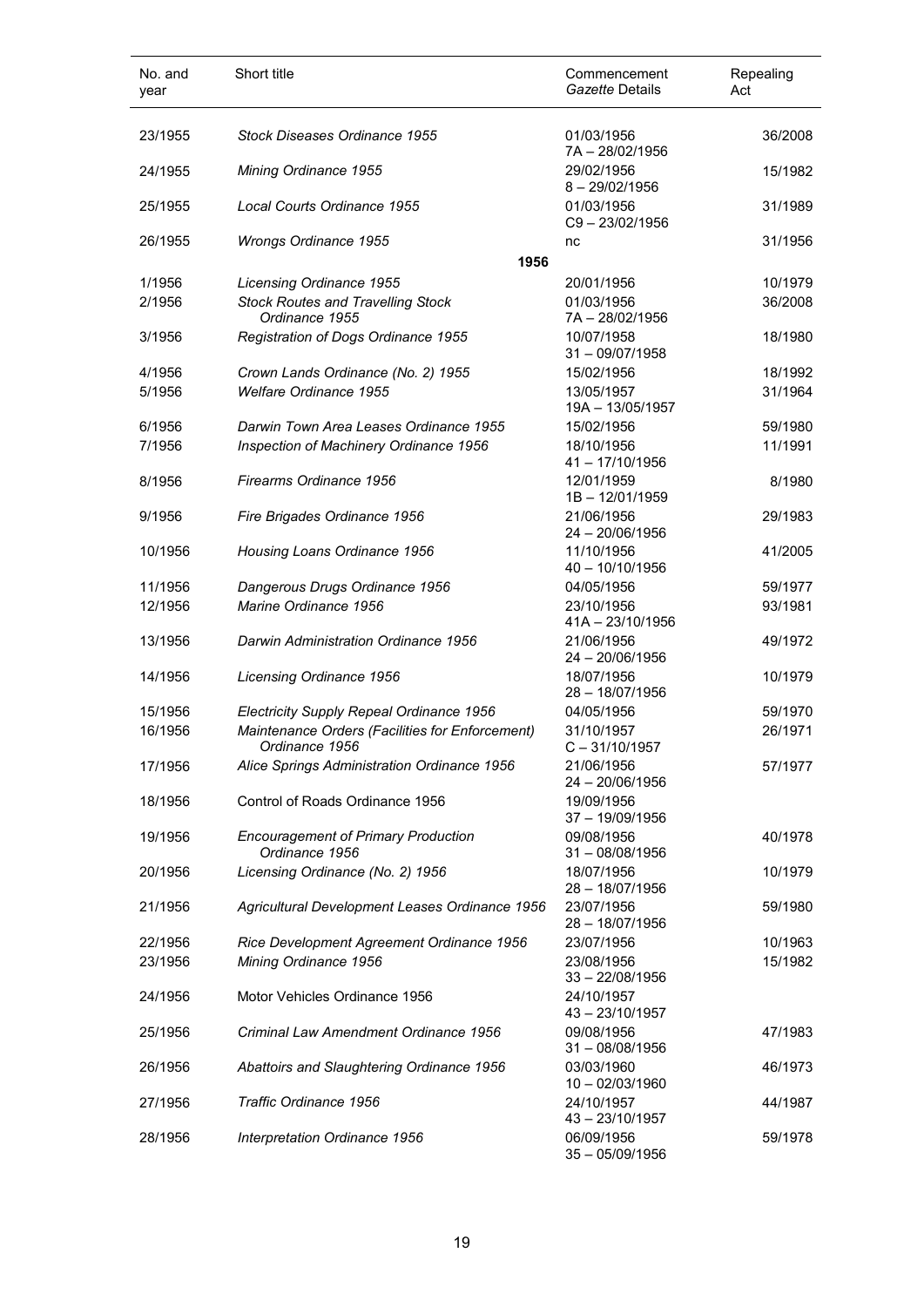| No. and<br>year | Short title                                                        | Commencement<br>Gazette Details | Repealing<br>Act |
|-----------------|--------------------------------------------------------------------|---------------------------------|------------------|
| 29/1956         | Licensing Ordinance (No. 3) 1956                                   | 18/07/1956<br>$28 - 18/07/1956$ | 10/1979          |
| 30/1956         | School Committee Ordinance 1956                                    | 09/08/1956<br>$31 - 08/08/1956$ | 77/1979          |
| 31/1956         | Law Reform (Miscellaneous Provisions)<br>Ordinance 1956            | 28/06/1956                      |                  |
| 32/1956         | Crown Lands Ordinance 1956                                         | 19/09/1956<br>$36 - 12/09/1956$ | 18/1992          |
| 33/1956         | Pearling Ordinance 1956                                            | 24/04/1957<br>$17 - 24/04/1957$ | 11/1965          |
| 34/1956         | Church Lands Leases Ordinance 1956                                 | 19/09/1956<br>$37 - 19/09/1956$ | 59/1980          |
| 35/1956         | Special Purposes Leases Ordinance 1956                             | 01/11/1956<br>$43 - 31/10/1956$ |                  |
|                 | 1957                                                               |                                 |                  |
| 1/1957          | Health Ordinance 1957                                              | 10/06/1957<br>23A-07/06/1957    | 17/1958          |
| 2/1957          | Mining Development Ordinance 1957                                  | 20/06/1957<br>25A - 19/06/1957  | 26/1995          |
| 3/1957          | <b>Nurses and Midwives Registration</b><br>Ordinance 1957          | 10/06/1957<br>23A-07/06/1957    | 48/1982          |
| 4/1957          | <b>Medical Practitioners Registration</b><br>Ordinance 1957        | 10/06/1957<br>23A-07/06/1957    | 7/1995           |
| 5/1957          | <b>Buffaloes Control Ordinance 1957</b>                            | 12/04/1957                      | 44/1963          |
| 6/1957          | Food and Drugs Ordinance 1957                                      | 12/04/1957                      | 45/1986          |
| 7/1957          | Pharmacy Ordinance 1957                                            | 12/04/1957                      | 21/2004          |
| 8/1957          | Public Health Ordinance 1957                                       | 31/12/1960                      | 7/2011           |
| 9/1957          | Dentists Registration Ordinance 1957                               | 12/04/1957                      | 8/1986           |
| 10/1957         | Hospitals and Medical Services Ordinance 1957                      | 12/04/1957                      | 75/1982          |
| 11/1957         | Leprosy Ordinance 1957                                             | 12/04/1957                      | 34/1981          |
| 12/1957         | Endemic Diseases Ordinance 1957                                    | 12/04/1957                      | 34/1981          |
| 13/1957         | <b>Stock Routes and Travelling Stock</b><br>Ordinance 1957         | 10/10/1957<br>41-09/10/1957     | 36/2008          |
| 14/1957         | <b>Buildings Ordinance 1957</b>                                    | 12/04/1957                      | 4/1967           |
| 15/1957         | Dairies Supervision Ordinance 1957                                 | 12/04/1957                      | 30/1988          |
| 16/1957         | Justices Ordinance 1957                                            | 12/04/1957                      |                  |
| 17/1957         | Mines Regulation Ordinance 1957                                    | 27/12/1962<br>$60 - 27/12/1962$ | 3/1977           |
| 18/1957         | Police and Police Offences Ordinance 1957                          | 07/06/1957<br>23A - 07/06/1957  |                  |
| 19/1957         | Mining Ordinance 1957                                              | 13/05/1957                      | 15/1982          |
| 20/1957         | Petroleum (Prospecting and Mining)<br>Ordinance 1957               | 28/05/1954                      | 50/1984          |
| 21/1957         | Interpretation Ordinance 1957                                      | 19/08/1957<br>$32 - 07/08/1957$ | 59/1978          |
| 22/1957         | <b>Mental Defectives Ordinance 1957</b>                            | 28/06/1957                      | 5/1980           |
| 23/1957         | Licensing Ordinance 1957                                           | 03/10/1957<br>40 - 02/10/1957   | 10/1979          |
| 24/1957         | Ordinance bearing this number of no legal effect                   |                                 |                  |
| 25/1957         | <b>Stock Routes and Travelling Stock Ordinance</b><br>(No. 2) 1957 | 28/06/1957                      | 36/2008          |
| 26/1957         | Stock Diseases Ordinance 1957                                      | 28/06/1957                      | 36/2008          |
| 27/1957         | Licensing Ordinance (No. 3) 1957                                   | 20/09/1957                      | 10/1979          |
| 28/1957         | Crown Lands Ordinance 1957                                         | 28/08/1957                      | 18/1992          |
| 29/1957         | <b>Welfare Ordinance 1957</b>                                      | 04/09/1957                      | 31/1964          |
| 30/1957         | Police and Police Offences Ordinance<br>(No. 2) 1957               | 04/09/1957                      |                  |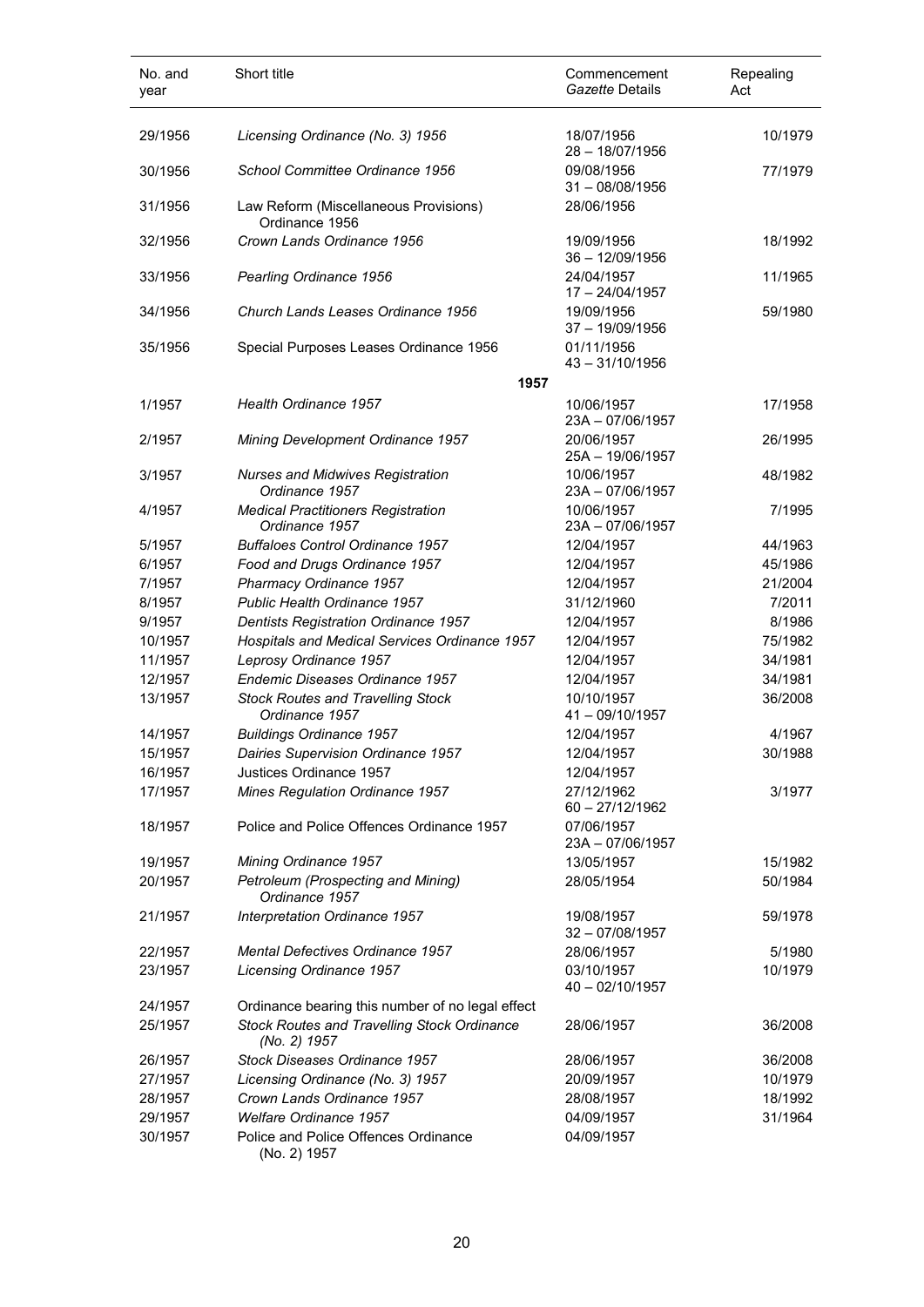| No. and<br>year   | Short title                                               |      | Commencement<br>Gazette Details | Repealing<br>Act   |
|-------------------|-----------------------------------------------------------|------|---------------------------------|--------------------|
| 31/1957           | Abattoirs and Slaughtering Ordinance 1957                 |      | 03/03/1960<br>$10 - 02/03/1960$ | 46/1973            |
| 32/1957           | <b>Local Government Ordinance 1957</b>                    |      | 21/02/1957                      | 35/1985            |
| 33/1957           | Holidays Ordinance 1957                                   |      | 05/03/1958<br>$10 - 05/03/1958$ | 71/1981            |
| 34/1957           | Apprentices Ordinance 1957                                |      | 27/07/1949                      | 6/1980             |
| 35/1957           | Venereal Diseases Ordinance 1957                          |      | 15/11/1957                      | 34/1981            |
| 36/1957           | Traffic Ordinance 1957                                    |      | 14/05/1958<br>$20 - 07/05/1958$ | 44/1987            |
| 37/1957           | Alsatian Dogs Ordinance 1957                              |      | 15/11/1957                      | 15/1978            |
| 38/1957           | Mining Ordinance (No. 2) 1957                             |      | 11/12/1957<br>49 - 04/12/1957   | 15/1982            |
| 39/1957           | <b>Workmen's Compensation Ordinance 1957</b>              |      | 15/11/1957                      | 49/1986            |
| 40/1957           | Matrimonial Causes Ordinance 1957                         |      | 11/12/1957<br>49 - 04/12/1957   | 16/1978            |
| 41/1957           | Local Courts Ordinance 1957                               |      | 15/11/1957                      | 31/1989            |
| 42/1957           | Welfare Ordinance (No. 2) 1957                            |      | 18/12/1957                      | 31/1964            |
| 43/1957           | <b>Education Ordinance 1957</b>                           |      | 17/09/1958<br>40 - 03/09/1958   | 77/1979            |
|                   |                                                           | 1958 |                                 |                    |
| 1/1958            | Supply of Services Ordinance 1958                         |      | 31/07/1958<br>$34 - 30/07/1958$ | 12/1983            |
| 2/1958            | <b>Fisheries Ordinance 1958</b>                           |      | 01/08/1958                      | 32/1965            |
| 3/1958            | Motor Vehicles Ordinance 1958                             |      | 07/05/1959<br>19 - 06/05/1959   |                    |
| 4/1958            | <b>Brands Ordinance 1958</b>                              |      | 26/06/1958<br>$28 - 25/06/1958$ | 36/2008            |
| 5/1958            | Traffic Ordinance 1958                                    |      | 01/11/1959<br>41-23/09/1959     | 44/1987            |
| 6/1958            | Local Government Ordinance 1958                           |      | 12/05/1958                      | 35/1985            |
| 7/1958<br>8/1958  | Stamp Ordinance 1958<br>Lottery and Gaming Ordinance 1958 |      | 12/05/1958<br>03/10/1962        | 49/1978<br>50/1983 |
|                   |                                                           |      | 47 - 03/10/1962                 |                    |
| 9/1958<br>10/1958 | Wards' Employment Ordinance 1958<br>Mining Ordinance 1958 |      | nc<br>02/07/1958                | 6/1959<br>15/1982  |
| 11/1958           | Mining Ordinance (No. 2) 1958                             |      | 02/07/1958                      | 15/1982            |
| 12/1958           | Mining Development Ordinance 1958                         |      | 21/07/1958                      | 26/1995            |
| 13/1958           | Leases Validation Ordinance 1958                          |      | 03/09/1958                      | 29/1981            |
| 14/1958           | Optometrists Ordinance 1958                               |      | 01/06/1959<br>$23 - 28/05/1959$ | 21/2004            |
| 15/1958           | Poisons Ordinance 1958                                    |      | 12/02/1959<br>$6 - 11/02/1959$  | 4/1983             |
| 16/1958           | Licensing Ordinance 1958                                  |      | 14/11/1958                      | 10/1979            |
| 17/1958           | <b>Public Health Ordinance 1958</b>                       |      | 31/12/1960                      | 7/2011             |
| 18/1958           | Foot and Mouth Disease Compensation<br>Ordinance 1958     |      | 19/08/1964<br>$33 - 19/08/1964$ | 36/208             |
| 19/1958           | Wages Attachment Ordinance 1958                           |      | 14/11/1958                      | 14/1989            |
| 20/1958           | Child Welfare Ordinance 1958                              |      | 02/02/1959<br>4A-02/02/1959     | 76/1983            |
| 21/1958           | Control of Roads Ordinance 1958                           |      | 13/02/1959<br>$6 - 11/02/1959$  |                    |
| 22/1958           | Observance of Law Ordinance 1958                          |      | 14/11/1958                      |                    |
| 23/1958           | Pearling Ordinance 1958                                   |      | 14/01/1959                      | 11/1965            |
|                   |                                                           | 1959 |                                 |                    |
| 1/1959            | Status of Darwin Ordinance 1959                           |      | 26/01/1959                      |                    |
| 2/1959            | Interpretation Ordinance 1959                             |      | 20/02/1959                      | 59/1978            |
| 3/1959            | Holidays Ordinance 1959                                   |      | 20/02/1959                      | 71/1981            |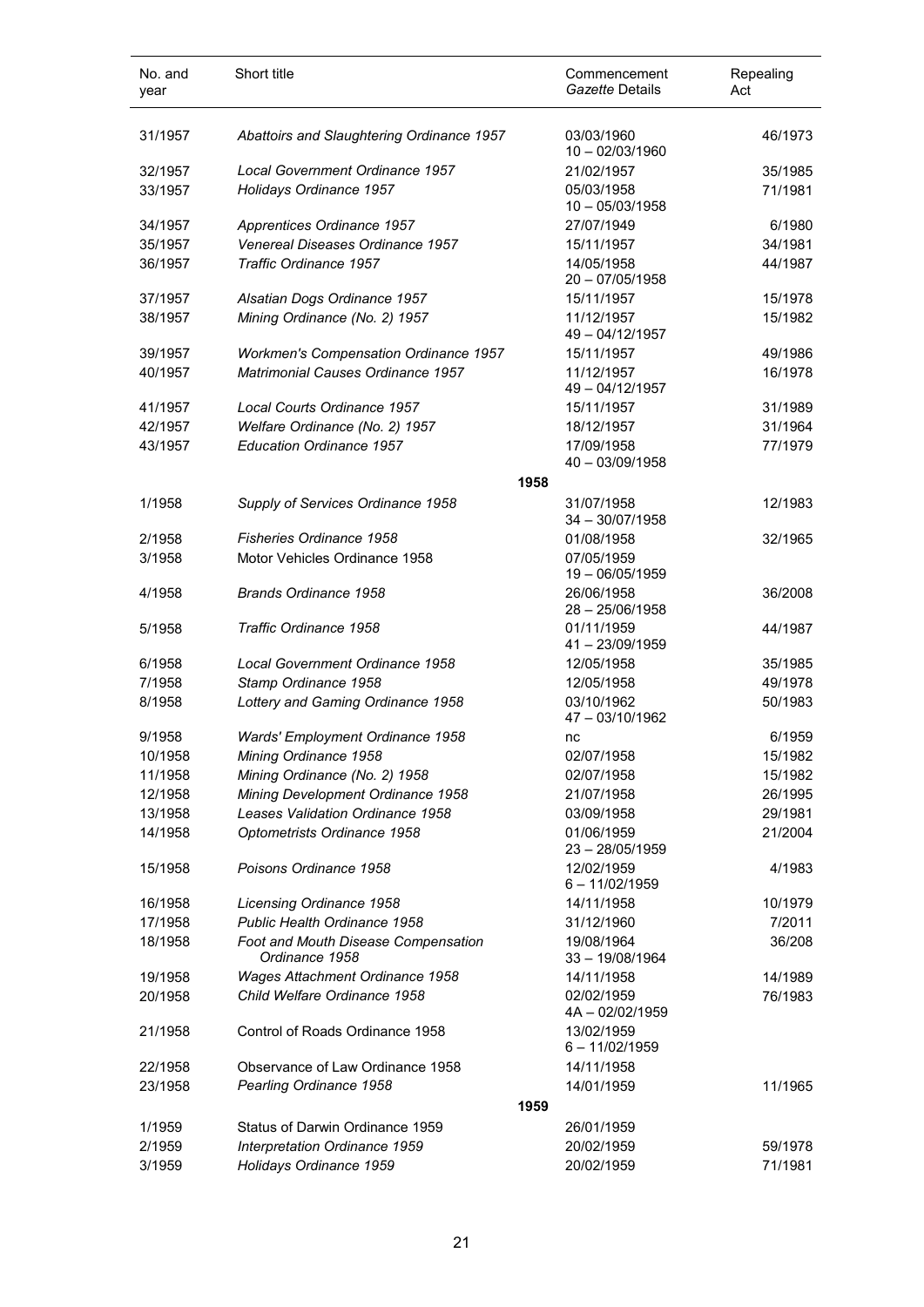| No. and<br>year | Short title                                                        | Commencement<br>Gazette Details | Repealing<br>Act |
|-----------------|--------------------------------------------------------------------|---------------------------------|------------------|
| 4/1959          | <b>Birds Protection Ordinance 1959</b>                             | 01/05/1959<br>18 - 29/04/1959   | 44/1963          |
| 5/1959          | Lands Acquisition Repeal Ordinance 1959                            | 03/03/1959                      | 59/1970          |
| 6/1959          | Wards' Employment Ordinance 1959                                   | 01/10/1959                      | 60/1971          |
| 7/1959          | Crown Lands Ordinance 1959                                         | 25/03/1959                      | 18/1992          |
| 8/1959          | Housing Ordinance 1959                                             | 14/05/1959<br>20 - 13/05/1959   | 76/1982          |
| 9/1959          | Public Service Ordinance 1959                                      | 14/04/1959                      | 62/1976          |
| 10/1959         | <b>Workmen's Compensation Ordinance 1959</b>                       | 29/04/1959                      | 49/1986          |
| 11/1959         | <b>National Parks and Gardens Ordinance 1959</b>                   | 19/06/1959<br>27 - 18/06/1959   | 23/1977          |
| 12/1959         | Licensing Ordinance 1959                                           | 19/06/1959<br>27 - 18/06/1959   | 10/1979          |
| 13/1959         | <b>Married Women's Protection Ordinance 1959</b>                   | 19/06/1959                      | 26/1971          |
| 14/1959         | <b>Matrimonial Causes Ordinance 1959</b>                           | 19/06/1959                      | 16/1978          |
| 15/1959         | Traffic Ordinance 1959                                             | 26/06/1959                      | 44/1987          |
| 16/1959         | Local Government Ordinance 1959                                    | 17/09/1959<br>40 - 16/09/1959   | 35/1985          |
| 17/1959         | Food and Drugs Ordinance 1959                                      | 26/06/1959                      | 45/1986          |
| 18/1959         | Control of Waters Ordinance 1959                                   | 16/09/1959<br>$38 - 02/09/1959$ | 19/1992          |
| 19/1959         | Police and Police Offences Ordinance 1959                          | 07/07/1959                      |                  |
| 20/1959         | Police and Police Offences Ordinance<br>(No. 2) 1959               | 07/07/1959                      |                  |
| 21/1959         | Firearms Ordinance 1959                                            | 01/02/1961<br>$3 - 18/01/1961$  | 8/1980           |
| 22/1959         | Administrator's Council Ordinance 1959                             | 28/04/1960<br>18 - 27/04/1960   | 59/1978          |
| 23/1959         | Stock Diseases Ordinance 1959                                      | 23/07/1959                      | 36/2008          |
| 24/1959         | Crown Lands Ordinance (No. 2) 1959                                 | 01/10/1959<br>$42 - 30/09/1959$ | 18/1992          |
| 25/1959         | Housing Loans Ordinance 1959                                       | 26/11/1959<br>$53 - 25/11/1959$ | 41/2005          |
| 26/1959         | Forestry Ordinance 1959                                            | 02/12/1964<br>48A - 02/12/1964  | 14/1992          |
| 27/1959         | Welfare Ordinance 1959<br>1960                                     | 09/12/1959                      | 31/1964          |
|                 |                                                                    |                                 |                  |
| 1/1960          | Abattoirs and Slaughtering Ordinance 1960                          | 03/03/1960                      | 46/1973          |
| 2/1960          | Rates Validation Ordinance 1960<br>Prisons Ordinance 1960          | 30/06/1960                      | 87/1973          |
| 3/1960          |                                                                    | 02/09/1960                      |                  |
| 4/1960          | Brands Ordinance 1960<br>Police and Police Offences Ordinance 1960 | 02/09/1960                      | 36/2008          |
| 5/1960          |                                                                    | 02/09/1960                      |                  |
| 6/1960          | Matrimonial Causes Ordinance 1960                                  | 02/09/1960                      | 16/1978          |
| 7/1960          | <b>Encouragement of Primary Production</b><br>Ordinance 1960       | 02/09/1960                      | 40/1978          |
| 8/1960          | Lottery and Gaming Ordinance 1960                                  | 20/09/1961<br>44 - 20/09/1961   | 50/1983          |
| 9/1960          | <b>Stock Routes and Travelling Stock</b><br>Ordinance 1960         | 02/09/1960                      | 36/2008          |
| 10/1960         | <b>Welfare Ordinance 1960</b>                                      | 02/09/1960                      | 31/1964          |
| 11/1960         | Mining Ordinance 1960                                              | 02/09/1960                      | 15/1982          |
| 12/1960         | Licensing Ordinance 1960                                           | 02/09/1960                      | 10/1979          |
| 13/1960         | Katherine Town Management Ordinance 1960                           | 30/11/1960<br>$52 - 07/12/1960$ | 95/1978          |
| 14/1960         | Oaths Ordinance 1960                                               | 09/09/1960                      | 40/2010          |
| 15/1960         | Local Government Ordinance 1960                                    | 28/06/1961<br>28 - 28/06/1961   | 35/1985          |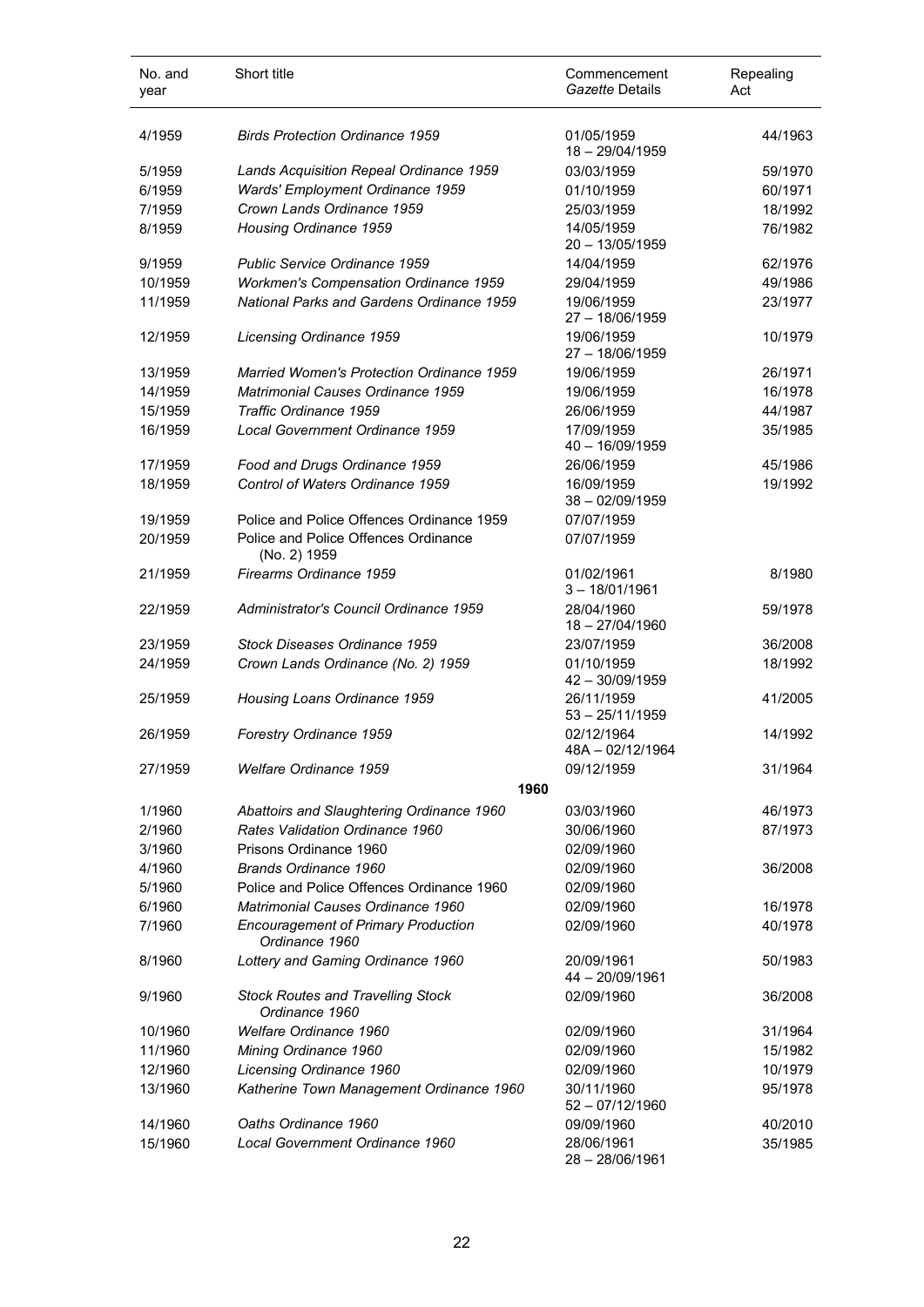| No. and<br>year | Short title                                                            | Commencement<br>Gazette Details         | Repealing<br>Act |
|-----------------|------------------------------------------------------------------------|-----------------------------------------|------------------|
| 16/1960         | Petroleum (Prospecting and Mining)<br>Ordinance 1960                   | 17/11/1960<br>$48 - 16/11/1960$         | 50/1984          |
| 17/1960         | Criminal Law Amendment Ordinance 1960                                  | 09/11/1960                              | 47/1983          |
| 18/1960         | Housing Ordinance 1960                                                 | 22/11/1960                              | 76/1982          |
| 19/1960         | Apprentices Ordinance 1960                                             | 22/11/1960                              | 06/1980          |
| 20/1960         | Amendments Incorporation Ordinance 1960                                | 22/11/1960                              | 22/2018          |
| 21/1960         | Child Welfare Ordinance 1960                                           | 21/12/1960                              | 76/1983          |
| 22/1960         | <b>Workmen's Compensation Ordinance 1960</b>                           | 05/12/1962<br>$57 - 05/12/1962$         | 49/1986          |
| 23/1960         | Health Ordinance 1960                                                  | 29/12/1960                              | 32/1961          |
|                 | 1961                                                                   |                                         |                  |
| 1/1961          | Evidence Ordinance 1960                                                | 25/01/1961                              | 33/2019          |
| 2/1961          | Wards' Employment Ordinance 1960                                       | 02/02/1961                              | 60/1971          |
| 3/1961          | Local Government Ordinance (No. 2) 1960                                | 01/07/1961                              | 35/1985          |
|                 |                                                                        | 13 - 22/03/1961, p 51                   |                  |
| 4/1961          | Alice Springs Town Management Ordinance 1960                           | 26/04/1961<br>18 - 26/04/1961, p 86     | 27/1971          |
| 5/1961          | Holidays Ordinance 1960                                                | 03/02/1961                              | 71/1981          |
| 6/1961          | Firearms Ordinance 1960                                                | 03/02/1961                              | 8/1980           |
| 7/1961          | Supreme Court Ordinance 1960                                           | 01/01/1960                              | 42/1965          |
| 8/1961          | Traffic Ordinance 1960                                                 | 03/02/1961                              | 44/1987          |
| 9/1961          | <b>Workmen's Compensation Ordinance</b><br>(No. 2) 1960                | 03/02/1961                              | 49/1986          |
| 10/1961         | Auctioneers Ordinance 1960                                             | 03/02/1961                              |                  |
| 11/1961         | Native and Historical Objects and Areas<br>Preservation Ordinance 1960 | 03/02/1961                              | 39/1991          |
| 12/1961         | Police and Police Offences Ordinance<br>(No. 2) 1960                   | 01/05/1961<br>18 - 26/04/1961, p 86     | 33/2019          |
| 13/1961         | Veterinary Surgeons Ordinance 1960                                     | 17/10/1962<br>50 - 17/10/1962, p 189    | 37/1994          |
| 14/1961         | Water Supplies Development Ordinance 1960                              | 22/03/1961<br>13-22/03/1961, p 51       | 19/1992          |
| 15/1961         | Petroleum (Prospecting and Mining)<br>Ordinance (No. 2) 1960           | 06/03/1961                              | 50/1984          |
| 16/1961         | Darwin Town Area Leases Ordinance 1960                                 | 23/03/1961                              | 59/1980          |
| 17/1961         | Agricultural Development Leases Ordinance 1961                         | 20/04/1961                              | 59/1980          |
| 18/1961         | <b>Tennant Creek Town Management</b><br>Ordinance 1961                 | 12/07/1961<br>$31 - 12/07/1961$ , p 138 | 95/1978          |
| 19/1961         | <b>Nurses Registration Ordinance 1961</b>                              | 11/05/1961                              | 48/1982          |
| 20/1961         | Legislative Council (Privileges) Ordinance 1961                        | 16/05/1961                              | 1/1964           |
| 21/1961         | Firearms Ordinance 1961                                                | 10/01/1962<br>2-10/01/1962, p 4         | 8/1980           |
| 22/1961         | Church Lands Leases Ordinance 1961                                     | 23/05/1961                              | 59/1980          |
| 23/1961         | Special Purposes Leases Ordinance 1961                                 | 31/01/1962<br>$6 - 31/01/1962$ , p 15   | 33/2019          |
| 24/1961         | Motor Vehicles Ordinance 1961                                          | 13/09/1961<br>42 - 13/09/1961, p 172    | 33/2019          |
| 25/1961         | Pearling Ordinance 1961                                                | 16/08/1961                              | 11/1965          |
| 26/1961         | National Parks and Gardens Ordinance 1961                              | 16/08/1961                              | 23/1977          |
| 27/1961         | Darwin Short Term Leases Ordinance 1961                                | 16/08/1961                              | 59/1970          |
| 28/1961         | Traffic Ordinance 1961                                                 | 24/08/1961                              | 44/1987          |
| 29/1961         | Darwin Hospital Advisory Board Ordinance 1961                          | 01/11/1961<br>52 - 01/11/1961, p 208    | 12/1970          |
| 30/1961         | Hire-Purchase Ordinance 1961                                           | 28/03/1962<br>5 - 24/01/1962, p 11      | 09/1996          |
| 31/1961         | Justices Ordinance 1961                                                | 13/09/1961                              | 33/2019          |
| 32/1961         | Public Health Ordinance 1961                                           | 26/09/1961                              | 07/2011          |
| 33/1961         | Criminal Procedure Ordinance 1961                                      | 01/07/1962                              | 64/1978          |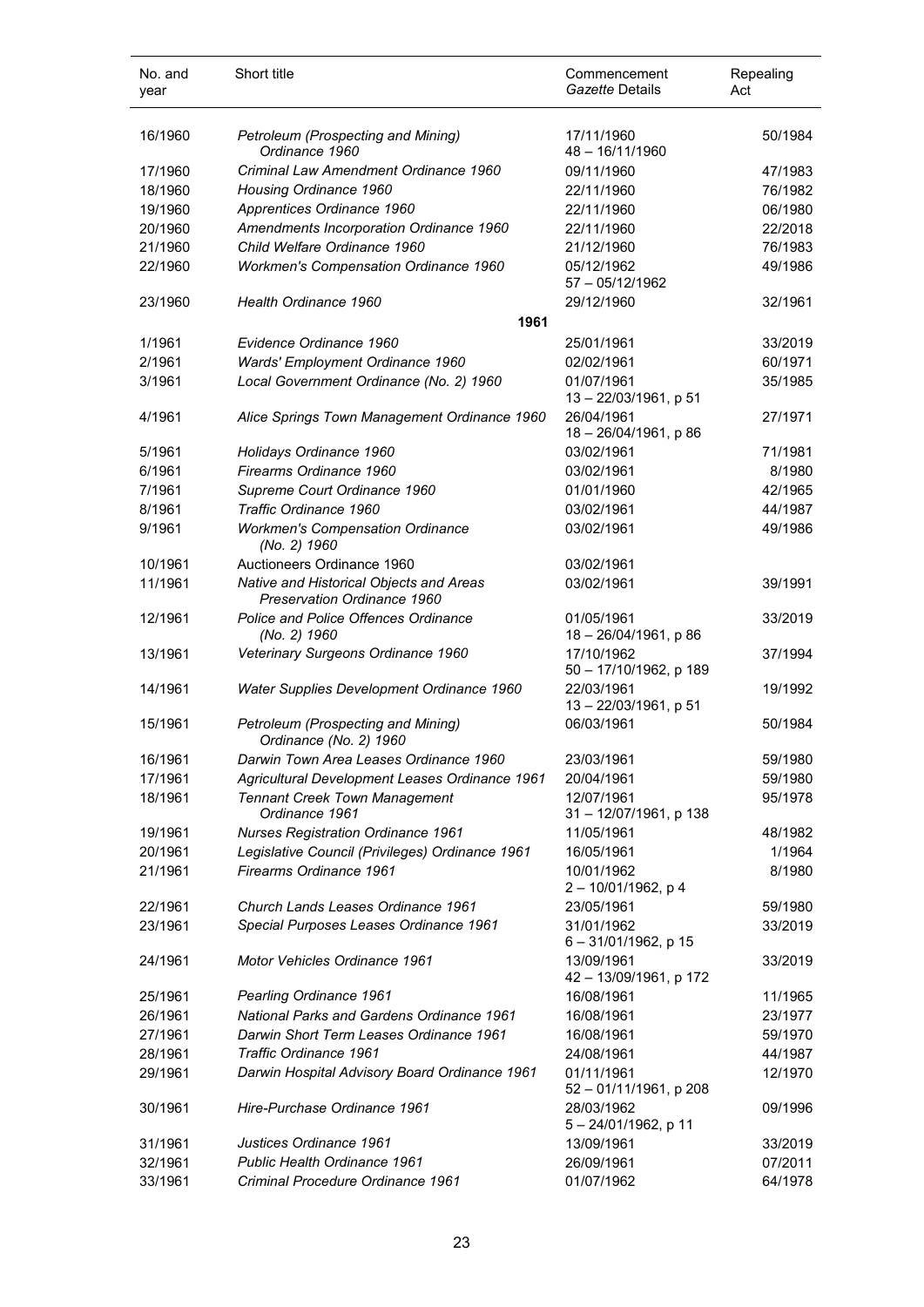| No. and<br>year    | Short title                                                                               | Repealing<br>Commencement<br>Gazette Details<br>Act |
|--------------------|-------------------------------------------------------------------------------------------|-----------------------------------------------------|
| 34/1961            | Darwin Town Area Leases Ordinance 1961                                                    | 23/09/1961<br>59/1980                               |
| 35/1961            | Darwin Hospital Advisory Board Ordinance<br>(No. 2) 1961                                  | 20/11/1961<br>12/1970                               |
| 36/1961            | Crown Lands Ordinance 1961                                                                | 10/01/1962<br>18/1992<br>$2 - 10/01/1962$ , p 3     |
| 37/1961            | Licensing Ordinance (No. 2) 1961                                                          | 03/01/1962<br>10/1979<br>60 - 28/12/1961, p 243     |
|                    |                                                                                           | 1962                                                |
| 1/1962             | Amendments Incorporation Ordinance 1961                                                   | 18/01/1962<br>22/2018                               |
| 2/1962             | <b>Stock Diseases Ordinance 1961</b>                                                      | 14/03/1962<br>36/2008<br>12 - 14/03/1962, p 37      |
| 3/1962             | <b>Medical Practitioners Registration</b><br>Ordinance 1961                               | 25/01/1962<br>7/1995                                |
| 4/1962             | Firearms Ordinance (No. 2) 1961                                                           | 43/1965<br>nc                                       |
| 5/1962             | Foot and Mouth Diseases Compensation<br>Ordinance 1961                                    | 19/08/1964<br>36/2008                               |
| 6/1962             | Control of Waters Ordinance 1961                                                          | 30/05/1962<br>19/1992<br>$25 - 30/05/1962$ , p 96   |
| 7/1962             | <b>Business Names Ordinance 1961</b>                                                      | 37/1963<br>30/01/1962                               |
| 8/1962             | Scaffolding Inspection Ordinance 1961                                                     | 05/02/1962<br>100/1978                              |
| 9/1962             | <b>Building Ordinance 1961</b>                                                            | 04/04/1962<br>49/1985<br>15 - 04/04/1962, p 56      |
| 10/1962            | Police and Police Offences Ordinance 1961                                                 | 03/03/1962<br>33/2019                               |
| 11/1962            | Intestate Wards (Distribution of Estates)<br>Ordinance 1961                               | 19/09/1962<br>37/1979<br>43 - 19/09/1962, p 165     |
| 12/1962            | <b>Welfare Ordinance 1961</b>                                                             | 03/05/1962<br>31/1964                               |
| 13/1962            | Supply of Services Ordinance 1962                                                         | 08/09/1962<br>12/1983                               |
| 14/1962            | <b>Public Health Ordinance 1962</b>                                                       | 15/08/1962<br>7/2011<br>37 - 08/08/1962, p 144      |
| 15/1962            | Lottery and Gaming Ordinance 1962                                                         | 03/10/1962<br>50/1983<br>47 - 03/10/1962, p 179     |
| 16/1962            | <b>Tourist Board Ordinance 1962</b>                                                       | 19/09/1962<br>124/1979<br>44 - 19/09/1962, p 170    |
| 17/1962            | Licensing Ordinance 1962                                                                  | 05/09/1962<br>10/1979<br>41 - 05/09/1962, p 158     |
| 18/1962            | Local Government Ordinance 1962                                                           | 27/06/1962<br>35/1985<br>30 - 27/06/1962, p 113     |
| 19/1962            | Local Government Ordinance (No. 2) 1962                                                   | 18/06/1962<br>35/1985                               |
| 20/1962            | Interpretation Ordinance 1962                                                             | 18/06/1962<br>59/1978                               |
| 21/1962            | Holidays Ordinance 1962                                                                   | 18/06/1962<br>71/1981                               |
| 22/1962            | Control of Roads Ordinance 1962                                                           | 08/05/1963<br>33/2019<br>19 - 08/05/1963, p 94      |
| 23/1962            | Abattoirs and Slaughtering Ordinance 1962                                                 | 18/06/1962<br>46/1973                               |
| 24/1962            | Forestry Ordinance 1962                                                                   | 02/12/1964<br>14/1992                               |
| 25/1962            | Mining Ordinance 1962                                                                     | 26/06/1962<br>15/1982                               |
| 26/1962<br>27/1962 | Motor Vehicles Ordinance 1962<br>Prevention of Pollution of Waters by Oil                 | 26/06/1962<br>33/2019<br>27/02/1963<br>43/1999      |
|                    | Ordinance 1962                                                                            | 9-27/02/1963, p 40                                  |
| 28/1962            | Licensing Ordinance (No. 2) 1962                                                          | 24/07/1962<br>10/1979                               |
| 29/1962            | Methylated Spirit Ordinance 1962                                                          | 15/05/1963<br>4/1983<br>20 - 15/05/1963, p 101      |
| 30/1962            | Crown Lands Ordinance 1962                                                                | 03/08/1962<br>18/1992                               |
| 31/1962            | Alice Springs Hospital Advisory Board<br>Ordinance 1962                                   | 25/01/1963<br>12/1970<br>4A - 25/01/1963, p 18A     |
| 32/1962            | Local Government (Valuations Emergency)<br>Ordinance 1962                                 | 11/09/1962<br>59/1970                               |
| 33/1962<br>34/1962 | Motor Vehicles Ordinance (No. 3) 1962<br><b>National Parks and Gardens Ordinance 1962</b> | 03/10/1962<br>33/2019<br>17/10/1962<br>23/1977      |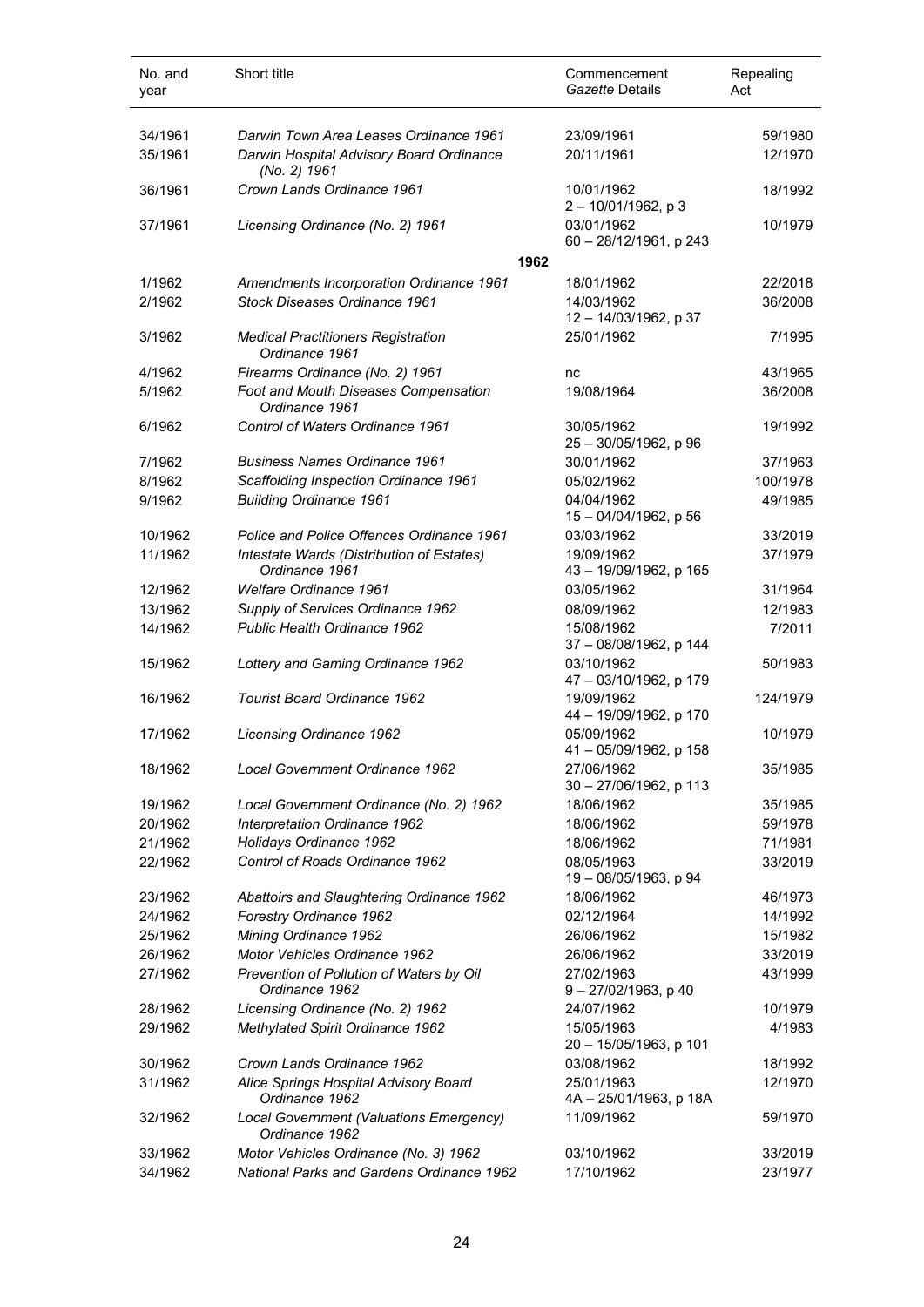| No. and<br>year | Short title                                                     | Commencement<br>Gazette Details                                                                           | Repealing<br>Act |
|-----------------|-----------------------------------------------------------------|-----------------------------------------------------------------------------------------------------------|------------------|
| 35/1962         | Apprentices Ordinance 1962                                      | 17/10/1962                                                                                                | 6/1980           |
| 36/1962         | Inspection of Machinery Ordinance 1962                          | 15/11/1962<br>54 - 14/11/1962, p 207                                                                      | 11/1991          |
| 37/1962         | <b>Workmen's Compensation Ordinance 1962</b>                    | 18/10/1962                                                                                                | 49/1986          |
| 38/1962         | <b>Nurses Registration Ordinance 1962</b>                       | 18/10/1962                                                                                                | 48/1982          |
| 39/1962         | Licensing Ordinance (No. 3) 1962                                | 18/10/1962                                                                                                | 10/1979          |
| 40/1962         | Stock Diseases Ordinance 1962                                   | 25/10/1962                                                                                                | 36/2008          |
| 41/1962         | Holidays Ordinance (No. 2) 1962                                 | 01/11/1962                                                                                                | 71/1981          |
| 42/1962         | <b>Education Ordinance 1962</b>                                 | 08/05/1963<br>19 - 08/05/1963, p 97                                                                       | 77/1979          |
| 43/1962         | Housing Ordinance (No. 2) 1962                                  | 03/07/1962                                                                                                | 76/1982          |
| 44/1962         | <b>Mines Regulation Ordinance 1962</b>                          | 27/12/1962                                                                                                | 3/1977           |
| 45/1962         | Motor Vehicles Ordinance (No. 2) 1962                           | 05/06/1963<br>23 - 05/06/1963, p 116                                                                      | 33/2019          |
| 46/1962         | Traffic Ordinance 1962                                          | 19/11/1962                                                                                                | 44/1987          |
| 47/1962         | Ports Ordinance 1962                                            | ss 1-20: 25/09/1963<br>39 - 25/09/1963, p 187;<br>ss 21 - 30: 01/01/1963<br>$52D - 24/12/1962$ ,<br>p 249 | 71/1983          |
| 48/1962         | Apprentices Ordinance (No. 2) 1962                              | 19/11/1962                                                                                                | 6/1980           |
| 49/1962         | Mining Ordinance (No. 2) 1962                                   | 07/12/1962                                                                                                | 15/1982          |
|                 | 1963                                                            |                                                                                                           |                  |
| 1/1963          | School Committee Ordinance 1962                                 | 06/03/1963<br>10 - 06/03/1963, p 46                                                                       | 77/1979          |
| 2/1963          | Wards' Employment Ordinance 1962                                | 22/01/1963                                                                                                | 60/1971          |
| 3/1963          | Hospitals and Medical Services Ordinance 1962                   | 23/01/1963                                                                                                | 75/1982          |
| 4/1963          | Registration of Dogs Ordinance 1962                             | 23/01/1963                                                                                                | 18/1980          |
| 5/1963          | <b>Medical Practitioners Registration</b><br>Ordinance 1962     | 23/01/1963                                                                                                | 7/1995           |
| 6/1963          | Pounds Ordinance 1962                                           | 28/08/1963<br>35 - 28/08/1963, p 169                                                                      | 33/2019          |
| 7/1963          | Supply of Services Ordinance (No. 2) 1962                       | 23/01/1963                                                                                                | 12/1983          |
| 8/1963          | Control of Roads Ordinance (No. 3) 1962                         | 23/01/1963                                                                                                | 33/2019          |
| 9/1963          | Alice Springs Town Management Ordinance 1962                    | 23/01/1963                                                                                                | 27/1971          |
| 10/1963         | Rice Development Agreement Repeal<br>Ordinance 1962             | 23/01/1963                                                                                                | 59/1970          |
| 11/1963         | Apprentices Ordinance (No. 3) 1962                              | 23/01/1963                                                                                                | 6/1980           |
| 12/1963         | Local Government Ordinance (No. 3) 1962                         | 20/03/1963                                                                                                | 35/1985          |
| 13/1963         | Local Government Ordinance (No. 4) 1962                         | 13/02/1963                                                                                                | 35/1985          |
| 14/1963         | Prevention of Cruelty to Animals Ordinance 1962                 | 13/02/1963                                                                                                | 44/1999          |
| 15/1963         | Alice Springs Hospital Advisory Board<br>Ordinance (No. 2) 1962 | 13/02/1963                                                                                                | 12/1970          |
| 16/1963         | Motor Vehicles Ordinance (No. 4) 1962                           | 30/10/1963<br>43 - 23/10/1963, p 206                                                                      | 33/2019          |
| 17/1963         | Katherine Town Management Ordinance 1962                        | 13/02/1963                                                                                                | 95/1978          |
| 18/1963         | Wards' Employment Ordinance 1961                                | 15/02/1963                                                                                                | 60/1971          |
| 19/1963         | Darwin Hospital Advisory Board Ordinance 1962                   | 26/02/1963                                                                                                | 12/1970          |
| 20/1963         | Lottery and Gaming Ordinance (No. 2) 1962                       | 26/06/1963<br>26 - 26/06/1963, p 129                                                                      | 50/1983          |
| 21/1963         | Hawkers Ordinance 1962                                          | 18/11/1964<br>46 - 18/11/1964, p 180;<br>48 - 02/12/1964, p 187                                           | 67/2000          |
| 22/1963         | Crown Lands Ordinance (No. 2) 1962                              | 29/05/1963<br>22 - 29/05/1963, p 112                                                                      | 18/1992          |
| 23/1963         | Crown Lands Ordinance (No. 3) 1962                              | 28/02/1963                                                                                                | 18/1992          |
| 24/1963         | Control of Waters Ordinance 1962                                | 15/03/1963                                                                                                | 19/1992          |
| 25/1963         | Darwin Town Area Leases Ordinance 1962                          | 22/03/1963                                                                                                | 59/1980          |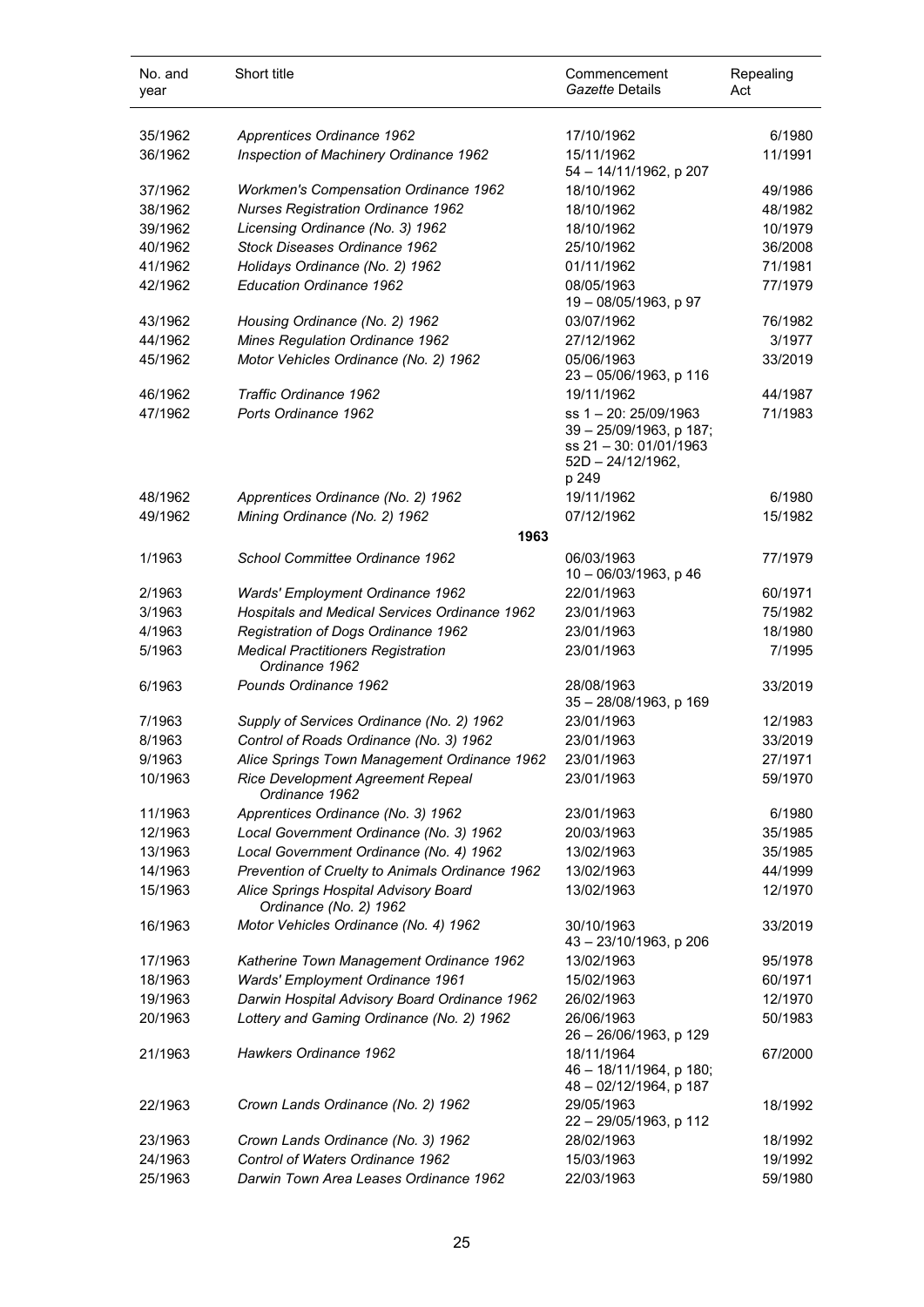| No. and<br>year | Short title                                                    | Commencement<br>Gazette Details              | Repealing<br>Act |
|-----------------|----------------------------------------------------------------|----------------------------------------------|------------------|
| 26/1963         | Crown Lands Ordinance (No. 4) 1962                             | 29/05/1963<br>22 - 29/05/1963, p 112         | 18/1992          |
| 27/1963         | Public Service Ordinance 1962                                  | 01/01/1963                                   | 62/1976          |
| 28/1963         | Local Government Ordinance 1963                                | 23/04/1963                                   | 35/1985          |
| 29/1963         | Holidays Ordinance 1963                                        | 23/04/1963                                   | 71/1991          |
| 30/1963         | Juries Ordinance 1962                                          | 13/05/1963<br>18B-07/05/1963,<br>p 92B       |                  |
| 31/1963         | Local Government Ordinance (No. 2) 1963                        | 26/04/1963                                   | 35/1985          |
| 32/1963         | Alice Springs Hospital Advisory Board<br>Ordinance 1963        | 26/04/1963                                   | 12/1970          |
| 33/1963         | Juries Ordinance 1963                                          | 13/05/1963                                   | 33/2019          |
| 34/1963         | Inquiries Ordinance 1962                                       | 25/04/1963                                   | 33/2019          |
| 35/1963         | Sheriff Ordinance 1962                                         | 30/04/1963                                   |                  |
| 36/1963         | Special Purposes Leases Ordinance 1962                         | 10/07/1963<br>28 - 10/07/1963, p 139         | 33/2019          |
| 37/1963         | <b>Business Names Ordinance 1962</b>                           | 01/07/1963<br>$26A - 01/07/1963$ ,<br>p 132A | 1/2007           |
| 38/1963         | <b>Welfare Ordinance 1963</b>                                  | 23/05/1963                                   | 31/1964          |
| 39/1963         | <b>Noxious Weeds Ordinance 1962</b>                            | 08/01/1964<br>52 - 24/12/1963, p 239         | 2/2001           |
| 40/1963         | Control of Roads Ordinance (No. 2) 1962                        | 11/12/1963<br>50 - 11/12/1963, p 232         | 33/2019          |
| 41/1963         | Tourist Board Ordinance (No. 2) 1962                           | 17/05/1963                                   | 124/1979         |
| 42/1963         | Registration of Births, Deaths and Marriages<br>Ordinance 1962 | 01/09/1963<br>30/05/1963                     | 26/1996          |
| 43/1963         | Companies Ordinance 1963                                       | 01/07/1963                                   | 19/2001          |
| 44/1963         | Wildlife Conservation and Control Ordinance 1962               | 01/01/1964<br>$52D - 24/12/1963,$<br>p 249   | 23/1977          |
| 45/1963         | Special Purposes Leases Ordinance 1963                         | 07/06/1963                                   | 33/2019          |
| 46/1963         | Freehold Titles Ordinance 1962                                 | 31/07/1963<br>31 - 31/07/1963, p 156         | 59/1980          |
| 47/1963         | Cemeteries Ordinance 1963                                      | 08/03/1967                                   |                  |
| 48/1963         | Police and Police Offences Ordinance 1963                      | 22/07/1963                                   | 33/2019          |
| 49/1963         | Associations Incorporation Ordinance 1963                      | 01/07/1963                                   | 56/2003          |
| 50/1963         | Water Supplies Development Ordinance 1963                      | 18/09/1963<br>38 - 18/09/1963, p 183         | 19/1992          |
| 51/1963         | Ports Ordinance 1963                                           | 01/01/1964                                   | 71/1983          |
| 52/1963         | Companies (Unclaimed Assets and Moneys)<br>Ordinance 1963      | 01/07/1963                                   |                  |
| 53/1963         | <b>Business Names Ordinance 1963</b>                           | 01/07/1963                                   | 1/2007           |
| 54/1963         | Darwin Hospital Advisory Board Ordinance 1963                  | 31/07/1963                                   | 17/1964          |
| 55/1963         | Alice Springs Administration Ordinance 1963                    | 31/07/1963                                   | 57/1977          |
| 56/1963         | <b>National Parks and Gardens Ordinance 1963</b>               | 31/07/1963                                   | 23/1977          |
| 57/1963         | Co-operative Trading Societies Ordinance 1963                  | 01/07/1963                                   | 14/1997          |
| 58/1963         | Architects Ordinance 1963                                      | 03/02/1965<br>$5 - 03/02/1965$               |                  |
| 59/1963         | Agricultural Development Leases Ordinance 1963                 | 08/08/1963                                   | 59/1980          |
| 60/1963         | <b>Workmen's Compensation Ordinance 1963</b>                   | 08/08/1963                                   | 49/1986          |
| 61/1963         | Public Service Ordinance (No. 2) 1962                          | 16/07/1963                                   | 62/1976          |
| 62/1963         | Companies Ordinance (No. 2) 1963                               | 01/07/1963                                   | 19/2001          |
| 63/1963         | Church Lands Leases Ordinance 1963                             | 15/08/1963                                   | 59/1980          |
| 64/1963         | Crown Lands Ordinance 1963                                     | 16/10/1963<br>42 - 16/10/1963, p 199         | 18/1992          |
| 65/1963         | Workmen's Dwellings Ordinance Repeal<br>Ordinance 1963         | 09/09/1963                                   | 59/1970          |